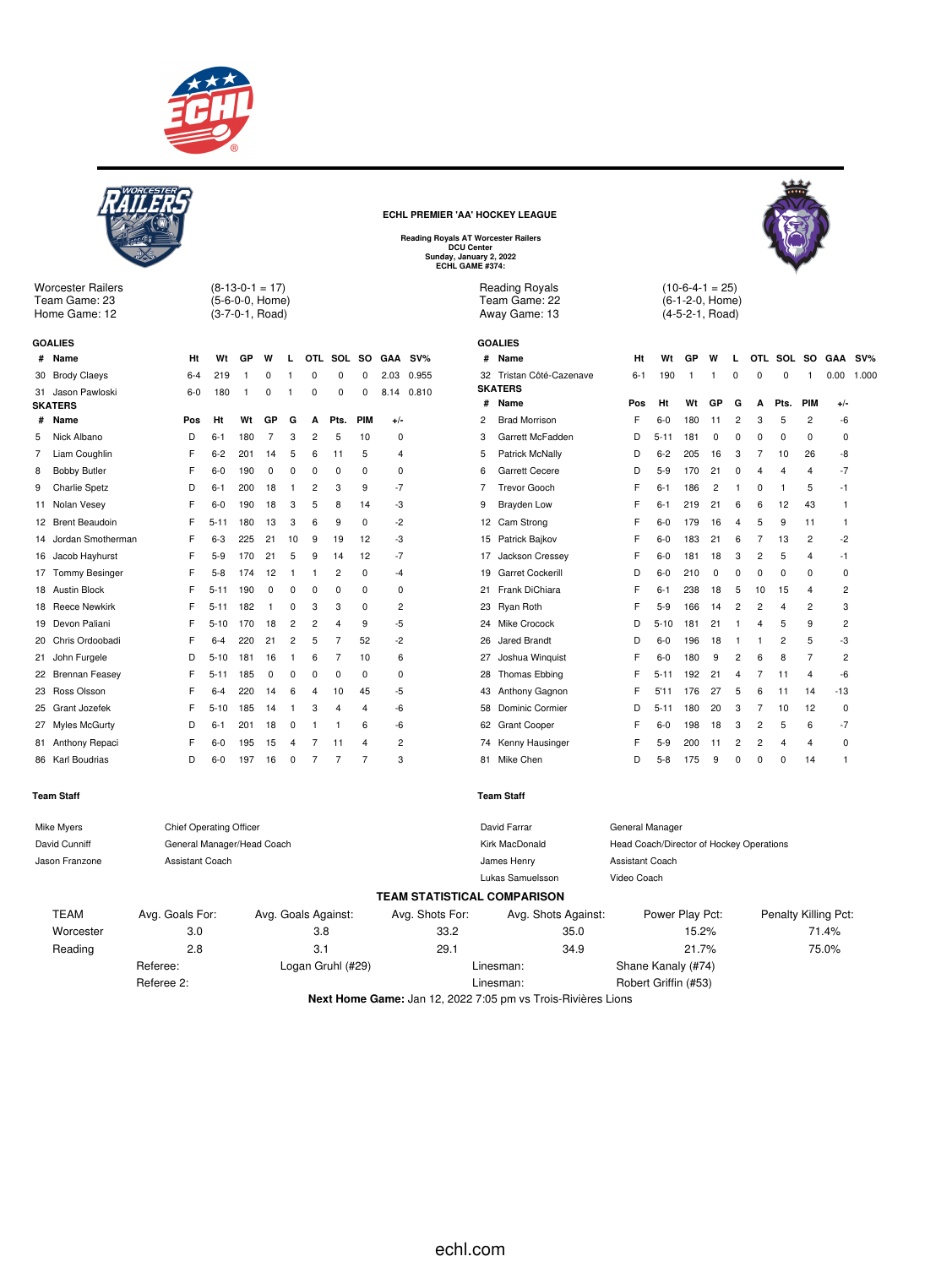## **Standings**

| Eastern<br><b>North</b> |                                 |           |           |    |                |                |                |    |            |     |     |            |                |                |         |                  |                  |                 |                  |
|-------------------------|---------------------------------|-----------|-----------|----|----------------|----------------|----------------|----|------------|-----|-----|------------|----------------|----------------|---------|------------------|------------------|-----------------|------------------|
| Rank                    | Team                            | GP        | <b>GR</b> | W  | L.             |                | OTL SOL PTS    |    | <b>PCT</b> | GF  | GA  | <b>PIM</b> |                | <b>RW ROW</b>  | S/O     | Home             | Away             | P10             | <b>STK</b>       |
| 1                       | Newfoundland Growlers           | 22        | 49        | 15 | 5              | $\overline{c}$ | 0              | 32 | 0.727      | 81  | 57  | 306        | 13             | 14             | $1 - 0$ | $6 - 5 - 1 - 0$  | $9 - 0 - 1 - 0$  | $5 - 3 - 2 - 0$ | $1 - 0 - 2 - 0$  |
| $\overline{c}$          | Trois-Rivières Lions            | 24        | 48        | 14 | 9              | $\mathbf 0$    | $\mathbf{1}$   | 29 | 0.604      | 90  | 78  | 331        | 10             | 13             | $1 - 1$ | $6 - 5 - 0 - 1$  | $8 - 4 - 0 - 0$  | $7 - 2 - 0 - 1$ | $0 - 1 - 0 - 0$  |
| 3                       | Adirondack Thunder              | 23        | 48        | 12 | 9              | $\overline{2}$ | 0              | 26 | 0.565      | 70  | 73  | 320 11     |                | 12             | $0 - 0$ | $6 - 4 - 1 - 0$  | $6 - 5 - 1 - 0$  | $7 - 2 - 1 - 0$ | $1 - 0 - 1 - 0$  |
| 4                       | <b>Maine Mariners</b>           | 26        | 46        | 11 | 11             | 3              | $\mathbf{1}$   | 26 | 0.500      | 86  | 95  | 327        | 9              | 10             | $1 - 1$ | $8 - 5 - 1 - 0$  | $3 - 6 - 2 - 1$  | $5 - 4 - 1 - 0$ | $3 - 0 - 0 - 0$  |
| 5                       | <b>Reading Royals</b>           | 21        | 50        | 10 | 6              | 4              | -1             | 25 | 0.595      | 59  | 66  | 194        | 9              | 10             | $0 - 1$ | $6 - 1 - 2 - 0$  | $4 - 5 - 2 - 1$  | $5 - 4 - 1 - 0$ | $2 - 0 - 0 - 0$  |
| 6                       | <b>Worcester Railers</b>        | 22        | 49        | 8  | 13             | $\mathbf 0$    | $\overline{1}$ | 17 | 0.386      | 67  | 83  | 257        | - 6            | $\overline{7}$ | $1 - 1$ | $5 - 6 - 0 - 0$  | $3 - 7 - 0 - 1$  | $4 - 6 - 0 - 0$ | $0 - 3 - 0 - 0$  |
| South                   |                                 |           |           |    |                |                |                |    |            |     |     |            |                |                |         |                  |                  |                 |                  |
| Rank                    | Team                            | <b>GP</b> | <b>GR</b> | W  | L              |                | OTL SOL PTS    |    | <b>PCT</b> | GF  | GΑ  | <b>PIM</b> |                | <b>RW ROW</b>  | S/O     | Home             | Away             | P <sub>10</sub> | <b>STK</b>       |
| 1                       | Jacksonville Icemen             | 29        | 43        | 18 | 9              | $\mathbf{1}$   | $\mathbf{1}$   | 38 | 0.655      | 90  | 69  | 395        | 13             | 15             | $3 - 1$ | $11 - 5 - 0 - 0$ | $7 - 4 - 1 - 1$  | $9 - 1 - 0 - 0$ | $0 - 1 - 0 - 0$  |
| $\overline{c}$          | Florida Everblades              | 29        | 43        | 16 | 8              | $\overline{2}$ | 3              | 37 | 0.638      | 98  | 72  | 428        | 16             | 16             | $0 - 3$ | $4 - 8 - 0 - 2$  | $12 - 0 - 2 - 1$ | $8 - 2 - 0 - 0$ | $2 - 0 - 0 - 0$  |
| 3                       | Orlando Solar Bears             | 29        | 42        | 16 | 12             | $\overline{1}$ | 0              | 33 | 0.569      | 87  | 95  | 304        | 12             | 15             | $1 - 0$ | $9 - 3 - 0 - 0$  | $7 - 9 - 1 - 0$  | $5 - 5 - 0 - 0$ | $3 - 0 - 0 - 0$  |
| $\overline{4}$          | Atlanta Gladiators              |           | 28 44     | 12 | 13             | $\overline{2}$ | $\mathbf{1}$   | 27 | 0.482      | 72  | 81  | 435        | 11             | 12             | $0 - 1$ | $8 - 6 - 1 - 0$  | $4 - 7 - 1 - 1$  | $4 - 5 - 0 - 1$ | $0 - 2 - 0 - 1$  |
| 5                       | Norfolk Admirals                | 29 43     |           | 12 | 16             | $\mathbf 0$    | $\mathbf{1}$   | 25 | 0.431      | 75  | 105 | 513 7      |                | 10             | $2 - 1$ | $6 - 7 - 0 - 0$  | $6 - 9 - 0 - 1$  | $2 - 8 - 0 - 0$ | $1 - 0 - 0 - 0$  |
| 6                       | Greenville Swamp Rabbits        | 26        | 46        | 9  | 12             | 3              | $\overline{c}$ | 23 | 0.442      | 71  | 84  | 292        | $\overline{7}$ | 9              | $0 - 2$ | $6 - 4 - 3 - 0$  | $3 - 8 - 0 - 2$  | $2 - 5 - 2 - 1$ | $0 - 3 - 2 - 1$  |
| $\overline{7}$          | South Carolina Stingrays        | 27 45     |           | 10 | 14             | 3              | 0              | 23 | 0.426      | 63  | 85  | 380        | 6              | 8              | $2 - 0$ | $6 - 6 - 2 - 0$  | $4 - 8 - 1 - 0$  | $1 - 8 - 1 - 0$ | $1 - 0 - 1 - 0$  |
| Western<br>Central      |                                 |           |           |    |                |                |                |    |            |     |     |            |                |                |         |                  |                  |                 |                  |
| Rank                    | Team                            | <b>GP</b> | GR        | W  | L.             |                | OTL SOL PTS    |    | <b>PCT</b> | GF  | GA  |            |                | PIM RW ROW     | S/O     | Home             | Away             | P <sub>10</sub> | <b>STK</b>       |
| $\mathbf{1}$            | <b>Toledo Walleye</b>           | 25 47     |           | 17 | 6              | 0              | $\overline{c}$ | 36 | 0.720      | 96  | 65  | 242        | 12             | 17             | $0 - 2$ | $8 - 2 - 0 - 1$  | $9 - 4 - 0 - 1$  | $7 - 1 - 0 - 2$ | $4 - 0 - 0 - 1$  |
| $\overline{c}$          | Fort Wayne Komets               | 26        | 46        | 16 | $\overline{7}$ | 3              | $\mathbf 0$    | 35 | 0.673      | 84  | 68  | 359        | 15             | 16             | $0-0$   | $10-3-2-0$       | $6 - 4 - 1 - 0$  | $7 - 2 - 1 - 0$ | $3 - 0 - 0 - 0$  |
| 3                       | Cincinnati Cyclones             | 29        | 43        | 17 | 11             | $\overline{1}$ | 0              | 35 | 0.603      | 103 | 86  | 488        | 14             | 15             | $2 - 0$ | $9 - 4 - 0 - 0$  | $8 - 7 - 1 - 0$  | $7 - 2 - 1 - 0$ | $5 - 0 - 1 - 0$  |
| 4                       | <b>Wheeling Nailers</b>         | 26        | 46        | 15 | 10             | $\overline{1}$ | $\mathbf 0$    | 31 | 0.596      | 99  | 85  | 509        | 12             | 15             | $0-0$   | $7 - 5 - 0 - 0$  | $8 - 5 - 1 - 0$  | $6 - 4 - 0 - 0$ | $0 - 1 - 0 - 0$  |
| 5                       | Kalamazoo Wings                 |           | 24 48     | 14 | 10             | 0              | $\mathbf 0$    | 28 | 0.583      | 82  | 85  | 319        | 12             | 13             | $1 - 0$ | $8 - 4 - 0 - 0$  | $6 - 6 - 0 - 0$  | $5 - 5 - 0 - 0$ | $3 - 0 - 0 - 0$  |
| 6                       | Indy Fuel                       | 27        | 45        | 9  | 14             | $\overline{c}$ | $\overline{2}$ | 22 | 0.407      | 91  | 101 | 478        | 9              | 9              | $0 - 2$ | $7 - 4 - 0 - 1$  | $2 - 10 - 2 - 1$ | $3 - 5 - 1 - 1$ | $0 - 1 - 0 - 1$  |
| $\overline{7}$          | <b>Iowa Heartlanders</b>        | 28        | 44        | 9  | 15             | 3              | $\overline{1}$ | 22 | 0.393      | 71  | 110 | 400        | 8              | 8              | $1 - 1$ | $6 - 6 - 3 - 1$  | $3 - 9 - 0 - 0$  | $5 - 4 - 1 - 0$ | $0 - 2 - 0 - 0$  |
| <b>Mountain</b>         |                                 |           |           |    |                |                |                |    |            |     |     |            |                |                |         |                  |                  |                 |                  |
| Rank                    | Team                            | GP        | GR        | W  | L.             |                | OTL SOL PTS    |    | <b>PCT</b> | GF  | GA  |            |                | PIM RW ROW     | S/O     | Home             | Away             | P <sub>10</sub> | <b>STK</b>       |
| $\mathbf{1}$            | <b>Utah Grizzlies</b>           | 30        | 42        | 19 | 10             | $\overline{1}$ | $\mathbf 0$    | 39 | 0.650      | 106 | 86  | 460        | 16             | 19             | $0-0$   | $10-4-0-0$       | $9 - 6 - 1 - 0$  | $8 - 2 - 0 - 0$ | $1 - 0 - 0 - 0$  |
| $\overline{c}$          | Idaho Steelheads                | 27        | 45        | 16 | 10             | 0              | $\mathbf{1}$   | 33 | 0.611      | 78  | 57  | 304        | 14             | 16             | $0 - 1$ | $11 - 4 - 0 - 0$ | $5 - 6 - 0 - 1$  | $6 - 3 - 0 - 1$ | $0 - 2 - 0 - 0$  |
| 3                       | Rapid City Rush                 | 30        | 42        | 13 | 13             | $\overline{c}$ | 2              | 30 | 0.500      | 92  | 93  | 406 11     |                | 13             | $0 - 2$ | $7 - 6 - 1 - 1$  | $6 - 7 - 1 - 1$  | $5 - 4 - 1 - 0$ | $0 - 1 - 0 - 0$  |
| $\overline{4}$          | <b>Tulsa Oilers</b>             | 25        | 47        | 14 | 10             | $\mathbf 0$    | $\mathbf{1}$   | 29 | 0.580      | 80  | 72  | 240        | 12             | 14             | $0 - 1$ | $8 - 6 - 0 - 1$  | $6 - 4 - 0 - 0$  | $5 - 5 - 0 - 0$ | $0 - 1 - 0 - 0$  |
| 5                       | Kansas City Mavericks           | 28        | 44        | 13 | 14             | $\overline{1}$ | 0              | 27 | 0.482      | 84  | 96  | 645        | 9              | 12             | $1 - 0$ | $7 - 5 - 1 - 0$  | $6 - 9 - 0 - 0$  | $6 - 4 - 0 - 0$ | $2 - 0 - 0 - 0$  |
| 6                       | Allen Americans                 | 23        | 48        | 11 | 9              | 3              | $\mathbf 0$    | 25 | 0.543      | -77 | 92  | 380        | 10             | 10             | $1 - 0$ | $4 - 5 - 2 - 0$  | $7 - 4 - 1 - 0$  | $7 - 2 - 1 - 0$ | $3 - 0 - 0 - 0$  |
| $\overline{7}$          | Wichita Thunder                 | 29        | 43        | 10 | 15             | $\overline{4}$ | $\mathbf 0$    | 24 | 0.414      | 84  | 97  | 381        | 7              | $\overline{7}$ | $3-0$   | $6 - 7 - 3 - 0$  | $4 - 8 - 1 - 0$  | $0 - 7 - 3 - 0$ | $0 - 10 - 3 - 0$ |
|                         | $x =$ Clinched Playoff Position |           |           |    |                |                |                |    |            |     |     |            |                |                |         |                  |                  |                 |                  |

x = Clinched Playoff Position y = Clinched Division z = Regular Season Champion

### **Saturday, January 1 2022**

Idaho 2 at Allen 3 Final Florida 6 at Atlanta 2 Final Orlando 3 at Greenville 2 Final South Carolina 1 at Jacksonville 0 Final Adirondack 2 at Maine 3 Final OT1 Utah 6 at Rapid City 4 Final Norfolk 4 at Wheeling 3 Final Kansas City 4 at Wichita 3 Final OT1

### **Sunday, January 2 2022**

Florida at Atlanta 3:00 pm EST Iowa at Indy 3:00 pm EST Trois-Rivières at Adirondack 3:00 pm EST Tulsa at Kalamazoo 3:00 pm EST Jacksonville at South Carolina 3:05 pm EST Reading at Worcester 3:05 pm EST Idaho at Allen 4:05 pm CST

**Tuesday, January 4 2022** Allen at Kansas City 7:05 pm CST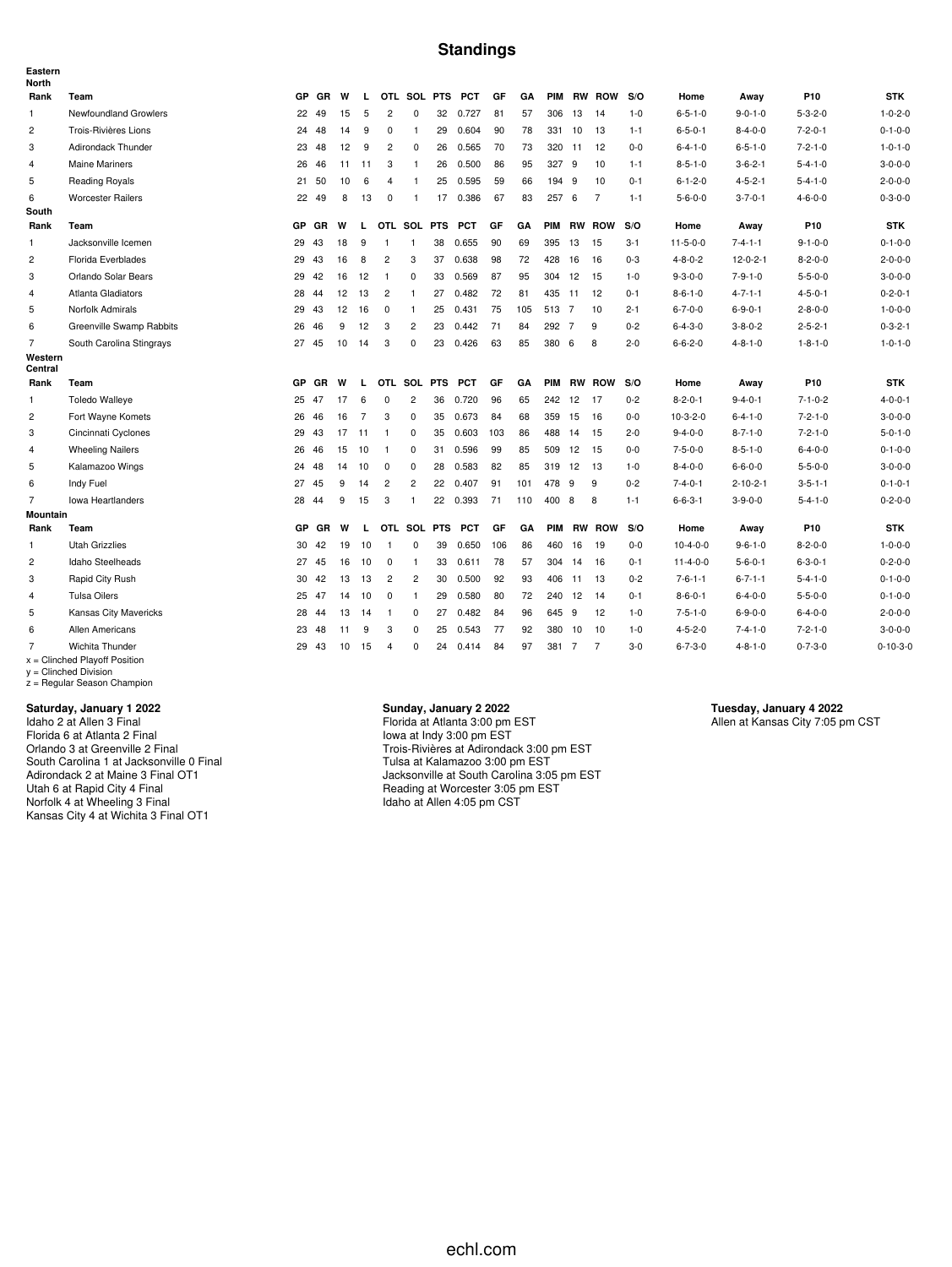# **Conference Standings**

| Eastern        |                           |           |           |       |                |                |              |    |                 |           |           |             |    |                      |                  |                  |                 |                  |
|----------------|---------------------------|-----------|-----------|-------|----------------|----------------|--------------|----|-----------------|-----------|-----------|-------------|----|----------------------|------------------|------------------|-----------------|------------------|
| Rank           | Team                      |           | GP GR W   |       | L.             |                |              |    | OTL SOL PTS PCT | <b>GF</b> |           |             |    | <b>GA S/O RW ROW</b> | Home             | Away             | P <sub>10</sub> | <b>STK</b>       |
| $\mathbf{1}$   | Jacksonville Icemen       | 29        | 43        | 18    | 9              | $\mathbf{1}$   | $\mathbf{1}$ | 38 | 0.655           | 90        | 69        | $3 - 1$     | 13 | 15                   | $11 - 5 - 0 - 0$ | $7 - 4 - 1 - 1$  | $9 - 1 - 0 - 0$ | $0 - 1 - 0 - 0$  |
| $\overline{c}$ | Florida Everblades        | 29        | 43        | 16    | 8              | 2              | 3            | 37 | 0.638           | 98        | 72        | $0-3$ 16    |    | 16                   | $4 - 8 - 0 - 2$  | $12 - 0 - 2 - 1$ | $8 - 2 - 0 - 0$ | $2 - 0 - 0 - 0$  |
| 3              | Orlando Solar Bears       | 29        | 42        | 16    | 12             | $\mathbf{1}$   | 0            | 33 | 0.569           | 87        | 95        | $1 - 0$     | 12 | 15                   | $9 - 3 - 0 - 0$  | $7 - 9 - 1 - 0$  | $5 - 5 - 0 - 0$ | $3 - 0 - 0 - 0$  |
| $\overline{4}$ | Newfoundland Growlers     | 22        | 49        | 15    | 5              | 2              | 0            | 32 | 0.727           | 81        | 57        | $1 - 0$ 13  |    | 14                   | $6 - 5 - 1 - 0$  | $9 - 0 - 1 - 0$  | $5 - 3 - 2 - 0$ | $1 - 0 - 2 - 0$  |
| 5              | Trois-Rivières Lions      |           | 24 48     | 14    | 9              | $\mathbf 0$    | $\mathbf{1}$ | 29 | 0.604           | 90        | 78        | $1 - 1$ 10  |    | 13                   | $6 - 5 - 0 - 1$  | $8 - 4 - 0 - 0$  | $7 - 2 - 0 - 1$ | $0 - 1 - 0 - 0$  |
| 6              | <b>Atlanta Gladiators</b> | 28        | -44       | 12 13 |                | $\overline{c}$ | 1            | 27 | 0.482           | 72        | 81        | $0-1$ 11    |    | 12                   | $8 - 6 - 1 - 0$  | $4 - 7 - 1 - 1$  | $4 - 5 - 0 - 1$ | $0 - 2 - 0 - 1$  |
| 7              | <b>Adirondack Thunder</b> | 23        | 48        | 12    | 9              | $\overline{2}$ | $\mathbf 0$  | 26 | 0.565           | 70        | 73        | $0 - 0$ 11  |    | 12                   | $6 - 4 - 1 - 0$  | $6 - 5 - 1 - 0$  | $7 - 2 - 1 - 0$ | $1 - 0 - 1 - 0$  |
| 8              | <b>Maine Mariners</b>     | 26        | 46        | 11    | -11            | 3              | $\mathbf{1}$ | 26 | 0.500           | 86        | 95        | $1 - 1$ 9   |    | 10                   | $8 - 5 - 1 - 0$  | $3 - 6 - 2 - 1$  | $5 - 4 - 1 - 0$ | $3 - 0 - 0 - 0$  |
| 9              | <b>Reading Royals</b>     | 21        | 50        | 10    | 6              | $\overline{4}$ | $\mathbf{1}$ | 25 | 0.595           | 59        | 66        | $0-1$ 9     |    | 10                   | $6 - 1 - 2 - 0$  | $4 - 5 - 2 - 1$  | $5 - 4 - 1 - 0$ | $2 - 0 - 0 - 0$  |
| 10             | Norfolk Admirals          | 29        | 43        | 12    | 16             | $\mathbf{0}$   | $\mathbf{1}$ | 25 | 0.431           | 75        | 105       | $2 - 1$ 7   |    | 10                   | $6 - 7 - 0 - 0$  | $6 - 9 - 0 - 1$  | $2 - 8 - 0 - 0$ | $1 - 0 - 0 - 0$  |
| 11             | Greenville Swamp Rabbits  | 26        | 46        | 9     | 12             | 3              | 2            | 23 | 0.442           | 71        | 84        | $0 - 2$ 7   |    | 9                    | $6 - 4 - 3 - 0$  | $3 - 8 - 0 - 2$  | $2 - 5 - 2 - 1$ | $0 - 3 - 2 - 1$  |
| 12             | South Carolina Stingrays  | 27        | 45        | 10    | 14             | 3              | $\mathbf 0$  | 23 | 0.426           | 63        | 85        | $2 - 0 = 6$ |    | 8                    | $6 - 6 - 2 - 0$  | $4 - 8 - 1 - 0$  | $1 - 8 - 1 - 0$ | $1 - 0 - 1 - 0$  |
| 13             | <b>Worcester Railers</b>  |           | 22 49     | 8     | 13             | 0              | $\mathbf{1}$ | 17 | 0.386           | 67        | 83        | $1 - 1 = 6$ |    | $\overline{7}$       | $5 - 6 - 0 - 0$  | $3 - 7 - 0 - 1$  | $4 - 6 - 0 - 0$ | $0 - 3 - 0 - 0$  |
| Western        |                           |           |           |       |                |                |              |    |                 |           |           |             |    |                      |                  |                  |                 |                  |
| Rank           | <b>Team</b>               | <b>GP</b> | <b>GR</b> | W     | L              |                | OTL SOL PTS  |    | <b>PCT</b>      | GF        | <b>GA</b> |             |    | S/O RW ROW           | Home             | Away             | P <sub>10</sub> | <b>STK</b>       |
| $\mathbf{1}$   | <b>Utah Grizzlies</b>     |           | 30 42     | 19    | 10             | $\mathbf{1}$   | 0            | 39 | 0.650 106       |           | 86        | $0 - 0$ 16  |    | 19                   | $10-4-0-0$       | $9 - 6 - 1 - 0$  | $8 - 2 - 0 - 0$ | $1 - 0 - 0 - 0$  |
| $\overline{c}$ | <b>Toledo Walleye</b>     |           | 25 47     | 17    | 6              | $\Omega$       | 2            | 36 | 0.720           | 96        | 65        | $0 - 2$ 12  |    | -17                  | $8 - 2 - 0 - 1$  | $9 - 4 - 0 - 1$  | $7 - 1 - 0 - 2$ | $4 - 0 - 0 - 1$  |
| 3              | Fort Wayne Komets         | 26        | 46        | 16    | $\overline{7}$ | 3              | $\mathbf 0$  | 35 | 0.673           | 84        | 68        | $0 - 0$ 15  |    | 16                   | $10-3-2-0$       | $6 - 4 - 1 - 0$  | $7 - 2 - 1 - 0$ | $3 - 0 - 0 - 0$  |
| $\overline{4}$ | Cincinnati Cyclones       | 29        | 43        | 17    | 11             | $\overline{1}$ | 0            | 35 | 0.603           | 103       | 86        | $2 - 0$ 14  |    | 15                   | $9 - 4 - 0 - 0$  | $8 - 7 - 1 - 0$  | $7 - 2 - 1 - 0$ | $5 - 0 - 1 - 0$  |
| 5              | Idaho Steelheads          |           | 27 45     | 16    | 10             | - 0            | 1            | 33 | 0.611           | 78        | 57        | $0-1$ 14    |    | 16                   | $11 - 4 - 0 - 0$ | $5 - 6 - 0 - 1$  | $6 - 3 - 0 - 1$ | $0 - 2 - 0 - 0$  |
| 6              | <b>Wheeling Nailers</b>   | 26        | 46        | 15    | 10             | -1             | 0            | 31 | 0.596           | 99        | 85        | $0 - 0$ 12  |    | 15                   | $7 - 5 - 0 - 0$  | $8 - 5 - 1 - 0$  | $6 - 4 - 0 - 0$ | $0 - 1 - 0 - 0$  |
| 7              | Rapid City Rush           | 30        | 42        | 13    | 13             | 2              | 2            | 30 | 0.500           | 92        | 93        | $0 - 2$ 11  |    | -13                  | $7 - 6 - 1 - 1$  | $6 - 7 - 1 - 1$  | $5 - 4 - 1 - 0$ | $0 - 1 - 0 - 0$  |
| 8              | <b>Tulsa Oilers</b>       |           | 25 47     |       | 14 10          | $\mathbf 0$    | $\mathbf{1}$ | 29 | 0.580           | 80        | 72        | $0-1$ 12    |    | 14                   | $8 - 6 - 0 - 1$  | $6 - 4 - 0 - 0$  | $5 - 5 - 0 - 0$ | $0 - 1 - 0 - 0$  |
| 9              | Kalamazoo Wings           | 24        | 48        | 14    | 10             | 0              | 0            | 28 | 0.583           | 82        | 85        | $1-0$ 12    |    | 13                   | $8 - 4 - 0 - 0$  | $6 - 6 - 0 - 0$  | $5 - 5 - 0 - 0$ | $3 - 0 - 0 - 0$  |
| 10             | Kansas City Mavericks     |           | 28 44     | 13 14 |                | $\mathbf{1}$   | 0            | 27 | 0.482           | 84        | 96        | $1 - 0$ 9   |    | 12                   | $7 - 5 - 1 - 0$  | $6 - 9 - 0 - 0$  | $6 - 4 - 0 - 0$ | $2 - 0 - 0 - 0$  |
| 11             | <b>Allen Americans</b>    |           | 23 48     | 11    | 9              | 3              | $\Omega$     | 25 | 0.543           | 77        | 92        | $1 - 0$ 10  |    | 10                   | $4 - 5 - 2 - 0$  | $7 - 4 - 1 - 0$  | $7 - 2 - 1 - 0$ | $3 - 0 - 0 - 0$  |
| 12             | Wichita Thunder           | 29        | 43        | 10    | 15             | $\overline{4}$ | $\Omega$     | 24 | 0.414           | 84        | 97        | $3-0$ 7     |    | $\overline{7}$       | $6 - 7 - 3 - 0$  | $4 - 8 - 1 - 0$  | $0 - 7 - 3 - 0$ | $0 - 10 - 3 - 0$ |
| 13             | Indy Fuel                 | 27        | 45        | 9     | 14             | $\overline{c}$ | 2            | 22 | 0.407           | 91        | 101       | $0 - 2$ 9   |    | 9                    | $7 - 4 - 0 - 1$  | $2 - 10 - 2 - 1$ | $3 - 5 - 1 - 1$ | $0 - 1 - 0 - 1$  |
| 14             | <b>Iowa Heartlanders</b>  | 28        | 44        | 9     | 15             | 3              | 1            | 22 | 0.393           | 71        | 110       | $1 - 1$     | 8  | 8                    | $6 - 6 - 3 - 1$  | $3-9-0-0$        | $5 - 4 - 1 - 0$ | $0 - 2 - 0 - 0$  |
|                | * Division Leader         |           |           |       |                |                |              |    |                 |           |           |             |    |                      |                  |                  |                 |                  |

x = Clinched Playoff Position

y = Clinched Division

z = Regular Season Champion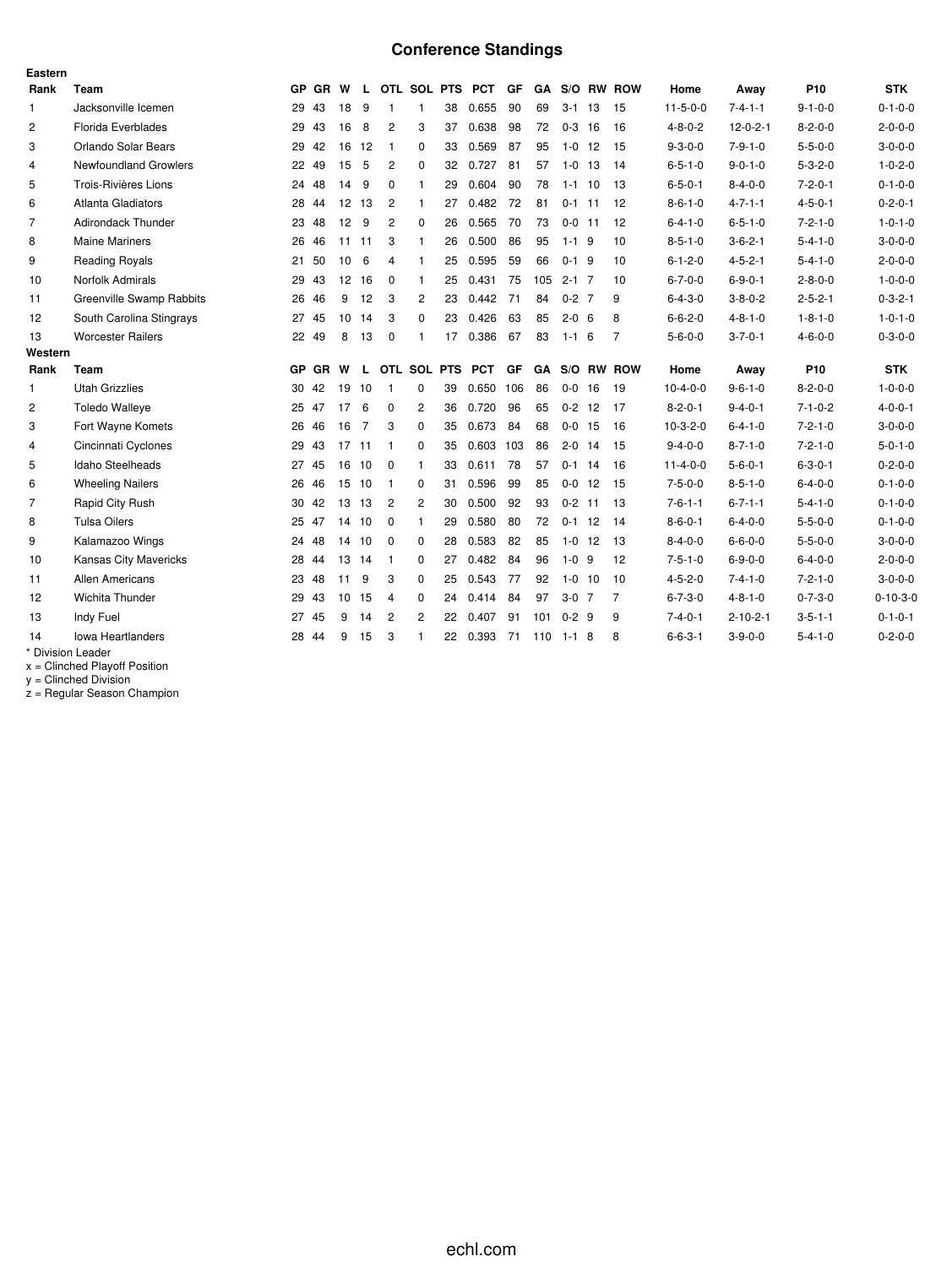# **Attendance Report**

| Team           | Yesterday | <b>Total</b> | Games | Average |
|----------------|-----------|--------------|-------|---------|
| Toledo         |           | 84695        | 11    | 7700    |
| Fort Wayne     |           | 100446       | 15    | 6696    |
| Jacksonville   | 8096      | 95856        | 16    | 5991    |
| Tulsa          |           | 80144        | 15    | 5343    |
| Cincinnati     |           | 67550        | 13    | 5196    |
| Orlando        |           | 61038        | 12    | 5087    |
| Idaho          |           | 73700        | 15    | 4913    |
| Florida        |           | 64695        | 14    | 4621    |
| Worcester      |           | 47025        | 11    | 4275    |
| Utah           |           | 48852        | 14    | 3489    |
| Adirondack     |           | 37929        | 11    | 3448    |
| Kalamazoo      |           | 40908        | 12    | 3409    |
| Indy           |           | 40340        | 12    | 3362    |
| Wichita        | 3114      | 50878        | 16    | 3180    |
| Rapid City     | 3892      | 47650        | 15    | 3177    |
| South Carolina |           | 44117        | 14    | 3151    |
| Trois-Rivières |           | 37734        | 12    | 3145    |
| Reading        |           | 27957        | 9     | 3106    |
| Allen          | 2352      | 34002        | 11    | 3091    |
| Atlanta        | 2890      | 44794        | 15    | 2986    |
| Greenville     | 4023      | 36212        | 13    | 2786    |
| Norfolk        |           | 36062        | 13    | 2774    |
| Kansas City    |           | 35827        | 13    | 2756    |
| Maine          | 2281      | 37838        | 14    | 2703    |
| lowa           |           | 29236        | 16    | 1827    |
| Newfoundland   |           | 20745        | 12    | 1729    |
| Wheeling       | 1537      | 19052        | 12    | 1588    |
| League         | 28185     | 1345282      | 356   | 3779    |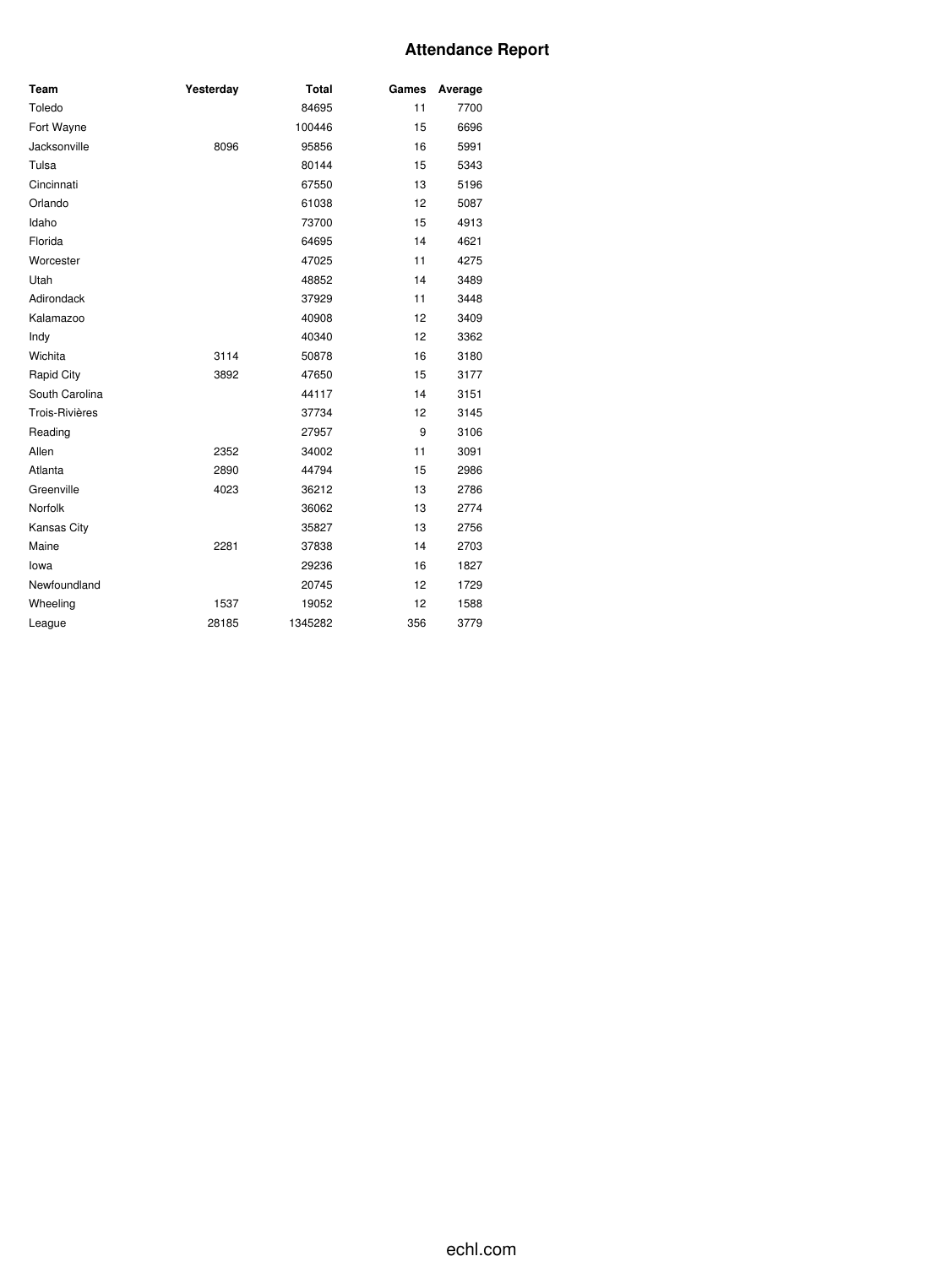| <b>Leaders (Overall)</b> |  |
|--------------------------|--|
|--------------------------|--|

| <b>Top 20 Scorers</b><br>Rank | Player                  | Team GP      |      | G             | А  | <b>PTS</b> |
|-------------------------------|-------------------------|--------------|------|---------------|----|------------|
| 1                             | Logan Nelson            | RC           | 29   | 10            | 25 | 35         |
| 2                             | <b>TJ Hensick</b>       | <b>TOL</b>   | 25   | 16            | 18 | 34         |
| 3                             | <b>Blake Winiecki</b>   | <b>FLA</b>   | 27   | 14            | 20 | 34         |
| 4                             | Yushiroh Hirano         | <b>CIN</b>   | 25   | 16            | 13 | 29         |
| 5                             | Darik Angeli            | KC           | 24   | 11            | 18 | 29         |
| 6                             | Dylan Sadowy            | <b>TUL</b>   | 25   | 16            | 12 | 28         |
| 7                             | Joe Pendenza            | <b>FLA</b>   | 29   | 11            | 17 | 28         |
| 8                             | Zach O'Brien            | <b>NFL</b>   | 21   | 10            | 18 | 28         |
| 9                             | <b>Brent Gates</b>      | <b>IND</b>   | 22   | 9             | 19 | 28         |
| 10                            | <b>Brayden Watts</b>    | <b>WIC</b>   | 29   | 7             | 21 | 28         |
| 11                            | Alex Aleardi            | <b>FLA</b>   | 27   | 15            | 12 | 27         |
| 12                            | Stephen Baylis          | RC           | 30   | 14            | 13 | 27         |
| 13                            | Aaron Luchuk            | ORL          | 21   | 12            | 15 | 27         |
| 14                            | Craig Martin            | <b>JAX</b>   | 29   | 12            | 15 | 27         |
| 15                            | Nick Pastujov           | КC           | 26   | 11            | 16 | 27         |
| 16                            | John McCarron           | <b>FLA</b>   | 27   | 11            | 16 | 27         |
| 17                            | A.J. White              | IDH          | 27   | 11            | 16 | 27         |
| 18                            | Patrick Watling         | <b>WHL</b>   | 16   | 10            | 17 | 27         |
| 19                            | * Brandon Cutler        | <b>UTA</b>   | 23   | 10            | 17 | 27         |
| 20                            | Several Players Tied    |              |      |               |    | 26         |
| <b>Minor Penalties</b>        |                         |              |      |               |    |            |
| Rank                          | Player                  | Team GP      |      | <b>MinPen</b> |    |            |
| 1                             | Andrew Nielsen          | UTA          | 29   | 30            |    |            |
| $\overline{c}$                | * Riley McKay           | IND          | 25   | 23            |    |            |
| 3                             | Marcus Crawford         | КC           | 28   | 23            |    |            |
| 4                             | Sam Thibault            | <b>NOR</b>   | 27   | 21            |    |            |
| 5                             | Several Players Tied    |              |      | 20            |    |            |
|                               | <b>Power Play Goals</b> |              |      |               |    |            |
| Rank                          | Player                  | Team         |      | GP PPG        |    |            |
| 1                             | Peter Abbandonato       | TR           | 18   | 7             |    |            |
| $\overline{c}$                | Yushiroh Hirano         | CIN          | 25   | 7             |    |            |
| 3                             | Justin Taylor           | KAL          | 24   | 6             |    |            |
| $\overline{4}$                | Darien Craighead        | IND          | 29   | 6             |    |            |
| 5                             | Max Coatta              | RC           | 30   | 6             |    |            |
| <b>Shots</b>                  |                         |              |      |               |    |            |
| Rank                          | Player                  | Team         | GР   | <b>Shots</b>  |    |            |
| 1                             | Logan Nelson            | RC           | 29   | 139           |    |            |
| $\overline{c}$                | Spencer Watson          | IND          | 25   | 105           |    |            |
| 3                             | Derek Nesbitt           | ATL          | 27   | 100           |    |            |
| 4                             | Nick Pastujov           | KC           | 26   | 99            |    |            |
| 5                             | <b>Brian Bowen</b>      | <b>UTA</b>   | 27   | 99            |    |            |
|                               | Game Winning Goals      |              |      |               |    |            |
| Rank                          | Player                  | Team         |      | GP GWG        |    |            |
| 1                             | Cody Sylvester          | ATL          | 28   | 5             |    |            |
| 2                             | Alexis D'aoust          | TR           | 18   | 4             |    |            |
| 3                             | Max Zimmer              | GRN          | 21   | 4             |    |            |
| 4                             | Craig Martin            | <b>JAX</b>   | 29   | 4             |    |            |
| 5                             | Stephen Baylis          | RC           | 30 4 |               |    |            |
| <b>Shootout Goals</b>         |                         |              |      |               |    |            |
| Rank                          | Player                  | Team SOG SOA |      |               |    |            |
| 1                             | Several Players Tied    |              | 2    |               |    |            |

| Goals                          |                                      |             |    |                  |                 |      |
|--------------------------------|--------------------------------------|-------------|----|------------------|-----------------|------|
| Rank                           | Player                               | Team        | GP | G                |                 |      |
| 1                              | <b>TJ Hensick</b>                    | TOL         | 25 | 16               |                 |      |
| $\overline{c}$                 | Yushiroh Hirano                      | CIN         | 25 | 16               |                 |      |
| 3                              | Dylan Sadowy                         | TUL         | 25 | 16               |                 |      |
| 4                              | Alex Aleardi                         | <b>FLA</b>  | 27 | 15               |                 |      |
| 5                              | Several Players Tied                 |             |    | 14               |                 |      |
| Assists                        |                                      |             |    |                  |                 |      |
| Rank                           | Player                               | Team        | GP | A                |                 |      |
| 1                              | Logan Nelson                         | <b>RC</b>   | 29 | 25               |                 |      |
| $\overline{c}$                 | <b>Brayden Watts</b>                 | <b>WIC</b>  | 29 | 21               |                 |      |
| 3                              | Mike Lee                             | IND.        | 25 | 20               |                 |      |
| 4                              | <b>Blake Winiecki</b>                | <b>FLA</b>  | 27 | 20               |                 |      |
| 5                              | <b>Brent Gates</b>                   | <b>IND</b>  | 22 | 19               |                 |      |
|                                |                                      |             |    |                  |                 |      |
| <b>Penalty Minutes</b><br>Rank | Player                               | Team        | GР | <b>PIM</b>       |                 |      |
| 1                              | Mikael Robidoux                      | KC          | 16 | 135              |                 |      |
| 2                              | * Riley McKay                        | <b>IND</b>  | 25 | 116              |                 |      |
| 3                              | <b>Andrew Nielsen</b>                | <b>UTA</b>  | 29 | 85               |                 |      |
| 4                              | Sean Allen                           | <b>WIC</b>  | 25 | 83               |                 |      |
| 5                              | Ben Hawerchuk                        | <b>JAX</b>  | 27 | 80               |                 |      |
|                                |                                      |             |    |                  |                 |      |
| <b>Major Penalties</b>         |                                      |             |    |                  |                 |      |
| Rank                           | Player                               | Team        |    | GP MajPen        |                 |      |
| 1                              | Mikael Robidoux                      | KC          | 16 | 7                |                 |      |
| 2                              | Several Players Tied                 |             |    | 6                |                 |      |
|                                |                                      |             |    |                  |                 |      |
|                                |                                      |             |    |                  |                 |      |
|                                | <b>Short Handed Goals</b>            |             |    |                  |                 |      |
| Rank                           | Player                               | Team GP SHG |    |                  |                 |      |
| $\mathbf{1}$                   |                                      |             |    |                  |                 |      |
|                                | Hugo Roy                             | ATL         | 17 | 3                |                 |      |
| $\overline{c}$                 | * Brandon Cutler                     | <b>UTA</b>  | 23 | 3                |                 |      |
| 3                              | Erik Bradford                        | KAL         | 24 | 3                |                 |      |
| 4                              |                                      | ATL         | 28 | 3                |                 |      |
| 5                              | Cody Sylvester                       |             |    | $\overline{c}$   |                 |      |
|                                | Several Players Tied                 |             |    |                  |                 |      |
| Rank                           | <b>Shooting Percentage</b><br>Player | Team        | GP |                  | Goals Shots PCT |      |
| 1                              | Justin Almeida                       | <b>WHL</b>  | 8  | 10               | 23              | 43.5 |
| 2                              | Alex Kile                            | <b>MNE</b>  | 3  | 5                | 13              | 38.5 |
| 3                              | Ryan Lohin                           | ALN         | 6  | 6                | 18              | 33.3 |
| 4                              | Lewis Zerter-Gossage                 | MNE         | 7  | 7                | 23              | 30.4 |
| 5                              | <b>Hunter Fejes</b>                  | ORL         | 5  | 5                | 17              | 29.4 |
| <b>Plus/Minus</b>              |                                      |             |    |                  |                 |      |
| Rank                           | Player                               | Team        | GP | $+/-$            |                 |      |
| 1                              | Josh Maniscalco                      | <b>WHL</b>  | 20 | 21               |                 |      |
| $\overline{c}$                 | Mike McKee                           | <b>TUL</b>  | 21 | 19               |                 |      |
| 3                              | <b>TJ Hensick</b>                    | <b>TOL</b>  | 25 | 18               |                 |      |
| 4                              | Kellen Jones                         | <b>FW</b>   | 26 | 18               |                 |      |
| 5                              | John McCarron                        | <b>FLA</b>  | 27 | 18               |                 |      |
|                                | <b>Shootout Percentage</b>           |             |    |                  |                 |      |
| Rank                           | Player                               |             |    | Team SOG SOA SO% |                 |      |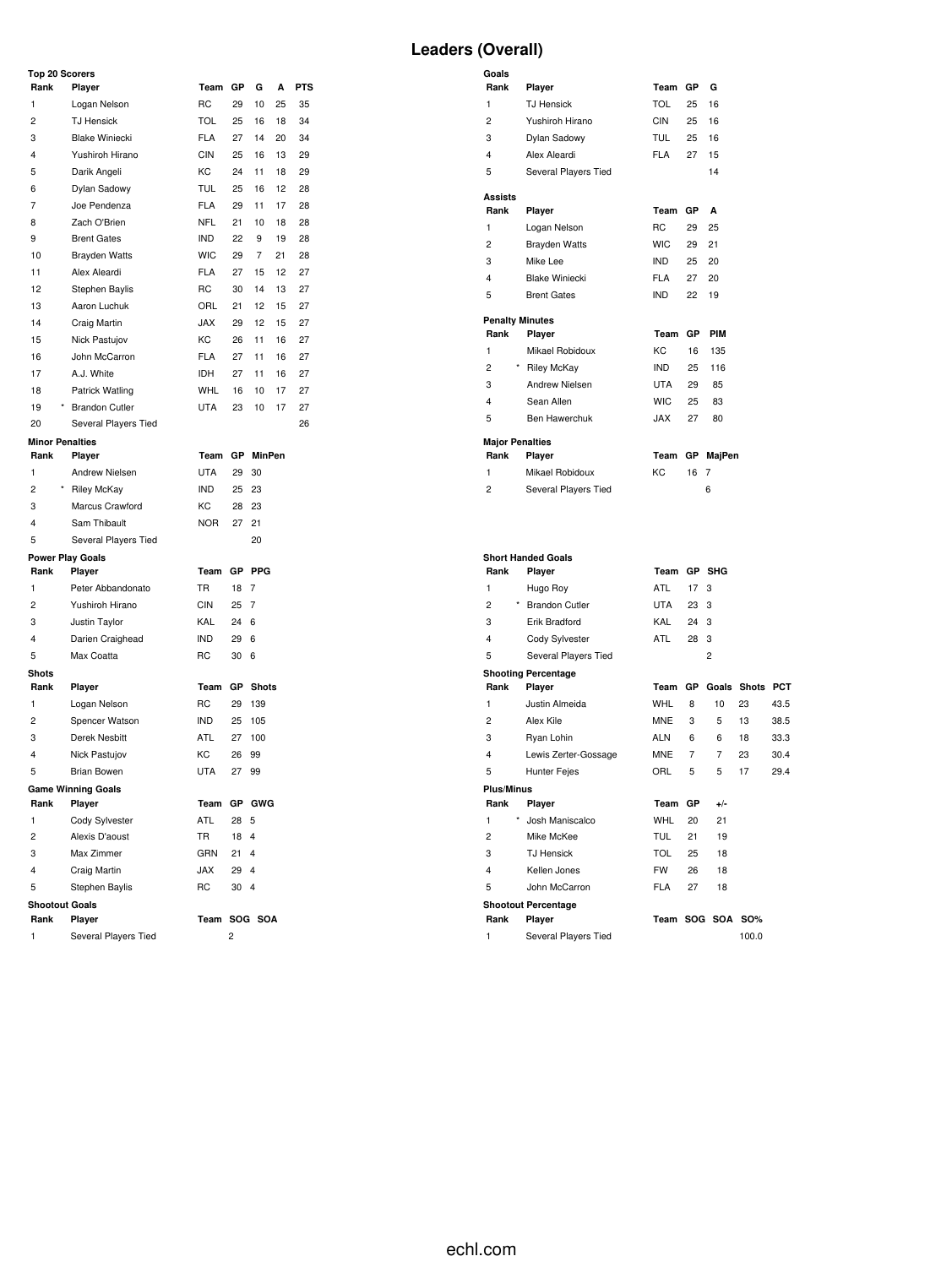# **Leading Goalies**

|                |         | Top 15 Goalies (by GAA)  |            |           |      |    |                |                |          |                |    |                   |                |   |                |                |            |         |     |        |
|----------------|---------|--------------------------|------------|-----------|------|----|----------------|----------------|----------|----------------|----|-------------------|----------------|---|----------------|----------------|------------|---------|-----|--------|
| Rank           |         | Player                   | Team       | <b>GP</b> | Mins | W  | $\mathbf{L}$   | OTL.           | SOL      | <b>SO</b>      | GA |                   | <b>GAA SOW</b> |   | SOL SOGA SOA   |                | <b>SO%</b> | SA      | SVS | $SV\%$ |
|                | $\star$ | Matt Jurusik             | <b>IDH</b> | 10        | 576  | 6  | 2              | 0              |          | 2              | 16 | 1.66 <sub>0</sub> |                |   | 2              | 3              | 0.333      | 247     | 231 | 0.935  |
| $\overline{2}$ |         | Jake Kupsky              | <b>IDH</b> | 11        | 568  | 7  | 3              | $\mathbf 0$    | 0        | $\overline{c}$ | 17 | $1.80 \quad 0$    |                | 0 | 0              | $\Omega$       | 0.000      | 213     | 196 | 0.920  |
| 3              |         | <b>Charles Williams</b>  | <b>JAX</b> | 14        | 842  | 8  | 5              | 0              |          |                | 29 | $2.07 \quad 0$    |                | 1 | $\overline{2}$ | 3              | 0.333      | 353     | 324 | 0.918  |
| 4              |         | <b>Tyler Parks</b>       | <b>ATL</b> | 17        | 1006 | 11 | 3              | $\overline{c}$ |          | 2              | 35 | $2.09\quad0$      |                | 1 | $\mathbf{1}$   | 3              | 0.667      | 499     | 464 | 0.930  |
| 5              |         | Cam Johnson              | <b>FLA</b> | 10        | 596  | 6  | 3              |                | 0        |                | 21 | $2.11 \quad 0$    |                | 0 | 0              | 0              | 0.000      | 235     | 214 | 0.911  |
| 6              |         | <b>Trent Miner</b>       | <b>UTA</b> | 11        | 621  | 7  | 4              | $\Omega$       | $\Omega$ | 4              | 22 | $2.13 \quad 0$    |                | 0 | $\Omega$       | $\Omega$       | 0.000      | 314 292 |     | 0.930  |
| 7              |         | Daniel Mannella          | <b>TUL</b> | 13        | 750  | 9  | $\overline{2}$ | 0              |          | 0              | 27 | $2.16 \quad 0$    |                | 1 | 3              | 6              | 0.500      | 354     | 327 | 0.924  |
| 8              |         | Samuel Harvey            | <b>FW</b>  | 11        | 669  | 8  |                | $\overline{c}$ | 0        | 1              | 26 | $2.33 \quad 0$    |                | 0 | 0              | $\Omega$       | 0.000      | 388     | 362 | 0.933  |
| 9              |         | Keith Petruzzelli        | <b>NFL</b> | 9         | 536  | 5  | 3              |                | 0        |                | 21 | $2.35 \quad 0$    |                | 0 | $\Omega$       | $\Omega$       | 0.000      | 271     | 250 | 0.923  |
| 10             | $\star$ | Lukas Parik              | <b>RC</b>  | 16        | 967  | 9  | 4              | $\overline{2}$ |          |                | 38 | $2.36 \quad 0$    |                | 1 | $\overline{2}$ | $\overline{2}$ | 0.000      | 524     | 486 | 0.927  |
| 11             |         | <b>Tyler Wall</b>        | <b>JAX</b> | 8         | 497  | 5  | 3              | 0              | 0        |                | 20 | $2.41$ 2          |                | 0 | 0              | 5              | 1.000      | 200     | 180 | 0.900  |
| 12             |         | <b>Brad Barone</b>       | ORL        | 16        | 861  | 10 | 4              | $\Omega$       | 0        | 1              | 35 | $2.44$ 1          |                | 0 | $\mathbf{1}$   | 3              | 0.667      | 527     | 492 | 0.934  |
| 13             |         | Evan Fitzpatrick         | GRN        | 9         | 532  | 2  | 5              |                | $\Omega$ | 0              | 22 | $2.48 \quad 0$    |                | 0 | 0              | $\Omega$       | 0.000      | 255     | 233 | 0.914  |
| 14             |         | Ryan Bednard             | SC         | 11        | 673  | 5  | 6              | $\Omega$       | $\Omega$ |                | 28 | 2.502             |                | 0 | f.             | 5              | 0.800      | 344     | 316 | 0.919  |
| 15             |         | Several Goaltenders Tied |            |           |      |    |                |                |          |                |    | 2.51              |                |   |                |                |            |         |     |        |

| Rank          | Player                     | Team | w  |
|---------------|----------------------------|------|----|
| 1             | <b>Philippe Desrosiers</b> | TR   | 12 |
| $\mathcal{P}$ | <b>Billy Christopoulos</b> | TOL  | 11 |
| 3             | <b>Tyler Parks</b>         | ATI  | 11 |
|               | Several Goaltenders Tied   |      | 10 |

#### **Losses**

| Rank           |   | Player                   | Team           | L  |
|----------------|---|--------------------------|----------------|----|
| 1              |   | Evan Buitenhuis          | <b>WIC</b>     | 12 |
| $\overline{2}$ | * | <b>Beck Warm</b>         | <b>NOR</b>     | 9  |
| 3              |   | David Tendeck            | R <sub>C</sub> | 9  |
| 4              |   | Chris Nell               | ATI            | 7  |
| 5              |   | Several Goaltenders Tied |                | 6  |

### **Mins**

| Rank           | Player             | <b>Team Mins</b> |      |
|----------------|--------------------|------------------|------|
| 1              | Evan Buitenhuis    | <b>WIC</b>       | 1336 |
| $\overline{2}$ | Mat Robson         | CIN              | 1028 |
| 3              | <b>Tyler Parks</b> | ATL              | 1006 |
| 4              | Lukas Parik        | RC.              | 967  |
| 5              | Jeremy Brodeur     | <b>MNE</b>       | 950  |
|                |                    |                  |      |

## **Shutouts**

| Rank | Player                   | Team SO    |   |
|------|--------------------------|------------|---|
|      | * Trent Miner            | <b>UTA</b> | 4 |
| 2    | Several Goaltenders Tied |            |   |

*\* indicates rookie*

| <b>Saves</b> |   |                    |            |     |
|--------------|---|--------------------|------------|-----|
| Rank         |   | Player             | Team SVS   |     |
| 1            |   | Evan Buitenhuis    | <b>WIC</b> | 723 |
| 2            |   | Jeremy Brodeur     | <b>MNE</b> | 509 |
| 3            |   | <b>Brad Barone</b> | ORL        | 492 |
| 4            | * | Lukas Parik        | RC         | 486 |
| 5            |   | <b>Tyler Parks</b> | ATL        | 464 |
|              |   |                    |            |     |

## **Save Percentage**

| Rank           |   | <b>Plaver</b>      | Team       |    |     | GA SVS SV% |
|----------------|---|--------------------|------------|----|-----|------------|
| 1              | * | Matt Jurusik       | IDH        | 16 | 231 | 0.935      |
| 2              |   | <b>Brad Barone</b> | ORL        | 35 | 492 | 0.934      |
| 3              |   | * Samuel Harvey    | <b>FW</b>  | 26 | 362 | 0.933      |
| $\overline{4}$ |   | * Trent Miner      | <b>UTA</b> | 22 | 292 | 0.930      |
| 5              |   | <b>Tyler Parks</b> | ATL        | 35 | 464 | 0.930      |

## **Shootout Wins**

| Rank | Player                   | Team SOW         |               |
|------|--------------------------|------------------|---------------|
| 1    | Evan Buitenhuis          | $WIC$ 2          |               |
| 2    | Dylan Wells              | NOR <sub>2</sub> |               |
| 3    | Ryan Bednard             | SC.              | $\mathcal{P}$ |
| 4    | * Tyler Wall             | <b>JAX</b>       | $\mathcal{P}$ |
| 5    | Several Goaltenders Tied |                  |               |

### **Shootout Percentage**

| Rank | Player                   | Team Saves Att SO% |       |
|------|--------------------------|--------------------|-------|
|      | Several Goaltenders Tied |                    | 1.000 |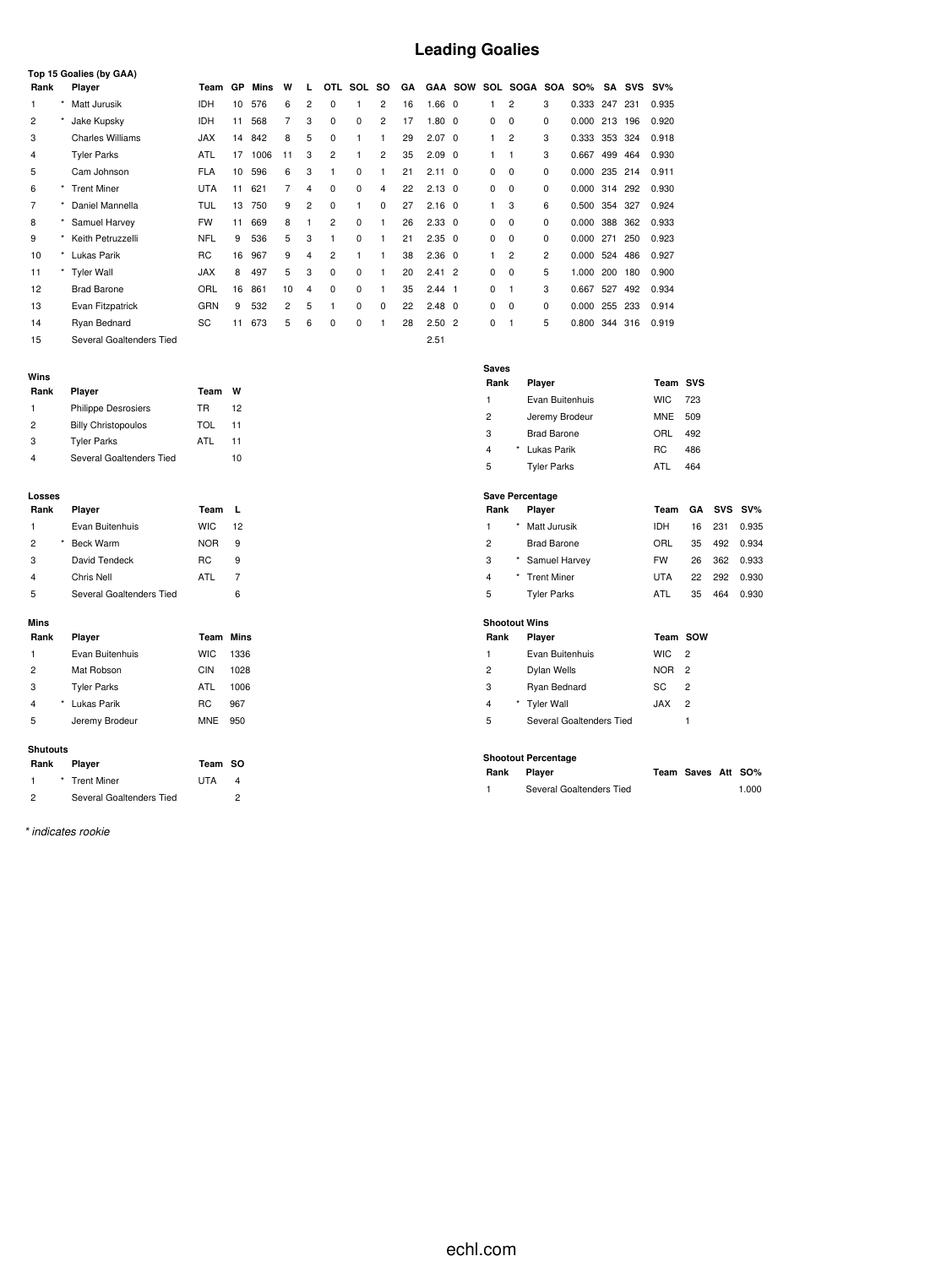## **Top 20 Scorers**  $Plank$  **Player**

**Minor Penalties**

1 \* Brandon Cutler 2 \* Kris Bennett 3 \* Carter Johnson 4 \* Mason Mannek 5 \* Jack Doremus

| Team GP G A PTS |             |  |  |
|-----------------|-------------|--|--|
| UTA 23 10 17 27 |             |  |  |
| IA 18 12 12 24  |             |  |  |
| WIC.            | 27 10 14 24 |  |  |
| UTA 30 11 12 23 |             |  |  |
| TIII 22 13 9 22 |             |  |  |

# **Leaders (Rookies)**

| Goals          |            |                        |            |    |            |
|----------------|------------|------------------------|------------|----|------------|
| Rank           |            | Player                 | Team       | GP | G          |
| 1              | *          | Jack Doremus           | TUL        | 22 | 13         |
| $\overline{c}$ | *          | Kris Bennett           | IA         | 18 | 12         |
| 3              | *          | Mason Mannek           | UTA        | 30 | 11         |
| 4              |            | Several Players Tied   |            |    | 10         |
| Assists        |            |                        |            |    |            |
| Rank           |            | Player                 | Team       | GP | A          |
| 1              | *          | <b>Brandon Cutler</b>  | <b>UTA</b> | 23 | 17         |
| 2              | *          | Gavin Gould            | <b>ALN</b> | 19 | 15         |
| 3              | *          | Kaid Oliver            | IΑ         | 27 | 15         |
| 4              |            | Several Players Tied   |            |    | 14         |
|                |            | <b>Penalty Minutes</b> |            |    |            |
| Rank           |            | Player                 | Team       | GP | <b>PIM</b> |
| 1              | $^{\star}$ | <b>Riley McKay</b>     | <b>IND</b> | 25 | 116        |
| $\overline{c}$ | $\star$    | Jordan Schneider       | <b>IND</b> | 23 | 67         |
| 3              | $\star$    | Jack Van Boekel        | CIN        | 17 | 54         |
| 4              | ×          | Noah Corson            | <b>NOR</b> | 25 | 53         |
| 5              | *          | Chris Ordoobadi        | <b>WOR</b> | 21 | 52         |

| <b>Major Penalties</b> |            |                           |            |      |                |
|------------------------|------------|---------------------------|------------|------|----------------|
| Rank                   |            | Player                    | Team GP    |      | MajPen         |
| 1                      | *          | <b>Riley McKay</b>        | <b>IND</b> | 256  |                |
| 2                      | *          | Chris Ordoobadi           | <b>WOR</b> | 21   | 6              |
| 3                      | *          | <b>Austin Crossley</b>    | UTA        | 21   | 5              |
| 4                      | $\star$    | Jacob Friend              | XAL.       | 25   | - 5            |
| 5                      |            | Several Players Tied      |            |      | 4              |
|                        |            | <b>Short Handed Goals</b> |            |      |                |
| Rank                   |            | Player                    | Team       |      | GP SHG         |
| 1                      | $^\star$   | <b>Brandon Cutler</b>     | UTA        | 23 3 |                |
| 2                      | $^{\star}$ | <b>Todd Burgess</b>       | NFL        | 3    | $\overline{2}$ |
| 3                      |            | Several Players Tied      |            |      | 1              |

| <b>Shooting Percentage</b> |            |                            |            |           |                  |                       |            |
|----------------------------|------------|----------------------------|------------|-----------|------------------|-----------------------|------------|
| Rank                       |            | Player                     | Team       |           |                  | <b>GP</b> Goals Shots | <b>PCT</b> |
| 1                          | *          | Luke Henman                | <b>ALN</b> | 3         | 4                | 14                    | 28.6       |
| $\overline{c}$             | $^{\star}$ | Logan Lambdin              | KAL        | 18        | 9                | 40                    | 22.5       |
| 3                          | $^{\star}$ | Félix Paré                 | <b>WHL</b> | 21        | 4                | 18                    | 22.2       |
| 4                          | *          | Brett Van Os               | <b>CIN</b> | 17        | 3                | 14                    | 21.4       |
| 5                          | *          | Yauheni Aksiantsiuk        | <b>IDH</b> | 17        | 9                | 43                    | 20.9       |
| <b>Plus/Minus</b>          |            |                            |            |           |                  |                       |            |
| Rank                       |            | Player                     | Team       | <b>GP</b> | $+/-$            |                       |            |
| 1                          | $\star$    | Josh Maniscalco            | <b>WHL</b> | 20        | 21               |                       |            |
| 2                          | $\star$    | <b>Brandon Cutler</b>      | <b>UTA</b> | 23        | 15               |                       |            |
| 3                          |            | Xavier Bouchard            | <b>FLA</b> | 26        | 15               |                       |            |
| 4                          |            | Casey Johnson              | <b>IDH</b> | 26        | 15               |                       |            |
| 5                          |            | Several Players Tied       |            |           | 14               |                       |            |
|                            |            | <b>Shootout Percentage</b> |            |           |                  |                       |            |
| Rank                       |            | Player                     |            |           | Team SOG SOA SO% |                       |            |
| 1                          |            | Several Players Tied       |            |           |                  | 100.0                 |            |

| 2              | $\star$    | Gabe Guertler           | <b>ATL</b> | 27 16           |                 |
|----------------|------------|-------------------------|------------|-----------------|-----------------|
| 3              |            | * Luke Lynch            | <b>JAX</b> | 25              | 16              |
| 4              |            | Several Players Tied    |            |                 | 12              |
|                |            |                         |            |                 |                 |
|                |            | <b>Power Play Goals</b> |            |                 |                 |
| Rank           |            | Player                  | Team       | GP              | PPG             |
| 1              |            | * Kris Bennett          | IA         | 18 5            |                 |
| 2              |            | * Bryce Misley          | IA         | 25 <sub>5</sub> |                 |
| 3              | $\star$    | Dominic Franco          | <b>CIN</b> | $11 \quad 4$    |                 |
| $\overline{4}$ |            | * Luc Brown             | <b>IDH</b> | 27 <sub>4</sub> |                 |
| 5              |            | Several Players Tied    |            |                 | 3               |
| <b>Shots</b>   |            |                         |            |                 |                 |
| Rank           |            | Player                  | Team       |                 | <b>GP</b> Shots |
| 1              | $^{\star}$ | Jack Doremus            | <b>TUL</b> | 22 97           |                 |

UTA 23 89 IDH 27 89 WHL 20 84 UTA 15 77

**Rank Player Team GP GWG** NFL 18 3 TUL 24 3

**Rank Player Team GP MinPen** 1 \* Riley McKay **IND** 25 23

 \* Cam Hausinger WHL 25 8 14 22 \* Jake Jaremko FLA 28 8 13 21 \* Gavin Gould ALN 19 6 15 21 \* Luc Brown IDH 27 9 11 20 \* Josh Maniscalco WHL 20 8 11 19 \* Patrick Polino CIN 22 5 14 19 \* Patrick Grasso ADK 23 10 8 18 \* Alex Gilmour TUL 25 8 10 18 \* Logan Coomes TUL 24 7 11 18 15 \* Chad Yetman IND 19 6 12 18 \* Luke Martin UTA 24 4 14 18 \* Tyler Penner UTA 30 7 10 17 \* Jared Cockrell WHL 25 6 11 17 \* Noah Corson NOR 25 6 11 17 20 Several Players Tied 16

| 1              | Jack Doremus              | TUL        | $22 \t97$       |     |
|----------------|---------------------------|------------|-----------------|-----|
| $\overline{2}$ | * Brandon Cutler          | <b>UTA</b> | 23              | 89  |
| 3              | Luc Brown                 | <b>IDH</b> | 27              | 89  |
| $\overline{4}$ | * Josh Maniscalco         | WHL        | 20              | 84  |
| 5              | * Luka Burzan             | UTA        | $15 \t 77$      |     |
|                | <b>Game Winning Goals</b> |            |                 |     |
| Rank           | Player                    | Team GP G  |                 |     |
| 1              | Isaac Johnson             | NFL        | 18 <sup>3</sup> |     |
| $\overline{2}$ | Logan Coomes              | TUL        | 24              | - 3 |
| 3              | Luke Boka                 | ORL        | 26              | 3   |

4 Several Players Tied 2

## **Shootout Goals**

| Rank Player | Team SOG SOA |  |
|-------------|--------------|--|
|             |              |  |

1 Several Players Tied 1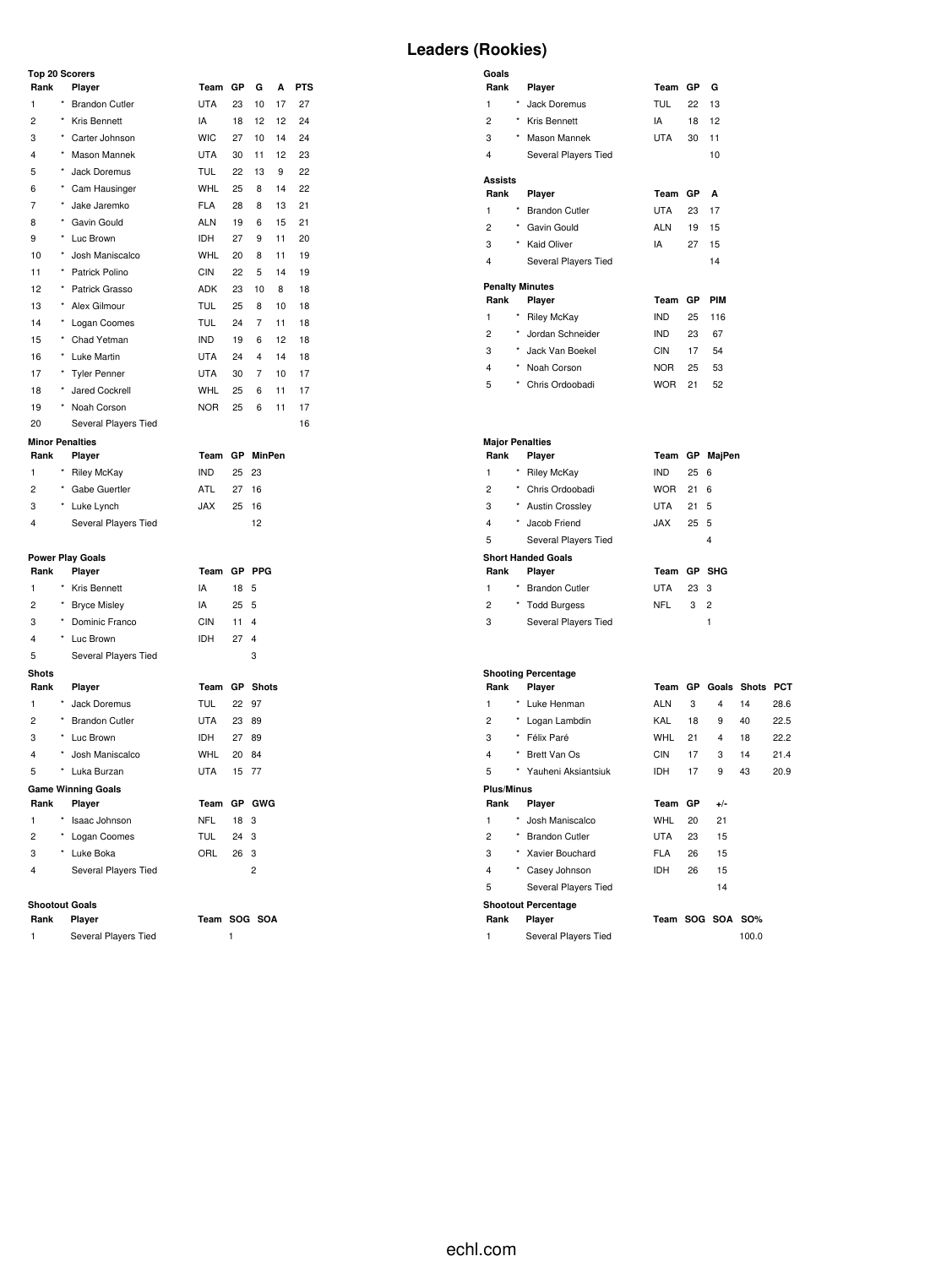# **Leaders (Defencemen)**

**Goals**

| <b>Top 20 Scorers</b>   |                           |            |    |                         |    |            |
|-------------------------|---------------------------|------------|----|-------------------------|----|------------|
| Rank                    | Player                    | Team       | GP | G                       | A  | <b>PTS</b> |
| 1                       | Mike Lee                  | <b>IND</b> | 25 | 5                       | 20 | 25         |
| $\overline{c}$          | Will Graber               | <b>FW</b>  | 18 | 9                       | 14 | 23         |
| 3                       | Charle-Edouard D'Astous   | <b>UTA</b> | 20 | 12                      | 10 | 22         |
| 4                       | <b>Andrew Nielsen</b>     | <b>UTA</b> | 29 | 8                       | 14 | 22         |
| 5                       | Marcus Crawford           | KC         | 28 | 5                       | 16 | 21         |
| 6                       | <b>Brenden Miller</b>     | KAL        | 21 | 5                       | 15 | 20         |
| 7                       | Josh Maniscalco           | <b>WHL</b> | 20 | 8                       | 11 | 19         |
| 8                       | Olivier Galipeau          | <b>TR</b>  | 24 | $\overline{c}$          | 17 | 19         |
| 9                       | Jake McLaughlin           | <b>FLA</b> | 24 | $\overline{2}$          | 17 | 19         |
| 10                      | Michael Brodzinski        | ORL        | 26 | 5                       | 13 | 18         |
| 11                      | <b>Luke Martin</b>        | <b>UTA</b> | 24 | $\overline{\mathbf{4}}$ | 14 | 18         |
| 12                      | Randy Gazzola             | <b>TOL</b> | 15 | 3                       | 14 | 17         |
| 13                      | Dajon Mingo               | <b>CIN</b> | 26 | 4                       | 12 | 16         |
| 14                      | Joe Masonius              | <b>ADK</b> | 21 | 3                       | 13 | 16         |
| 15                      | Tristan Thompson          | <b>RC</b>  | 30 | 3                       | 13 | 16         |
| 16                      | Chris Ortiz               | <b>WHL</b> | 18 | 6                       | 9  | 15         |
| 17                      | <b>Tim Davison</b>        | <b>ATL</b> | 27 | $\overline{4}$          | 11 | 15         |
| 18                      | Derek Topatigh            | <b>ATL</b> | 28 | $\overline{\mathbf{4}}$ | 11 | 15         |
| 19                      | Cam Clarke                | <b>WIC</b> | 27 | 1                       | 14 | 15         |
| 20                      | Several Players Tied      |            |    |                         |    | 14         |
|                         | <b>Minor Penalties</b>    |            |    |                         |    |            |
| Rank                    | Player                    | Team       | GP | <b>MinPen</b>           |    |            |
| 1                       | <b>Andrew Nielsen</b>     | <b>UTA</b> | 29 | 30                      |    |            |
| $\overline{2}$          | Marcus Crawford           | KC         | 28 | 23                      |    |            |
| 3                       | Sam Thibault              | <b>NOR</b> | 27 | 21                      |    |            |
| 4                       | Sean Allen                | <b>WIC</b> | 25 | 19                      |    |            |
| 5                       | Cole Fraser               | <b>TOL</b> | 22 | 19                      |    |            |
|                         | <b>Power Play Goals</b>   |            |    |                         |    |            |
| Rank                    | Player                    | Team       | GР | <b>PPG</b>              |    |            |
| $\mathbf{1}$            | Charle-Edouard D'Astous   | <b>UTA</b> | 20 | $\overline{4}$          |    |            |
| $\overline{2}$          | Several Players Tied      |            |    | 3                       |    |            |
| <b>Shots</b>            |                           |            |    |                         |    |            |
| Rank                    | Player                    | Team       |    | <b>GP</b> Shots         |    |            |
| $\mathbf{1}$            | Josh Maniscalco           | <b>WHL</b> | 20 | 84                      |    |            |
| $\overline{c}$          | Marcus Crawford           | KC         | 28 | 82                      |    |            |
| 3                       | Connor Corcoran           | <b>FW</b>  | 18 | 73                      |    |            |
| $\overline{\mathbf{4}}$ | Charle-Edouard D'Astous   | <b>UTA</b> | 20 | 70                      |    |            |
| 5                       | Olivier Galipeau          | <b>TR</b>  | 24 | 70                      |    |            |
|                         | <b>Game Winning Goals</b> |            |    |                         |    |            |
| Rank                    | Player                    | Team       | GP | GWG                     |    |            |
| 1                       | Jake Ryczek               | <b>ADK</b> | 23 | 3                       |    |            |
| $\overline{2}$          | Several Players Tied      |            |    | $\overline{2}$          |    |            |

## **Shootout Goals**

| Shootout Goals |               |              |                |               |  |  |  |  |  |  |  |  |  |
|----------------|---------------|--------------|----------------|---------------|--|--|--|--|--|--|--|--|--|
| Rank           | Player        | Team SOG SOA |                |               |  |  |  |  |  |  |  |  |  |
| $\mathbf{1}$   | Jason Horvath | MNE 1        |                |               |  |  |  |  |  |  |  |  |  |
| $\overline{2}$ | Jordan Subban | SC.          | $\overline{1}$ | $\mathcal{P}$ |  |  |  |  |  |  |  |  |  |
| -3             | Eric Williams | NOR L        |                |               |  |  |  |  |  |  |  |  |  |

| Rank                   | Player                             | Team             | GР             | G          |                    |      |
|------------------------|------------------------------------|------------------|----------------|------------|--------------------|------|
| 1                      | Charle-Edouard D'Astous            | UTA              | 20             | 12         |                    |      |
| $\overline{2}$         | Will Graber                        | <b>FW</b>        | 18             | 9          |                    |      |
| 3                      | <b>Andrew Nielsen</b>              | <b>UTA</b>       | 29             | 8          |                    |      |
| $^\star$<br>4          | Josh Maniscalco                    | <b>WHL</b>       | 20             | 8          |                    |      |
| 5                      | * Chris Ortiz                      | <b>WHL</b>       | 18             | 6          |                    |      |
|                        |                                    |                  |                |            |                    |      |
| <b>Assists</b><br>Rank | Player                             | Team GP          |                | A          |                    |      |
| 1                      | Mike Lee                           | <b>IND</b>       | 25             | 20         |                    |      |
| $\overline{c}$         | Olivier Galipeau                   | <b>TR</b>        | 24             | 17         |                    |      |
| 3                      |                                    | <b>FLA</b>       | 24             | 17         |                    |      |
| 4                      | Jake McLaughlin<br>Marcus Crawford | КC               | 28             | 16         |                    |      |
| 5                      | <b>Brenden Miller</b>              | KAL              | 21             | 15         |                    |      |
|                        |                                    |                  |                |            |                    |      |
| <b>Penalty Minutes</b> |                                    |                  |                |            |                    |      |
| Rank                   | Player                             | Team GP          |                | <b>PIM</b> |                    |      |
| 1                      | Andrew Nielsen                     | <b>UTA</b>       | 29             | 85         |                    |      |
| $\overline{c}$         | Sean Allen                         | <b>WIC</b>       | 25             | 83         |                    |      |
| 3                      | Nick Boka                          | <b>CIN</b>       | 18             | 71         |                    |      |
| 4                      | * Jordan Schneider                 | <b>IND</b>       | 23             | 67         |                    |      |
| 5                      | Marcus Crawford                    | KC.              | 28             | 66         |                    |      |
| <b>Major Penalties</b> |                                    |                  |                |            |                    |      |
| Rank                   | Player                             | Team             |                | GP MajPen  |                    |      |
| 1                      | Sean Allen                         | <b>WIC</b>       | 25             | 5          |                    |      |
| 2                      | * Austin Crossley                  | UTA              | 21             | 5          |                    |      |
| 3                      | * Jacob Friend                     | <b>JAX</b>       | 25             | 5          |                    |      |
| 4                      | Several Players Tied               |                  |                | 4          |                    |      |
|                        |                                    |                  |                |            |                    |      |
|                        |                                    |                  |                |            |                    |      |
|                        | <b>Short Handed Goals</b>          |                  |                |            |                    |      |
| Rank                   | Player                             | Team GP SHG      |                |            |                    |      |
| 1                      | Several Players Tied               |                  |                | 1          |                    |      |
|                        |                                    |                  |                |            |                    |      |
|                        | <b>Shooting Percentage</b>         |                  |                |            |                    |      |
| Rank                   | Player                             | Team             |                |            | GP Goals Shots PCT |      |
| 1                      | <b>Blake Siebenaler</b>            | <b>FW</b>        | 8              | 3          | 15                 | 20.0 |
| $\overline{c}$         | * Nick Albano                      | <b>WOR</b>       | $\overline{7}$ | 3          | 17                 | 17.6 |
| 3                      | Charle-Edouard D'Astous            | <b>UTA</b>       | 20             | 12         | 70                 | 17.1 |
| 4                      | Will Graber                        | FW               | 18             | 9          | 54                 | 16.7 |
| 5                      | Jameson Milam                      | <b>FW</b>        | 12             | 3          | 18                 | 16.7 |
| <b>Plus/Minus</b>      |                                    |                  |                |            |                    |      |
| Rank                   | Player                             | Team             | GР             | $+/-$      |                    |      |
| 1                      | Josh Maniscalco                    | WHL              | 20             | 21         |                    |      |
| 2                      | Mike McKee                         | <b>TUL</b>       | 21             | 19         |                    |      |
| 3                      | Charle-Edouard D'Astous            | UTA              | 20             | 16         |                    |      |
| 4                      | Andrew Nielsen                     | <b>UTA</b>       | 29             | 16         |                    |      |
| 5                      | Several Players Tied               |                  |                | 15         |                    |      |
|                        | <b>Shootout Percentage</b>         |                  |                |            |                    |      |
| Rank                   | Player                             | Team SOG         |                | SOA        | <b>SO%</b>         |      |
| 1                      | Jason Horvath                      | <b>MNE</b>       | 1              | 1          | 100.0              |      |
| 2<br>3                 | Jordan Subban<br>Eric Williams     | SC<br><b>NOR</b> | 1              | 2<br>2     | 50.0               |      |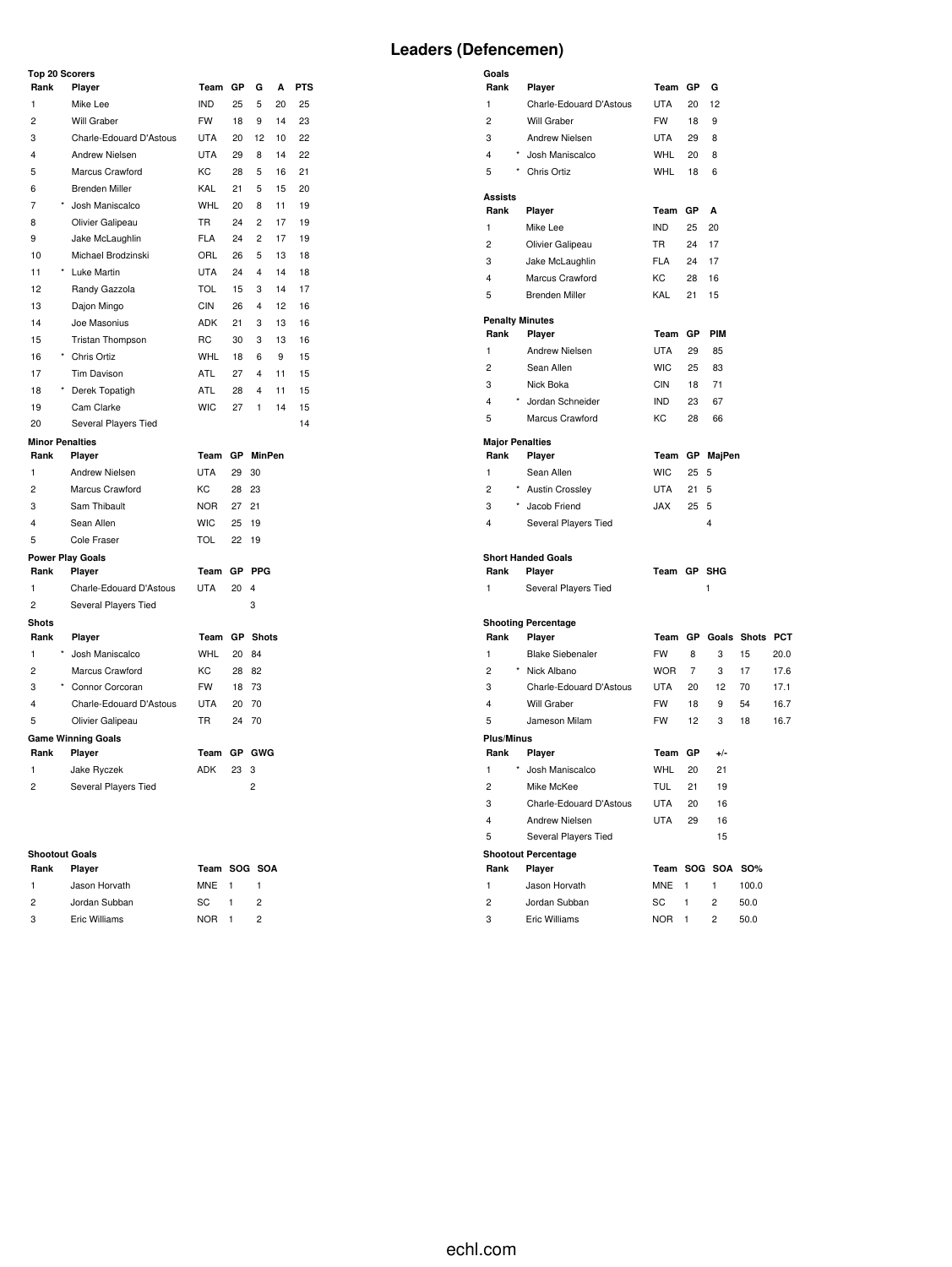# **Specialty Team Records**

|    | <b>Team Power Play</b>    |       |        |    |                   |                    |           | <b>Team Penalty Kill</b>     |       |     |                   |         |  |
|----|---------------------------|-------|--------|----|-------------------|--------------------|-----------|------------------------------|-------|-----|-------------------|---------|--|
|    | Rank Team                 |       |        |    |                   | GP ADV GF PP% SHGA | Rank Team |                              | GP    |     | TSH PPGA PK% SHGF |         |  |
| 1  | <b>Maine Mariners</b>     |       | 26 84  | 23 | $27.4$ 4          |                    | 1         | <b>Toledo Walleye</b>        | 25    | 72  | 9                 | 87.5 3  |  |
| 2  | Rapid City Rush           |       | 30 116 | 29 | 25.0 <sub>5</sub> |                    | 2         | Rapid City Rush              | 30    | 112 | 16                | 85.7 2  |  |
| 3  | Trois-Rivières Lions      | 24    | 95     | 23 | 24.2 <sub>5</sub> |                    | 3         | Idaho Steelheads             | 27    | 74  | 11                | 85.1 2  |  |
| 4  | Newfoundland Growlers     | 22 87 |        | 21 | $24.1$ 1          |                    | 4         | <b>Maine Mariners</b>        | 26 86 |     | 13                | 84.9 2  |  |
| 5  | <b>Toledo Walleye</b>     | 25 86 |        | 20 | $23.3$ 2          |                    | 5         | Jacksonville Icemen          | 29    | 98  | 15                | 84.7 6  |  |
| 6  | Orlando Solar Bears       | 29    | 82     | 19 | 23.2 5            |                    | 6         | Fort Wayne Komets            | 26    | 103 | 16                | 84.5 5  |  |
| 7  | Kalamazoo Wings           | 24    | 91     | 21 | $23.1\quad 3$     |                    | 7         | <b>Newfoundland Growlers</b> | 22    | 89  | 14                | 84.3 6  |  |
| 8  | Indy Fuel                 |       | 27 115 | 26 | $22.6$ 4          |                    | 8         | Greenville Swamp Rabbits     | 26    | 95  | 15                | 84.2 2  |  |
| 9  | Idaho Steelheads          | 27    | 105    | 23 | 21.9 <sup>3</sup> |                    | 9         | South Carolina Stingrays     | 27    | 97  | 16                | 83.5 2  |  |
| 10 | Florida Everblades        | 29    | 110    | 24 | $21.8$ 7          |                    | 10        | <b>Wichita Thunder</b>       | 29    | 103 | 17                | 83.5 4  |  |
| 11 | <b>Reading Royals</b>     | 21    | 69     | 15 | $21.7-1$          |                    | 11        | Florida Everblades           | 29    | 117 | 20                | 82.9 3  |  |
| 12 | <b>Adirondack Thunder</b> | 23    | 86     | 18 | 20.9 <sub>5</sub> |                    | 12        | <b>Tulsa Oilers</b>          | 25    | 91  | 16                | 82.4 2  |  |
| 13 | <b>Wheeling Nailers</b>   |       | 26 107 | 21 | 19.6 <sup>3</sup> |                    | 13        | <b>Wheeling Nailers</b>      | 26    | 116 | 22                | 81.0 3  |  |
| 14 | Wichita Thunder           | 29    | 103    | 20 | 19.4 5            |                    | 14        | Norfolk Admirals             | 29    | 121 | 24                | 80.2 3  |  |
| 15 | Allen Americans           | 23 90 |        | 17 | 18.9              | 10                 | 15        | Orlando Solar Bears          | 29    | 83  | 17                | 79.5 7  |  |
| 16 | <b>Utah Grizzlies</b>     | 30 92 |        | 17 | $18.5$ 1          |                    | 16        | <b>Iowa Heartlanders</b>     | 28    | 101 | 21                | 79.2 2  |  |
| 17 | Cincinnati Cyclones       | 29    | 112    | 20 | 17.9 5            |                    | 17        | <b>Kansas City Mavericks</b> | 28    | 133 | 28                | 78.9 4  |  |
| 18 | Kansas City Mavericks     |       | 28 128 |    | 22 17.2 2         |                    | 18        | Atlanta Gladiators           | 28    | 108 | 23                | 78.7 9  |  |
| 19 | <b>Iowa Heartlanders</b>  | 28    | 105    | 18 | $17.1$ 1          |                    | 19        | Cincinnati Cyclones          | 29    | 108 | 23                | 78.7 1  |  |
| 20 | Greenville Swamp Rabbits  | 26    | 111    | 19 | 17.1 <sub>3</sub> |                    | 20        | <b>Allen Americans</b>       | 23    | 92  | 20                | 78.3 4  |  |
| 21 | Jacksonville Icemen       | 29    | 108    |    | 18 16.7 3         |                    | 21        | Trois-Rivières Lions         | 24    | 101 | 22                | 78.2 2  |  |
| 22 | South Carolina Stingrays  | 27    | 93     | 15 | 16.1 <sub>5</sub> |                    | 22        | Kalamazoo Wings              | 24    | 71  | 17                | 76.1 5  |  |
| 23 | Norfolk Admirals          |       | 29 110 |    | 17 15.5 3         |                    | 23        | <b>Utah Grizzlies</b>        | 30    | 124 | 30                | 75.8 10 |  |
| 24 | <b>Worcester Railers</b>  | 22 79 |        |    | 12 15.2 2         |                    | 24        | <b>Reading Royals</b>        | 21    | 56  | 14                | 75.0 1  |  |
| 25 | <b>Tulsa Oilers</b>       | 25 76 |        |    | 11 14.5 3         |                    | 25        | Indy Fuel                    | 27    | 118 | 30                | 74.6 4  |  |
| 26 | Fort Wayne Komets         | 26    | 95     | 13 | 13.7 <sup>3</sup> |                    | 26        | <b>Adirondack Thunder</b>    | 23    | 85  | 22                | 74.1 1  |  |
| 27 | <b>Atlanta Gladiators</b> | 28    | 89     | 9  | $10.1 \quad 3$    |                    | 27        | <b>Worcester Railers</b>     | 22    | 70  | 20                | 71.4 2  |  |

#### **Team Overtime Performance**

|    | Rank Team                    | GР                      | w              | L              |                | SW SOL PTS     |    | <b>PCT</b> |  |
|----|------------------------------|-------------------------|----------------|----------------|----------------|----------------|----|------------|--|
| 1  | <b>Toledo Walleye</b>        | $\overline{7}$          | 5              | $\Omega$       | $\Omega$       | $\overline{2}$ | 12 | 0.857      |  |
| 2  | Norfolk Admirals             | 6                       | 3              | 0              | $\overline{2}$ | 1              | 11 | 0.917      |  |
| 3  | Trois-Rivières Lions         | 5                       | 3              | $\mathbf 0$    | 1              | 1              | 9  | 0.900      |  |
| 4  | Kansas City Mavericks        | 5                       | 3              | 1              | 1              | 0              | 9  | 0.900      |  |
| 5  | Orlando Solar Bears          | 5                       | 3              | 1              | 1              | 0              | 9  | 0.900      |  |
| 6  | <b>Utah Grizzlies</b>        | $\overline{\mathbf{4}}$ | 3              | 1              | 0              | 0              | 7  | 0.875      |  |
| 7  | <b>Wheeling Nailers</b>      | $\overline{\mathbf{4}}$ | 3              | 1              | 0              | 0              | 7  | 0.875      |  |
| 8  | <b>Idaho Steelheads</b>      | 3                       | $\overline{2}$ | 0              | 0              | 1              | 5  | 0.833      |  |
| 9  | <b>Tulsa Oilers</b>          | 3                       | $\overline{2}$ | 0              | 0              | 1              | 5  | 0.833      |  |
| 10 | Jacksonville Icemen          | $\overline{7}$          | $\overline{2}$ | 1              | 3              | 1              | 12 | 0.857      |  |
| 11 | Rapid City Rush              | 6                       | 2              | 2              | 0              | 2              | 8  | 0.667      |  |
| 12 | Greenville Swamp Rabbits     | $\overline{7}$          | $\overline{2}$ | 3              | 0              | $\overline{c}$ | 9  | 0.643      |  |
| 13 | South Carolina Stingrays     | $\overline{7}$          | $\overline{2}$ | 3              | $\overline{2}$ | $\Omega$       | 11 | 0.786      |  |
| 14 | Kalamazoo Wings              | $\overline{2}$          | 1              | 0              | 1              | 0              | 4  | 1.000      |  |
| 15 | <b>Worcester Railers</b>     | 3                       | 1              | $\Omega$       | 1              | 1              | 5  | 0.833      |  |
| 16 | Cincinnati Cyclones          | 4                       | 1              | 1              | 2              | 0              | 7  | 0.875      |  |
| 17 | <b>Adirondack Thunder</b>    | 3                       | 1              | $\overline{2}$ | 0              | 0              | 4  | 0.667      |  |
| 18 | <b>Atlanta Gladiators</b>    | 4                       | 1              | 2              | 0              | 1              | 5  | 0.625      |  |
| 19 | <b>Newfoundland Growlers</b> | $\overline{\mathbf{4}}$ | 1              | $\overline{c}$ | 1              | 0              | 6  | 0.750      |  |
| 20 | Fort Wayne Komets            | $\overline{\mathbf{4}}$ | 1              | 3              | 0              | 0              | 5  | 0.625      |  |
| 21 | <b>Maine Mariners</b>        | 6                       | 1              | 3              | 1              | 1              | 8  | 0.667      |  |
| 22 | <b>Reading Royals</b>        | 6                       | 1              | 4              | $\Omega$       | 1              | 7  | 0.583      |  |
| 23 | Florida Everblades           | 5                       | 0              | $\overline{c}$ | 0              | 3              | 5  | 0.500      |  |
| 24 | Indy Fuel                    | $\overline{\mathbf{4}}$ | 0              | 2              | 0              | $\overline{2}$ | 4  | 0.500      |  |
| 25 | Allen Americans              | $\overline{\mathbf{4}}$ | 0              | 3              | 1              | 0              | 5  | 0.625      |  |
| 26 | <b>Iowa Heartlanders</b>     | 5                       | 0              | 3              | 1              | 1              | 6  | 0.600      |  |
| 27 | <b>Wichita Thunder</b>       | $\overline{7}$          | 0              | 4              | 3              | 0              | 10 | 0.714      |  |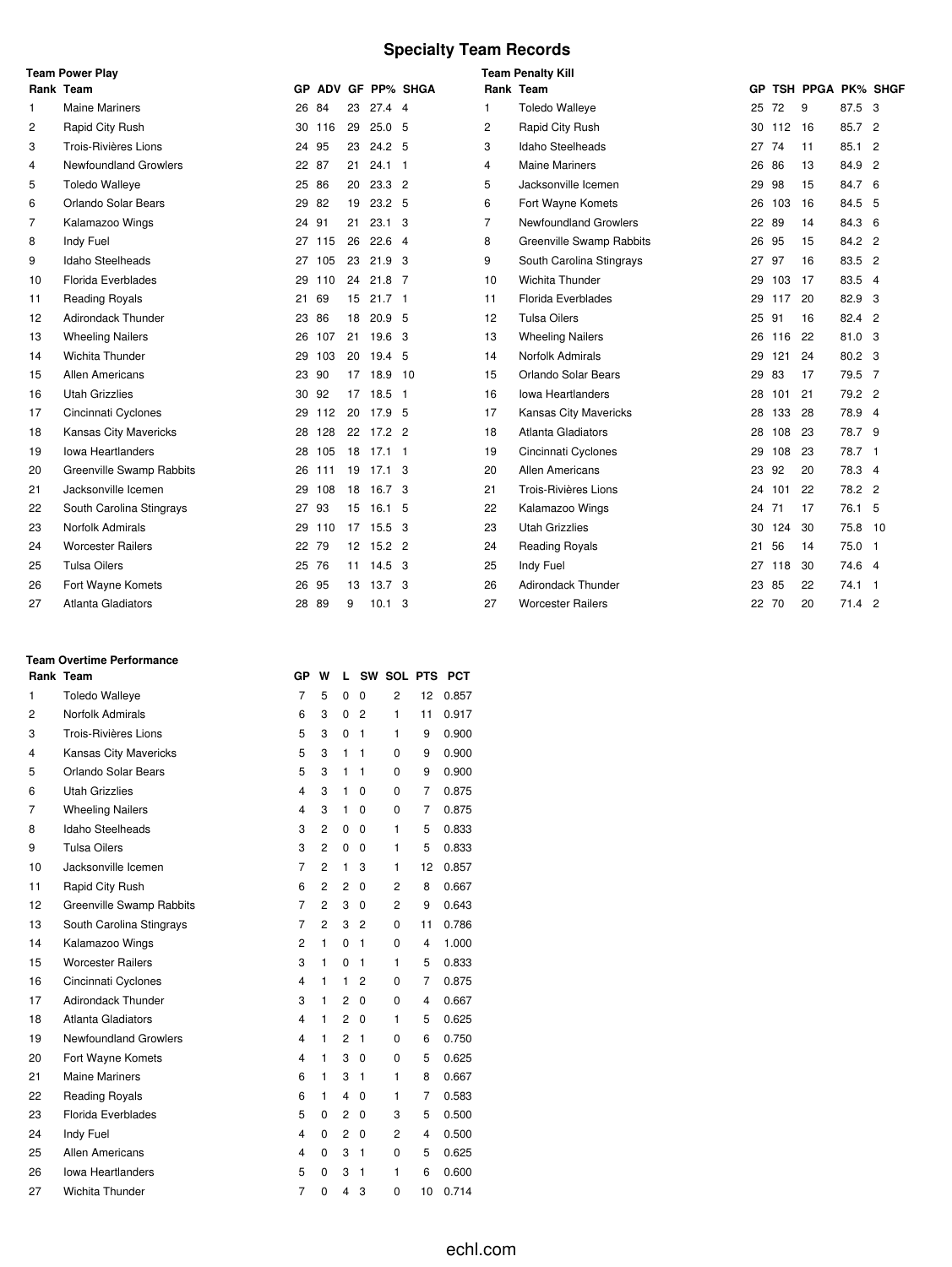# **Player Streaks**

|                |                | <b>Player Goal Streaks (Current)</b>      |            |              |              |                |                             |    |
|----------------|----------------|-------------------------------------------|------------|--------------|--------------|----------------|-----------------------------|----|
| Rank           |                | <b>GP Player</b>                          | Team       | <b>From</b>  | To           |                | <b>Goals Assists Points</b> |    |
| 1              | 4              | Jake Elmer                                | <b>JAX</b> | Dec 18, 2021 | Dec 26, 2021 | 4              | 0                           | 4  |
| $\overline{2}$ | 3              | Several Players Tied                      |            |              |              |                |                             |    |
|                |                | <b>Player Goal Streaks (All Season)</b>   |            |              |              |                |                             |    |
| Rank           |                | <b>GP Player</b>                          | Team       | <b>From</b>  | To           |                | <b>Goals Assists Points</b> |    |
| $\mathbf{1}$   | 6              | Cody Sylvester                            | <b>ATL</b> | Nov 5, 2021  | Nov 19, 2021 | 6              | $\overline{c}$              | 8  |
| 2              | 5              | Several Players Tied                      |            |              |              |                |                             |    |
|                |                | <b>Player Assist Streaks (Current)</b>    |            |              |              |                |                             |    |
| Rank           |                | <b>GP Player</b>                          | Team       | <b>From</b>  | To           |                | <b>Goals Assists Points</b> |    |
| 1.             | 6              | <b>Brayden Watts</b>                      | <b>WIC</b> | Dec 19, 2021 | Jan 1, 2022  | $\overline{2}$ | $\overline{7}$              | 9  |
| 2              | *<br>5         | Sam Houde                                 | <b>WHL</b> | Nov 24, 2021 | Dec 18, 2021 | 4              | 9                           | 13 |
| 3              | 5              | <b>Patrick Watling</b>                    | <b>WHL</b> | Nov 24, 2021 | Jan 1, 2022  | 2              | 8                           | 10 |
| 4              | 4              | Several Players Tied                      |            |              |              |                |                             |    |
|                |                | <b>Player Assist Streaks (All Season)</b> |            |              |              |                |                             |    |
| Rank           |                | <b>GP Player</b>                          | Team       | <b>From</b>  | To           |                | <b>Goals Assists Points</b> |    |
| 1              | 8              | Jared Thomas                              | <b>IND</b> | Dec 5, 2021  | Dec 28, 2021 | $\overline{c}$ | 11                          | 13 |
| 2              | 7              | Matthew Boucher                           | <b>UTA</b> | Oct 24, 2021 | Dec 18, 2021 | 5              | 8                           | 13 |
| 3              | $\overline{7}$ | Darik Angeli                              | <b>KC</b>  | Dec 10, 2021 | Dec 27, 2021 | 5              | $\overline{7}$              | 12 |
| 4              | 7              | Peter Abbandonato                         | <b>TR</b>  | Nov 19, 2021 | Dec 2, 2021  | 3              | 9                           | 12 |
| 5              | $*$ 7          | Logan Coomes                              | <b>TUL</b> | Nov 28, 2021 | Dec 12, 2021 | 3              | 9                           | 12 |
|                |                | <b>Player Point Streaks (Current)</b>     |            |              |              |                |                             |    |
| Rank           |                | <b>GP Player</b>                          | Team       | <b>From</b>  | To           |                | <b>Goals Assists Points</b> |    |
| 1              | 14             | Nick Hutchison                            | <b>WHL</b> | Nov 7, 2021  | Jan 1, 2022  | $\overline{7}$ | 17                          | 24 |
| 2              | 12             | Liam Pecararo                             | GRN        | Nov 19, 2021 | Jan 1, 2022  | 11             | 9                           | 20 |
| 3              | 9              | Several Players Tied                      |            |              |              |                |                             |    |
|                |                | <b>Player Point Streaks (All Season)</b>  |            |              |              |                |                             |    |
| Rank           |                | <b>GP Player</b>                          | Team       | <b>From</b>  | To           |                | <b>Goals Assists Points</b> |    |
| $\mathbf{1}$   | 14             | <b>Nick Hutchison</b>                     | WHL        | Nov 7, 2021  | Jan 1, 2022  | $\overline{7}$ | 17                          | 24 |
| 2              | 14             | Jared Thomas                              | <b>IND</b> | Nov 20, 2021 | Dec 28, 2021 | 5              | 16                          | 21 |
| 3              | 13             | Jay Dickman                               | <b>WIC</b> | Nov 12, 2021 | Dec 12, 2021 | $\overline{7}$ | 10                          | 17 |
| 4              | 12             | Liam Pecararo                             | <b>GRN</b> | Nov 19, 2021 | Jan 1, 2022  | 11             | 9                           | 20 |
| 5              | 11             | Aaron Luchuk                              | ORL        | Oct 23, 2021 | Nov 17, 2021 | 9              | 10                          | 19 |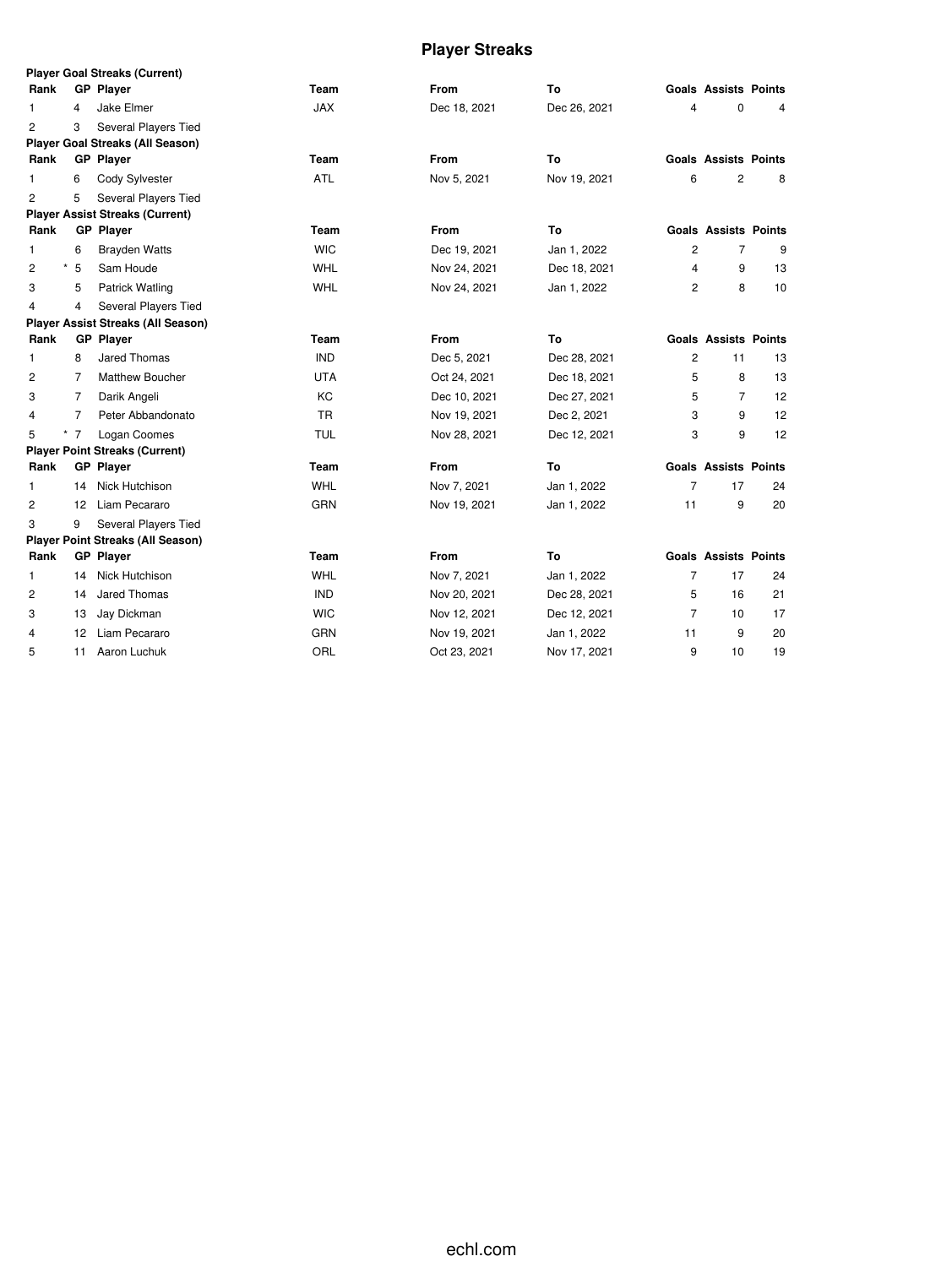# **Reading Royals Roster**

|    | <b>PLAYERS</b>          |                                          |    |              |          |                       |                             |
|----|-------------------------|------------------------------------------|----|--------------|----------|-----------------------|-----------------------------|
| #  | Name                    | Pronunciation Pos. Sh. Ht. Wt. Birthdate |    |              |          |                       | <b>Birthtown</b>            |
| 2  | <b>Brad Morrison</b>    |                                          | F. | L            | $6-0$    | 180 Jan 4, 1997       | Prince George, QC           |
| 3  | Garrett McFadden        |                                          | D  | L            |          | 5-11 181 Aug 21, 1997 | Kincardine, ON              |
| 5  | Patrick McNally         |                                          | D  | L            | $6 - 2$  | 205 Dec 4, 1991       | Glen Head, NY               |
| 6  | <b>Garrett Cecere</b>   | suh-SEER                                 | D  | L            | $5-9$    | 170 Jan 5, 1995       | West Des Moines, IA         |
| 7  | <b>Trevor Gooch</b>     |                                          | F  | R            | $6 - 1$  | 186 Sep 13, 1994      | Mantua, NJ                  |
| 9  | <b>Brayden Low</b>      |                                          | F  | L            | 6-1      | 219 May 8, 1994       | Steveston, BC               |
| 12 | Cam Strong              |                                          | F  | L            | $6-0$    | 179 Mar 19, 1995      | Billings, MT                |
|    | 15 Patrick Bajkov       | BYE-kahv                                 | F  | R            | $6-0$    | 183 Nov 27, 1997      | Nanaimo, BC                 |
| 17 | Jackson Cressey         |                                          | F  | R            | $6-0$    | 181 Jan 22, 1996      | West Vancouver, BC          |
| 19 | <b>Garret Cockerill</b> |                                          | D  | R            | $6-0$    | 210 Feb 19, 1994      | Brighton, MI, United States |
| 21 | Frank DiChiara          | dih-CHAIR-ah                             | F  | L            | $6 - 1$  | 238 Sep 22, 1993      | Ronkonkoma, NY              |
|    | 23 Ryan Roth            |                                          | F  | R            | $5-9$    | 166 Jul 20, 2000      | Ladue, MO                   |
|    | 24 Mike Crocock         |                                          | D  | L            |          | 5-10 181 May 5, 1994  | Brantford, ON               |
|    | 26 Jared Brandt         |                                          | D  | L            | 6-0      | 196 Oct 26, 1995      | St. Louis, MO               |
| 27 | Joshua Winquist         | WIN-kwist                                | F  | L            | $6-0$    | 180 Sep 6, 1993       | St. Albert, AB              |
| 28 | Thomas Ebbing           |                                          | F  | L            | $5 - 11$ | 192 Sep 28, 1994      | Troy, MI                    |
| 32 | Tristan Côté-Cazenave   |                                          | G  | R            | $6 - 1$  | 190 Oct 12, 1999      | St-Bruno-de-Montarville, QC |
|    | 43 Anthony Gagnon       |                                          | F  | R            | 5'11     | 176 Feb 22, 1999      | Montreal, QC                |
| 58 | <b>Dominic Cormier</b>  |                                          | D  | L            |          | 5-11 180 Jan 2, 1998  | Moncton, NB                 |
| 62 | <b>Grant Cooper</b>     |                                          | F  | L            | 6-0      | 198 Jul 20, 1996      | Cornwall, ON                |
|    | 74 Kenny Hausinger      |                                          | F  | R            | $5-9$    | 200 Jul 21, 1995      | Anchorage, AK               |
| 81 | Mike Chen               |                                          | D  | $\mathsf{R}$ | $5-8$    | 175 Dec 2, 1992       | Rockville, MD               |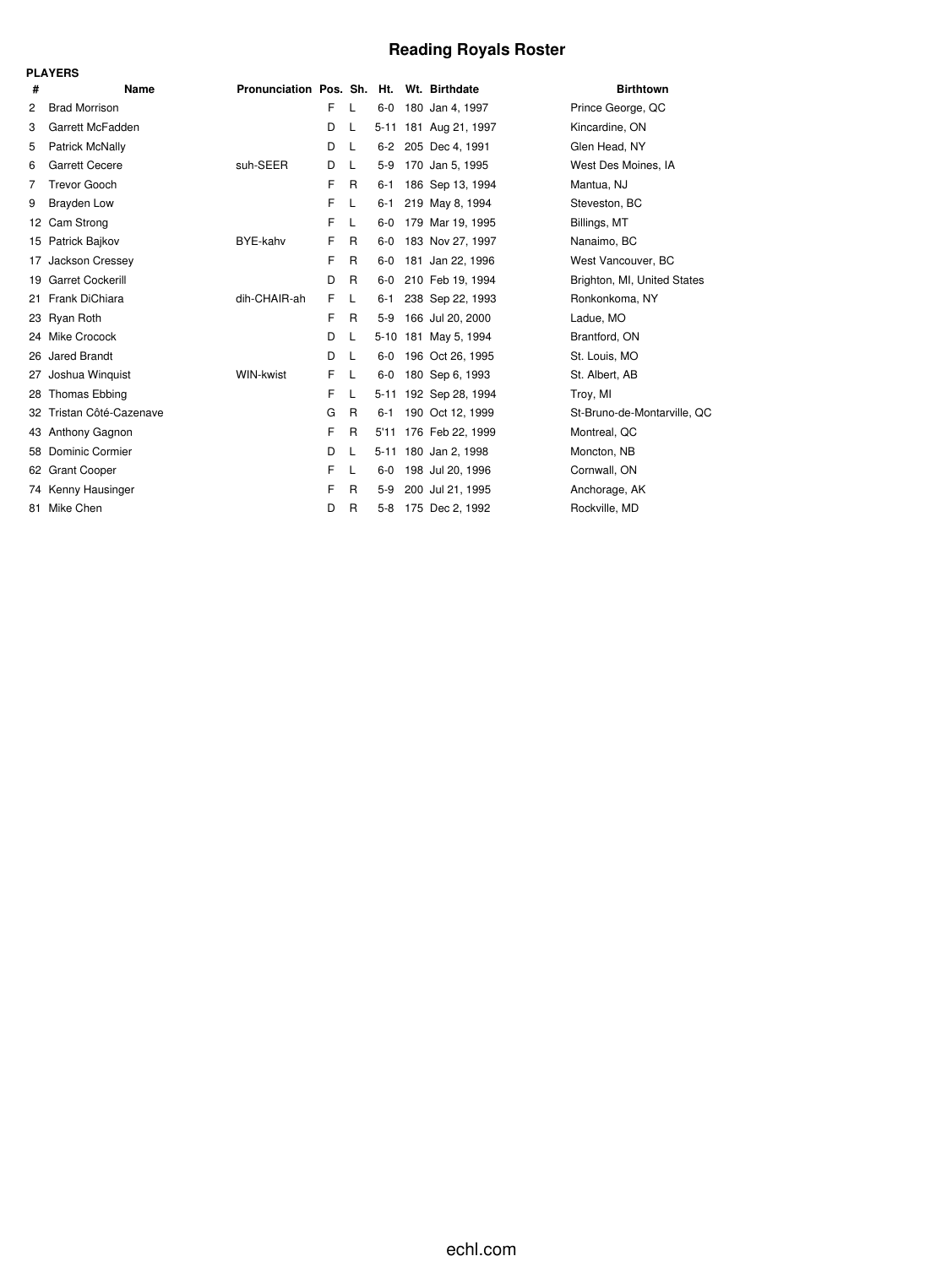## **Worcester Railers Roster**

|    | <b>PLAYERS</b>        |                                          |   |              |         |  |                       |                                 |  |  |  |  |
|----|-----------------------|------------------------------------------|---|--------------|---------|--|-----------------------|---------------------------------|--|--|--|--|
| #  | Name                  | Pronunciation Pos. Sh. Ht. Wt. Birthdate |   |              |         |  |                       | <b>Birthtown</b>                |  |  |  |  |
| 5  | Nick Albano           |                                          | D | R            | $6 - 1$ |  | 180 Aug 1, 1996       | Beverly, MA                     |  |  |  |  |
| 7  | Liam Coughlin         |                                          | F | L            | $6-2$   |  | 201 Sep 19, 1994      | South Boston, MA, United States |  |  |  |  |
| 8  | <b>Bobby Butler</b>   |                                          | F | R            | $6-0$   |  | 190 Mar 28, 1987      | Marlborough, MA                 |  |  |  |  |
| 9  | <b>Charlie Spetz</b>  |                                          | D | L            | $6 - 1$ |  | 200 Sep 12, 1996      | Oak Ridge, NJ                   |  |  |  |  |
| 11 | Nolan Vesey           |                                          | F | L            | 6-0     |  | 190 Mar 28, 1995      | North Reading, MA               |  |  |  |  |
|    | 12 Brent Beaudoin     |                                          | F | L            |         |  | 5-11 180 Feb 29, 1996 | Londonderry, NH                 |  |  |  |  |
|    | 14 Jordan Smotherman  |                                          | F | L            | $6 - 3$ |  | 225 May 11, 1986      | Corvallis, OR                   |  |  |  |  |
|    | 16 Jacob Hayhurst     |                                          | F | L            | $5-9$   |  | 170 Jan 20, 1997      | Mississauga, ON                 |  |  |  |  |
| 17 | <b>Tommy Besinger</b> |                                          | F | R            |         |  | 5-8 174 Jun 29, 1994  | Milton, Mass, USA               |  |  |  |  |
|    | 18 Austin Block       |                                          | F | R            |         |  | 5-11 190 Oct 10, 1989 | Denver, CO                      |  |  |  |  |
|    | 18 Reece Newkirk      |                                          | F | L            |         |  | 5-11 182 Feb 20, 2001 | Moose Jaw, SK                   |  |  |  |  |
| 19 | Devon Paliani         |                                          | F | R            |         |  | 5-10 170 Oct 10, 1996 | LaSalle, ON, CAN                |  |  |  |  |
| 20 | Chris Ordoobadi       |                                          | F | R            |         |  | 6-4 220 Sep 26, 1994  | Washington, DC, United States   |  |  |  |  |
| 21 | John Furgele          | FERG-elly                                | D | R            |         |  | 5-10 181 Jan 15, 1993 | Glen Mills, PA, USA             |  |  |  |  |
|    | 22 Brennan Feasey     |                                          | F | L            |         |  | 5-11 185 Mar 28, 1994 | Strathroy, ON                   |  |  |  |  |
| 23 | Ross Olsson           |                                          | F | L            | 6-4     |  | 220 Nov 22, 1994      | Billerica, MA                   |  |  |  |  |
| 25 | Grant Jozefek         |                                          | F | L            |         |  | 5-10 185 Oct 25, 1997 | Chester, NJ                     |  |  |  |  |
| 27 | <b>Myles McGurty</b>  |                                          | D | R            | 6-1     |  | 201 Feb 28, 1994      | Weehawken, NJ                   |  |  |  |  |
| 30 | <b>Brody Claeys</b>   |                                          | G | $\mathsf{R}$ | $6 - 4$ |  | 219 Oct 2, 1996       | Dauphin, MB                     |  |  |  |  |
| 31 | Jason Pawloski        |                                          | G | $\mathsf{R}$ | 6-0     |  | 180 Dec 4, 1995       | Omaha, NE                       |  |  |  |  |
| 81 | Anthony Repaci        |                                          | F | L            | $6-0$   |  | 195 Sep 15, 1994      | Toronto, ON                     |  |  |  |  |
|    | 86 Karl Boudrias      |                                          | D | L            | 6-0     |  | 197 Apr 1, 2000       | Chateauguay, QC                 |  |  |  |  |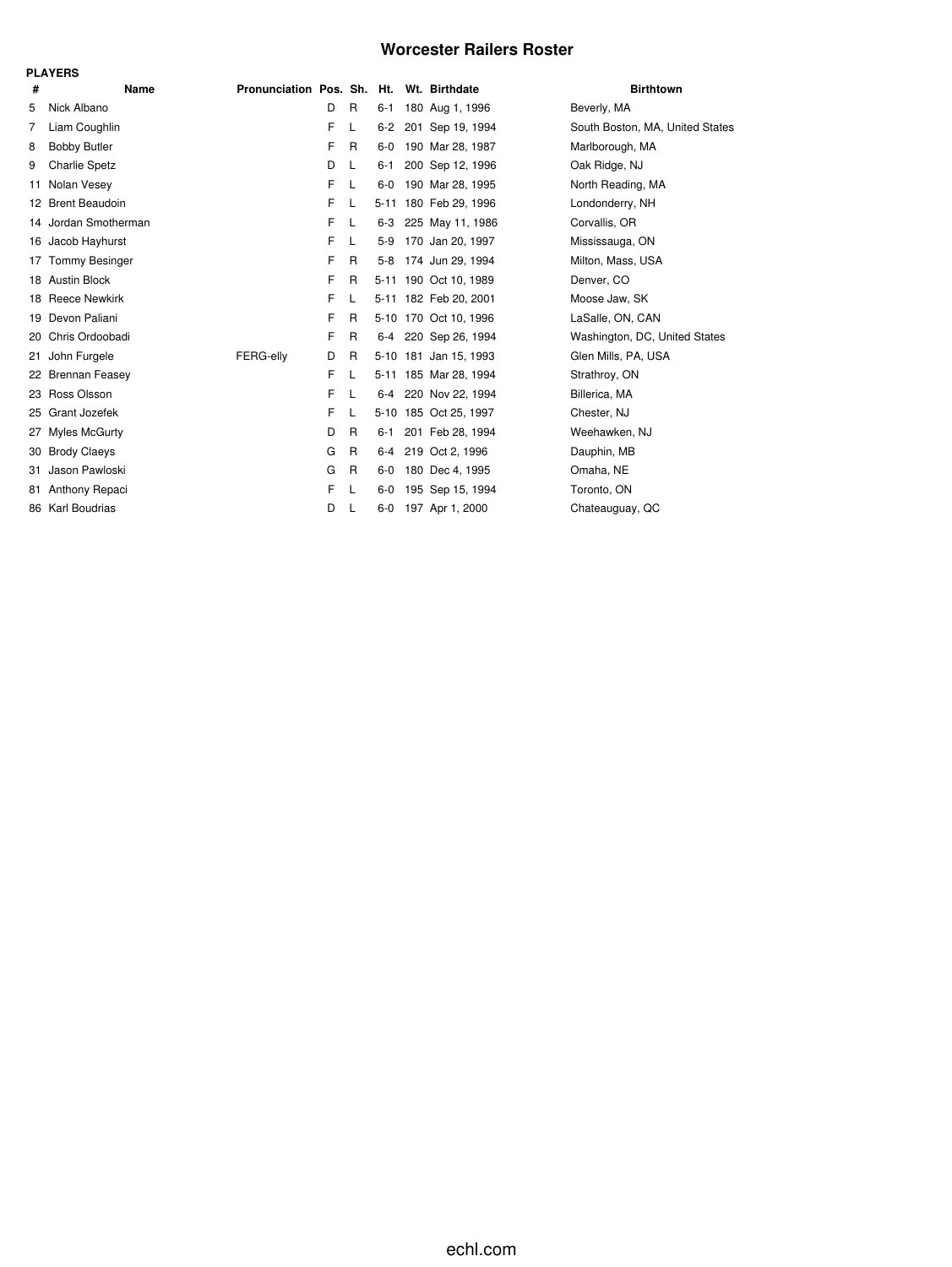## **2021-22 Regular Season Team Statistics Reading Royals**

| #<br>GP<br><b>PIM</b><br><b>PPG</b><br>PPA<br>SH<br><b>SHA</b><br>GW<br>IG OT UA EN SOG SOA SOGW<br>SO%<br>Pt/G PIMPG<br>SA<br>SH%<br>Name<br>Pos<br>G<br>A<br><b>PTS</b><br>FG<br>$+/-$<br>87<br>Jacob Pritchard<br>F<br>19<br>8<br>8<br>-5<br>8<br>3<br>0<br>0<br>0<br>$\overline{\mathbf{c}}$<br>0<br>0<br>0.0<br>0.84<br>0.42<br>9.2<br>Χ<br>20<br>16<br>0<br>1<br>1<br>0<br>$\mathbf{1}$<br>1<br>F<br>$\overline{c}$<br>$\overline{c}$<br>2<br>13.5<br>Frank DiChiara<br>5<br>15<br>5<br>0<br>0<br>2<br>0<br>0<br>0<br>0.0<br>0.83<br>0.22<br>37<br>21<br>18<br>10<br>4<br>0<br>$\mathbf{1}$<br>0<br>0<br>F<br>$-2$<br>$\overline{c}$<br>10.5<br>Patrick Bajkov<br>21<br>7<br>13<br>2<br>3<br>0<br>0<br>0<br>100.0<br>0.62<br>0.10<br>6<br>0<br>1<br>0<br>0<br>1<br>1<br>0<br>57<br>15<br>0<br>F<br>Brayden Low<br>21<br>6<br>6<br>12<br>0<br>2<br>0<br>$\overline{c}$<br>0<br>0<br>0<br>0<br>0.57 2.05<br>48<br>12.5<br>9<br>43<br>1<br>$\Omega$<br>0<br>0<br>0.0<br>-1<br>0<br>$\star$<br>Anthony Gagnon (total)<br>F<br>5<br>10.0<br>43<br>27<br>6<br>11<br>$-13$ 14<br>3<br>0<br>1<br>0<br>0<br>0<br>0<br>0<br>0<br>0.0<br>0.41<br>0.52<br>50<br>$\mathbf{1}$<br>1<br>1<br>0<br>F<br><b>NOR</b><br>25<br>5<br>$\overline{4}$<br>9<br>$-12$ 14<br>2<br>0<br>0<br>$\Omega$<br>0<br>0.000<br>0.36 0.56<br>45<br>11.1<br>1<br>1<br>1<br>0<br>0<br>0<br>0<br>1<br>F<br><b>REA</b><br>2<br>0<br>2<br>$\overline{c}$<br>0<br>0<br>0<br>0<br>0<br>$\Omega$<br>0.000<br>5<br>0.0<br>-1<br>0<br>0<br>0<br>O<br>0<br>0<br>0<br>1.00 0.00<br>1<br>F<br>Thomas Ebbing<br>21<br>7<br>0<br>0<br>0<br>0.0<br>29<br>13.8<br>28<br>11<br>-6<br>$\mathbf{1}$<br>0<br>0<br>O<br>0<br>0<br>$0.52$ 0.19<br>4<br>4<br>1<br>1<br>1<br>0<br>Patrick McNally<br>D<br>3<br>-8<br>0<br>$\overline{c}$<br>0<br>0.0<br>37<br>8.1<br>16<br>7<br>10<br>26<br>1<br>0<br>0<br>0.63 1.63<br>5<br>-1<br>5<br>1<br>1<br>1<br>1<br>1<br>Dominic Cormier<br>D<br>3<br>7<br>0<br>0<br>0<br>35<br>58<br>20<br>10<br>0<br>12<br>$\mathbf{1}$<br>2<br>0<br>0<br>0<br>$\Omega$<br>$\Omega$<br>0<br>0<br>0.0<br>$0.50$ 0.60<br>8.6<br>0<br>$\star$<br>F<br>Cam Strong<br>16<br>4<br>5<br>9<br>0<br>0<br>$\mathbf{1}$<br>0<br>2<br>0<br>0<br>0<br>0<br>0<br>0.0<br>0.56 0.69<br>27<br>14.8<br>12<br>$\mathbf{1}$<br>11<br>$\Omega$<br>1<br>0<br>F<br>$\overline{c}$<br>27<br>Joshua Winquist<br>9<br>6<br>8<br>2<br>$\overline{7}$<br>3<br>0<br>0<br>0<br>0<br>0<br>0<br>0<br>0<br>0.89 0.78<br>22<br>9.1<br>$\mathbf{1}$<br>0<br>1<br>0<br>0.0<br>F<br>2<br><b>Matthew Strome</b><br>6<br>3<br>7<br>0<br>0<br>0<br>0<br>0<br>0<br>1.17 0.33<br>19<br>15.8<br>х<br>18<br>4<br>4<br>$\mathbf{1}$<br>0<br>1<br>0<br>1<br>0.0<br>1<br>1<br>F<br><b>Grant Cooper</b><br>3<br>$\overline{2}$<br>5<br>$-7$<br>6<br>0<br>0<br>$\mathbf 0$<br>0<br>0<br>0<br>0<br>0.0<br>$0.28$ 0.33<br>29<br>10.3<br>62<br>18<br>0<br>1<br>0<br>$\Omega$<br>0<br>$\Omega$<br>F<br>$\star$<br>Jackson Cressey<br>5<br>31<br>17<br>18<br>3<br>2<br>$-1$<br>$\overline{4}$<br>$\Omega$<br>0<br>0<br>0<br>0<br>0<br>0<br>0<br>0<br>0<br>0.0<br>$0.28$ 0.22<br>9.7<br>1<br>1<br>1<br>F<br>2<br><b>Brad Morrison</b><br>2<br>3<br>5<br>-6<br>$\overline{c}$<br>0<br>0<br>$\mathbf 0$<br>$\Omega$<br>0<br>0.0<br>$0.45$ 0.18<br>13<br>15.4<br>11<br>$\Omega$<br>1<br>0<br>1<br>0<br>0<br>1<br>0<br>D<br>24<br>Mike Crocock<br>5<br>$\overline{c}$<br>9<br>0<br>0<br>0<br>0<br>0<br>0<br>0<br>20<br>5.0<br>21<br>$\mathbf{1}$<br>4<br>$\Omega$<br>0<br>$\Omega$<br>O<br>0<br>0<br>0.0<br>$0.24$ 0.43<br>F<br>$\overline{c}$<br>49<br><b>Charlie Gerard</b><br>8<br>2<br>2<br>0<br>0<br>24<br>8.3<br>4<br>0<br>8<br>0<br>0<br>0<br>0<br>0<br>0<br>1<br>0<br>0.0<br>0.50<br>1.00<br>х<br>-1<br>0<br>Kenny Hausinger<br>F<br>2<br>2<br>0<br>2<br>0<br>0<br>0<br>7<br>28.6<br>74<br>11<br>$\overline{4}$<br>0<br>0<br>0<br>0<br>0<br>0<br>0.0<br>0.36<br>0.36<br>4<br>1<br>0<br>0<br>$\star$<br>Ryan Roth (total)<br>F<br>2<br>2<br>25.0<br>23<br>14<br>4<br>3<br>2<br>0<br>0<br>0<br>0<br>0<br>0<br>0<br>0<br>0<br>0<br>0<br>0<br>0.0<br>0.29<br>0.14<br>8<br>0<br>F<br>33.3<br><b>JAX</b><br>2<br>3<br>0<br>0<br>0<br>0<br>0<br>0<br>0<br>0<br>0<br>0<br>0<br>0.000<br>0.27<br>11<br>$\mathbf{1}$<br>$\mathbf{1}$<br>0<br>0<br>0<br>0.00<br>6<br>F<br><b>REA</b><br>$\overline{c}$<br>3<br>0<br>2<br>0<br>0<br>0<br>0<br>0<br>0.000<br>0.33<br>2<br>0.0<br>$\mathbf{1}$<br>$\mathbf{1}$<br>0<br>0<br>0<br>0<br>0<br>0<br>0<br>0<br>0.67<br>D<br><b>Garrett Cecere</b><br>21<br>0<br>-7<br>3<br>0<br>0<br>0<br>0<br>0<br>0<br>0<br>0<br>0.19<br>0.19<br>0.0<br>4<br>$\overline{4}$<br>0<br>0<br>0<br>0<br>0.0<br>30<br>6<br>4 |
|--------------------------------------------------------------------------------------------------------------------------------------------------------------------------------------------------------------------------------------------------------------------------------------------------------------------------------------------------------------------------------------------------------------------------------------------------------------------------------------------------------------------------------------------------------------------------------------------------------------------------------------------------------------------------------------------------------------------------------------------------------------------------------------------------------------------------------------------------------------------------------------------------------------------------------------------------------------------------------------------------------------------------------------------------------------------------------------------------------------------------------------------------------------------------------------------------------------------------------------------------------------------------------------------------------------------------------------------------------------------------------------------------------------------------------------------------------------------------------------------------------------------------------------------------------------------------------------------------------------------------------------------------------------------------------------------------------------------------------------------------------------------------------------------------------------------------------------------------------------------------------------------------------------------------------------------------------------------------------------------------------------------------------------------------------------------------------------------------------------------------------------------------------------------------------------------------------------------------------------------------------------------------------------------------------------------------------------------------------------------------------------------------------------------------------------------------------------------------------------------------------------------------------------------------------------------------------------------------------------------------------------------------------------------------------------------------------------------------------------------------------------------------------------------------------------------------------------------------------------------------------------------------------------------------------------------------------------------------------------------------------------------------------------------------------------------------------------------------------------------------------------------------------------------------------------------------------------------------------------------------------------------------------------------------------------------------------------------------------------------------------------------------------------------------------------------------------------------------------------------------------------------------------------------------------------------------------------------------------------------------------------------------------------------------------------------------------------------------------------------------------------------------------------------------------------------------------------------------------------------------------------------------------------------------------------------------------------------------------------------------------------------------------------------------------------------------------------------------------------------------------------------------------------------------------------------------------------------------------------------------------------------------------------------------------------------------------------------------------------------------------------------------------------------------------------------------------------------------------------------------------------------------------------------------------------------------------------------------------------------------------------------------------|
|                                                                                                                                                                                                                                                                                                                                                                                                                                                                                                                                                                                                                                                                                                                                                                                                                                                                                                                                                                                                                                                                                                                                                                                                                                                                                                                                                                                                                                                                                                                                                                                                                                                                                                                                                                                                                                                                                                                                                                                                                                                                                                                                                                                                                                                                                                                                                                                                                                                                                                                                                                                                                                                                                                                                                                                                                                                                                                                                                                                                                                                                                                                                                                                                                                                                                                                                                                                                                                                                                                                                                                                                                                                                                                                                                                                                                                                                                                                                                                                                                                                                                                                                                                                                                                                                                                                                                                                                                                                                                                                                                                                                                                                        |
|                                                                                                                                                                                                                                                                                                                                                                                                                                                                                                                                                                                                                                                                                                                                                                                                                                                                                                                                                                                                                                                                                                                                                                                                                                                                                                                                                                                                                                                                                                                                                                                                                                                                                                                                                                                                                                                                                                                                                                                                                                                                                                                                                                                                                                                                                                                                                                                                                                                                                                                                                                                                                                                                                                                                                                                                                                                                                                                                                                                                                                                                                                                                                                                                                                                                                                                                                                                                                                                                                                                                                                                                                                                                                                                                                                                                                                                                                                                                                                                                                                                                                                                                                                                                                                                                                                                                                                                                                                                                                                                                                                                                                                                        |
|                                                                                                                                                                                                                                                                                                                                                                                                                                                                                                                                                                                                                                                                                                                                                                                                                                                                                                                                                                                                                                                                                                                                                                                                                                                                                                                                                                                                                                                                                                                                                                                                                                                                                                                                                                                                                                                                                                                                                                                                                                                                                                                                                                                                                                                                                                                                                                                                                                                                                                                                                                                                                                                                                                                                                                                                                                                                                                                                                                                                                                                                                                                                                                                                                                                                                                                                                                                                                                                                                                                                                                                                                                                                                                                                                                                                                                                                                                                                                                                                                                                                                                                                                                                                                                                                                                                                                                                                                                                                                                                                                                                                                                                        |
|                                                                                                                                                                                                                                                                                                                                                                                                                                                                                                                                                                                                                                                                                                                                                                                                                                                                                                                                                                                                                                                                                                                                                                                                                                                                                                                                                                                                                                                                                                                                                                                                                                                                                                                                                                                                                                                                                                                                                                                                                                                                                                                                                                                                                                                                                                                                                                                                                                                                                                                                                                                                                                                                                                                                                                                                                                                                                                                                                                                                                                                                                                                                                                                                                                                                                                                                                                                                                                                                                                                                                                                                                                                                                                                                                                                                                                                                                                                                                                                                                                                                                                                                                                                                                                                                                                                                                                                                                                                                                                                                                                                                                                                        |
|                                                                                                                                                                                                                                                                                                                                                                                                                                                                                                                                                                                                                                                                                                                                                                                                                                                                                                                                                                                                                                                                                                                                                                                                                                                                                                                                                                                                                                                                                                                                                                                                                                                                                                                                                                                                                                                                                                                                                                                                                                                                                                                                                                                                                                                                                                                                                                                                                                                                                                                                                                                                                                                                                                                                                                                                                                                                                                                                                                                                                                                                                                                                                                                                                                                                                                                                                                                                                                                                                                                                                                                                                                                                                                                                                                                                                                                                                                                                                                                                                                                                                                                                                                                                                                                                                                                                                                                                                                                                                                                                                                                                                                                        |
|                                                                                                                                                                                                                                                                                                                                                                                                                                                                                                                                                                                                                                                                                                                                                                                                                                                                                                                                                                                                                                                                                                                                                                                                                                                                                                                                                                                                                                                                                                                                                                                                                                                                                                                                                                                                                                                                                                                                                                                                                                                                                                                                                                                                                                                                                                                                                                                                                                                                                                                                                                                                                                                                                                                                                                                                                                                                                                                                                                                                                                                                                                                                                                                                                                                                                                                                                                                                                                                                                                                                                                                                                                                                                                                                                                                                                                                                                                                                                                                                                                                                                                                                                                                                                                                                                                                                                                                                                                                                                                                                                                                                                                                        |
|                                                                                                                                                                                                                                                                                                                                                                                                                                                                                                                                                                                                                                                                                                                                                                                                                                                                                                                                                                                                                                                                                                                                                                                                                                                                                                                                                                                                                                                                                                                                                                                                                                                                                                                                                                                                                                                                                                                                                                                                                                                                                                                                                                                                                                                                                                                                                                                                                                                                                                                                                                                                                                                                                                                                                                                                                                                                                                                                                                                                                                                                                                                                                                                                                                                                                                                                                                                                                                                                                                                                                                                                                                                                                                                                                                                                                                                                                                                                                                                                                                                                                                                                                                                                                                                                                                                                                                                                                                                                                                                                                                                                                                                        |
|                                                                                                                                                                                                                                                                                                                                                                                                                                                                                                                                                                                                                                                                                                                                                                                                                                                                                                                                                                                                                                                                                                                                                                                                                                                                                                                                                                                                                                                                                                                                                                                                                                                                                                                                                                                                                                                                                                                                                                                                                                                                                                                                                                                                                                                                                                                                                                                                                                                                                                                                                                                                                                                                                                                                                                                                                                                                                                                                                                                                                                                                                                                                                                                                                                                                                                                                                                                                                                                                                                                                                                                                                                                                                                                                                                                                                                                                                                                                                                                                                                                                                                                                                                                                                                                                                                                                                                                                                                                                                                                                                                                                                                                        |
|                                                                                                                                                                                                                                                                                                                                                                                                                                                                                                                                                                                                                                                                                                                                                                                                                                                                                                                                                                                                                                                                                                                                                                                                                                                                                                                                                                                                                                                                                                                                                                                                                                                                                                                                                                                                                                                                                                                                                                                                                                                                                                                                                                                                                                                                                                                                                                                                                                                                                                                                                                                                                                                                                                                                                                                                                                                                                                                                                                                                                                                                                                                                                                                                                                                                                                                                                                                                                                                                                                                                                                                                                                                                                                                                                                                                                                                                                                                                                                                                                                                                                                                                                                                                                                                                                                                                                                                                                                                                                                                                                                                                                                                        |
|                                                                                                                                                                                                                                                                                                                                                                                                                                                                                                                                                                                                                                                                                                                                                                                                                                                                                                                                                                                                                                                                                                                                                                                                                                                                                                                                                                                                                                                                                                                                                                                                                                                                                                                                                                                                                                                                                                                                                                                                                                                                                                                                                                                                                                                                                                                                                                                                                                                                                                                                                                                                                                                                                                                                                                                                                                                                                                                                                                                                                                                                                                                                                                                                                                                                                                                                                                                                                                                                                                                                                                                                                                                                                                                                                                                                                                                                                                                                                                                                                                                                                                                                                                                                                                                                                                                                                                                                                                                                                                                                                                                                                                                        |
|                                                                                                                                                                                                                                                                                                                                                                                                                                                                                                                                                                                                                                                                                                                                                                                                                                                                                                                                                                                                                                                                                                                                                                                                                                                                                                                                                                                                                                                                                                                                                                                                                                                                                                                                                                                                                                                                                                                                                                                                                                                                                                                                                                                                                                                                                                                                                                                                                                                                                                                                                                                                                                                                                                                                                                                                                                                                                                                                                                                                                                                                                                                                                                                                                                                                                                                                                                                                                                                                                                                                                                                                                                                                                                                                                                                                                                                                                                                                                                                                                                                                                                                                                                                                                                                                                                                                                                                                                                                                                                                                                                                                                                                        |
|                                                                                                                                                                                                                                                                                                                                                                                                                                                                                                                                                                                                                                                                                                                                                                                                                                                                                                                                                                                                                                                                                                                                                                                                                                                                                                                                                                                                                                                                                                                                                                                                                                                                                                                                                                                                                                                                                                                                                                                                                                                                                                                                                                                                                                                                                                                                                                                                                                                                                                                                                                                                                                                                                                                                                                                                                                                                                                                                                                                                                                                                                                                                                                                                                                                                                                                                                                                                                                                                                                                                                                                                                                                                                                                                                                                                                                                                                                                                                                                                                                                                                                                                                                                                                                                                                                                                                                                                                                                                                                                                                                                                                                                        |
|                                                                                                                                                                                                                                                                                                                                                                                                                                                                                                                                                                                                                                                                                                                                                                                                                                                                                                                                                                                                                                                                                                                                                                                                                                                                                                                                                                                                                                                                                                                                                                                                                                                                                                                                                                                                                                                                                                                                                                                                                                                                                                                                                                                                                                                                                                                                                                                                                                                                                                                                                                                                                                                                                                                                                                                                                                                                                                                                                                                                                                                                                                                                                                                                                                                                                                                                                                                                                                                                                                                                                                                                                                                                                                                                                                                                                                                                                                                                                                                                                                                                                                                                                                                                                                                                                                                                                                                                                                                                                                                                                                                                                                                        |
|                                                                                                                                                                                                                                                                                                                                                                                                                                                                                                                                                                                                                                                                                                                                                                                                                                                                                                                                                                                                                                                                                                                                                                                                                                                                                                                                                                                                                                                                                                                                                                                                                                                                                                                                                                                                                                                                                                                                                                                                                                                                                                                                                                                                                                                                                                                                                                                                                                                                                                                                                                                                                                                                                                                                                                                                                                                                                                                                                                                                                                                                                                                                                                                                                                                                                                                                                                                                                                                                                                                                                                                                                                                                                                                                                                                                                                                                                                                                                                                                                                                                                                                                                                                                                                                                                                                                                                                                                                                                                                                                                                                                                                                        |
|                                                                                                                                                                                                                                                                                                                                                                                                                                                                                                                                                                                                                                                                                                                                                                                                                                                                                                                                                                                                                                                                                                                                                                                                                                                                                                                                                                                                                                                                                                                                                                                                                                                                                                                                                                                                                                                                                                                                                                                                                                                                                                                                                                                                                                                                                                                                                                                                                                                                                                                                                                                                                                                                                                                                                                                                                                                                                                                                                                                                                                                                                                                                                                                                                                                                                                                                                                                                                                                                                                                                                                                                                                                                                                                                                                                                                                                                                                                                                                                                                                                                                                                                                                                                                                                                                                                                                                                                                                                                                                                                                                                                                                                        |
|                                                                                                                                                                                                                                                                                                                                                                                                                                                                                                                                                                                                                                                                                                                                                                                                                                                                                                                                                                                                                                                                                                                                                                                                                                                                                                                                                                                                                                                                                                                                                                                                                                                                                                                                                                                                                                                                                                                                                                                                                                                                                                                                                                                                                                                                                                                                                                                                                                                                                                                                                                                                                                                                                                                                                                                                                                                                                                                                                                                                                                                                                                                                                                                                                                                                                                                                                                                                                                                                                                                                                                                                                                                                                                                                                                                                                                                                                                                                                                                                                                                                                                                                                                                                                                                                                                                                                                                                                                                                                                                                                                                                                                                        |
|                                                                                                                                                                                                                                                                                                                                                                                                                                                                                                                                                                                                                                                                                                                                                                                                                                                                                                                                                                                                                                                                                                                                                                                                                                                                                                                                                                                                                                                                                                                                                                                                                                                                                                                                                                                                                                                                                                                                                                                                                                                                                                                                                                                                                                                                                                                                                                                                                                                                                                                                                                                                                                                                                                                                                                                                                                                                                                                                                                                                                                                                                                                                                                                                                                                                                                                                                                                                                                                                                                                                                                                                                                                                                                                                                                                                                                                                                                                                                                                                                                                                                                                                                                                                                                                                                                                                                                                                                                                                                                                                                                                                                                                        |
|                                                                                                                                                                                                                                                                                                                                                                                                                                                                                                                                                                                                                                                                                                                                                                                                                                                                                                                                                                                                                                                                                                                                                                                                                                                                                                                                                                                                                                                                                                                                                                                                                                                                                                                                                                                                                                                                                                                                                                                                                                                                                                                                                                                                                                                                                                                                                                                                                                                                                                                                                                                                                                                                                                                                                                                                                                                                                                                                                                                                                                                                                                                                                                                                                                                                                                                                                                                                                                                                                                                                                                                                                                                                                                                                                                                                                                                                                                                                                                                                                                                                                                                                                                                                                                                                                                                                                                                                                                                                                                                                                                                                                                                        |
|                                                                                                                                                                                                                                                                                                                                                                                                                                                                                                                                                                                                                                                                                                                                                                                                                                                                                                                                                                                                                                                                                                                                                                                                                                                                                                                                                                                                                                                                                                                                                                                                                                                                                                                                                                                                                                                                                                                                                                                                                                                                                                                                                                                                                                                                                                                                                                                                                                                                                                                                                                                                                                                                                                                                                                                                                                                                                                                                                                                                                                                                                                                                                                                                                                                                                                                                                                                                                                                                                                                                                                                                                                                                                                                                                                                                                                                                                                                                                                                                                                                                                                                                                                                                                                                                                                                                                                                                                                                                                                                                                                                                                                                        |
|                                                                                                                                                                                                                                                                                                                                                                                                                                                                                                                                                                                                                                                                                                                                                                                                                                                                                                                                                                                                                                                                                                                                                                                                                                                                                                                                                                                                                                                                                                                                                                                                                                                                                                                                                                                                                                                                                                                                                                                                                                                                                                                                                                                                                                                                                                                                                                                                                                                                                                                                                                                                                                                                                                                                                                                                                                                                                                                                                                                                                                                                                                                                                                                                                                                                                                                                                                                                                                                                                                                                                                                                                                                                                                                                                                                                                                                                                                                                                                                                                                                                                                                                                                                                                                                                                                                                                                                                                                                                                                                                                                                                                                                        |
|                                                                                                                                                                                                                                                                                                                                                                                                                                                                                                                                                                                                                                                                                                                                                                                                                                                                                                                                                                                                                                                                                                                                                                                                                                                                                                                                                                                                                                                                                                                                                                                                                                                                                                                                                                                                                                                                                                                                                                                                                                                                                                                                                                                                                                                                                                                                                                                                                                                                                                                                                                                                                                                                                                                                                                                                                                                                                                                                                                                                                                                                                                                                                                                                                                                                                                                                                                                                                                                                                                                                                                                                                                                                                                                                                                                                                                                                                                                                                                                                                                                                                                                                                                                                                                                                                                                                                                                                                                                                                                                                                                                                                                                        |
|                                                                                                                                                                                                                                                                                                                                                                                                                                                                                                                                                                                                                                                                                                                                                                                                                                                                                                                                                                                                                                                                                                                                                                                                                                                                                                                                                                                                                                                                                                                                                                                                                                                                                                                                                                                                                                                                                                                                                                                                                                                                                                                                                                                                                                                                                                                                                                                                                                                                                                                                                                                                                                                                                                                                                                                                                                                                                                                                                                                                                                                                                                                                                                                                                                                                                                                                                                                                                                                                                                                                                                                                                                                                                                                                                                                                                                                                                                                                                                                                                                                                                                                                                                                                                                                                                                                                                                                                                                                                                                                                                                                                                                                        |
|                                                                                                                                                                                                                                                                                                                                                                                                                                                                                                                                                                                                                                                                                                                                                                                                                                                                                                                                                                                                                                                                                                                                                                                                                                                                                                                                                                                                                                                                                                                                                                                                                                                                                                                                                                                                                                                                                                                                                                                                                                                                                                                                                                                                                                                                                                                                                                                                                                                                                                                                                                                                                                                                                                                                                                                                                                                                                                                                                                                                                                                                                                                                                                                                                                                                                                                                                                                                                                                                                                                                                                                                                                                                                                                                                                                                                                                                                                                                                                                                                                                                                                                                                                                                                                                                                                                                                                                                                                                                                                                                                                                                                                                        |
|                                                                                                                                                                                                                                                                                                                                                                                                                                                                                                                                                                                                                                                                                                                                                                                                                                                                                                                                                                                                                                                                                                                                                                                                                                                                                                                                                                                                                                                                                                                                                                                                                                                                                                                                                                                                                                                                                                                                                                                                                                                                                                                                                                                                                                                                                                                                                                                                                                                                                                                                                                                                                                                                                                                                                                                                                                                                                                                                                                                                                                                                                                                                                                                                                                                                                                                                                                                                                                                                                                                                                                                                                                                                                                                                                                                                                                                                                                                                                                                                                                                                                                                                                                                                                                                                                                                                                                                                                                                                                                                                                                                                                                                        |
| D<br>Jared Brandt<br>$\overline{2}$<br>-3<br>5<br>0<br>0<br>0<br>0.28<br>21<br>26<br>18<br>0<br>0<br>0<br>0<br>0<br>0<br>0<br>0<br>0.0<br>4.8<br>-1<br>-1<br>0<br>0.11<br>1                                                                                                                                                                                                                                                                                                                                                                                                                                                                                                                                                                                                                                                                                                                                                                                                                                                                                                                                                                                                                                                                                                                                                                                                                                                                                                                                                                                                                                                                                                                                                                                                                                                                                                                                                                                                                                                                                                                                                                                                                                                                                                                                                                                                                                                                                                                                                                                                                                                                                                                                                                                                                                                                                                                                                                                                                                                                                                                                                                                                                                                                                                                                                                                                                                                                                                                                                                                                                                                                                                                                                                                                                                                                                                                                                                                                                                                                                                                                                                                                                                                                                                                                                                                                                                                                                                                                                                                                                                                                            |
| David Drake<br>D<br>8<br>18<br>0<br>2<br>2<br>8<br>0<br>0<br>0<br>0<br>0<br>0<br>0<br>0<br>0<br>0<br>0<br>0.0<br>$0.11 \quad 0.44$<br>9<br>0.0<br>Χ<br>0<br>0<br>1                                                                                                                                                                                                                                                                                                                                                                                                                                                                                                                                                                                                                                                                                                                                                                                                                                                                                                                                                                                                                                                                                                                                                                                                                                                                                                                                                                                                                                                                                                                                                                                                                                                                                                                                                                                                                                                                                                                                                                                                                                                                                                                                                                                                                                                                                                                                                                                                                                                                                                                                                                                                                                                                                                                                                                                                                                                                                                                                                                                                                                                                                                                                                                                                                                                                                                                                                                                                                                                                                                                                                                                                                                                                                                                                                                                                                                                                                                                                                                                                                                                                                                                                                                                                                                                                                                                                                                                                                                                                                     |
| F<br><b>Trevor Gooch</b><br>2<br>5<br>0<br>0<br>0<br>$\Omega$<br>0<br>0.0<br>0.50 2.50<br>$\overline{7}$<br>14.3<br>7<br>$\mathbf{1}$<br>0<br>$\mathbf{1}$<br>$-1$<br>1<br>$\Omega$<br>0<br>0<br>0<br>0<br>0<br>0                                                                                                                                                                                                                                                                                                                                                                                                                                                                                                                                                                                                                                                                                                                                                                                                                                                                                                                                                                                                                                                                                                                                                                                                                                                                                                                                                                                                                                                                                                                                                                                                                                                                                                                                                                                                                                                                                                                                                                                                                                                                                                                                                                                                                                                                                                                                                                                                                                                                                                                                                                                                                                                                                                                                                                                                                                                                                                                                                                                                                                                                                                                                                                                                                                                                                                                                                                                                                                                                                                                                                                                                                                                                                                                                                                                                                                                                                                                                                                                                                                                                                                                                                                                                                                                                                                                                                                                                                                      |
| Mason Millman<br>D<br>0<br>0<br>0<br>0<br>$1.00$ $0.00$<br>2<br>0.0<br>*X 7<br>0<br>$\mathbf{1}$<br>0<br>0<br>0<br>0<br>0<br>0<br>0<br>0<br>0<br>0<br>0<br>0.0<br>1<br>-1                                                                                                                                                                                                                                                                                                                                                                                                                                                                                                                                                                                                                                                                                                                                                                                                                                                                                                                                                                                                                                                                                                                                                                                                                                                                                                                                                                                                                                                                                                                                                                                                                                                                                                                                                                                                                                                                                                                                                                                                                                                                                                                                                                                                                                                                                                                                                                                                                                                                                                                                                                                                                                                                                                                                                                                                                                                                                                                                                                                                                                                                                                                                                                                                                                                                                                                                                                                                                                                                                                                                                                                                                                                                                                                                                                                                                                                                                                                                                                                                                                                                                                                                                                                                                                                                                                                                                                                                                                                                              |
| Ryan MacKinnon<br>D<br>x<br>2<br>0<br>$\mathbf{1}$<br>0<br>0<br>0<br>0<br>0<br>0<br>0<br>0<br>0<br>O<br>0<br>0<br>0<br>0<br>0.0<br>$0.50 \quad 0.00$<br>2<br>0.0<br>4<br>-1<br>0                                                                                                                                                                                                                                                                                                                                                                                                                                                                                                                                                                                                                                                                                                                                                                                                                                                                                                                                                                                                                                                                                                                                                                                                                                                                                                                                                                                                                                                                                                                                                                                                                                                                                                                                                                                                                                                                                                                                                                                                                                                                                                                                                                                                                                                                                                                                                                                                                                                                                                                                                                                                                                                                                                                                                                                                                                                                                                                                                                                                                                                                                                                                                                                                                                                                                                                                                                                                                                                                                                                                                                                                                                                                                                                                                                                                                                                                                                                                                                                                                                                                                                                                                                                                                                                                                                                                                                                                                                                                       |
| Brendan van Riemsdyk<br>F<br>0<br>0<br>0<br>0<br>0<br>0<br>0<br>0<br>$\Omega$<br>$\Omega$<br>0<br>0<br>0.0<br>$0.00 \quad 0.00$<br>0<br>0.0<br>*X 34<br>0<br>1<br>0<br>0<br>0<br>0<br>1                                                                                                                                                                                                                                                                                                                                                                                                                                                                                                                                                                                                                                                                                                                                                                                                                                                                                                                                                                                                                                                                                                                                                                                                                                                                                                                                                                                                                                                                                                                                                                                                                                                                                                                                                                                                                                                                                                                                                                                                                                                                                                                                                                                                                                                                                                                                                                                                                                                                                                                                                                                                                                                                                                                                                                                                                                                                                                                                                                                                                                                                                                                                                                                                                                                                                                                                                                                                                                                                                                                                                                                                                                                                                                                                                                                                                                                                                                                                                                                                                                                                                                                                                                                                                                                                                                                                                                                                                                                                |
| Mike Gornall<br>F<br>*X 50<br>5<br>0<br>0<br>0<br>0<br>0<br>0<br>0<br>0<br>0<br>$\Omega$<br>$\Omega$<br>0<br>0<br>0.0<br>0.80<br>0.0<br>$-1$<br>0<br>0<br>0.00<br>4<br>0<br>5                                                                                                                                                                                                                                                                                                                                                                                                                                                                                                                                                                                                                                                                                                                                                                                                                                                                                                                                                                                                                                                                                                                                                                                                                                                                                                                                                                                                                                                                                                                                                                                                                                                                                                                                                                                                                                                                                                                                                                                                                                                                                                                                                                                                                                                                                                                                                                                                                                                                                                                                                                                                                                                                                                                                                                                                                                                                                                                                                                                                                                                                                                                                                                                                                                                                                                                                                                                                                                                                                                                                                                                                                                                                                                                                                                                                                                                                                                                                                                                                                                                                                                                                                                                                                                                                                                                                                                                                                                                                          |
| 81 Mike Chen<br>D<br>9<br>0<br>0<br>0<br>0<br>0<br>0<br>0<br>0<br>0<br>$\Omega$<br>$\Omega$<br>0<br>0<br>0<br>0.0<br>$0.00$ 1.56<br>0.0<br>$\mathbf{1}$<br>14<br>$\Omega$<br>0<br>6                                                                                                                                                                                                                                                                                                                                                                                                                                                                                                                                                                                                                                                                                                                                                                                                                                                                                                                                                                                                                                                                                                                                                                                                                                                                                                                                                                                                                                                                                                                                                                                                                                                                                                                                                                                                                                                                                                                                                                                                                                                                                                                                                                                                                                                                                                                                                                                                                                                                                                                                                                                                                                                                                                                                                                                                                                                                                                                                                                                                                                                                                                                                                                                                                                                                                                                                                                                                                                                                                                                                                                                                                                                                                                                                                                                                                                                                                                                                                                                                                                                                                                                                                                                                                                                                                                                                                                                                                                                                    |
| Goalies<br>#<br>Name<br>GA SO<br>GAA W<br>L OTL SOL<br>SA<br><b>SVS</b><br>$SV\%$<br>GР<br>Mins                                                                                                                                                                                                                                                                                                                                                                                                                                                                                                                                                                                                                                                                                                                                                                                                                                                                                                                                                                                                                                                                                                                                                                                                                                                                                                                                                                                                                                                                                                                                                                                                                                                                                                                                                                                                                                                                                                                                                                                                                                                                                                                                                                                                                                                                                                                                                                                                                                                                                                                                                                                                                                                                                                                                                                                                                                                                                                                                                                                                                                                                                                                                                                                                                                                                                                                                                                                                                                                                                                                                                                                                                                                                                                                                                                                                                                                                                                                                                                                                                                                                                                                                                                                                                                                                                                                                                                                                                                                                                                                                                        |
| 30 Pat Nagle<br>393<br>0.927<br>12<br>722<br>31<br>2.58<br>7<br>2<br>$\overline{2}$<br>424<br>X<br>1<br>-1                                                                                                                                                                                                                                                                                                                                                                                                                                                                                                                                                                                                                                                                                                                                                                                                                                                                                                                                                                                                                                                                                                                                                                                                                                                                                                                                                                                                                                                                                                                                                                                                                                                                                                                                                                                                                                                                                                                                                                                                                                                                                                                                                                                                                                                                                                                                                                                                                                                                                                                                                                                                                                                                                                                                                                                                                                                                                                                                                                                                                                                                                                                                                                                                                                                                                                                                                                                                                                                                                                                                                                                                                                                                                                                                                                                                                                                                                                                                                                                                                                                                                                                                                                                                                                                                                                                                                                                                                                                                                                                                             |
| 0.893<br>72 Kirill Ustimenko<br>23<br>192<br>7<br>337<br>4.09<br>0<br>$\overline{2}$<br>215<br>0<br>4<br>0<br>X                                                                                                                                                                                                                                                                                                                                                                                                                                                                                                                                                                                                                                                                                                                                                                                                                                                                                                                                                                                                                                                                                                                                                                                                                                                                                                                                                                                                                                                                                                                                                                                                                                                                                                                                                                                                                                                                                                                                                                                                                                                                                                                                                                                                                                                                                                                                                                                                                                                                                                                                                                                                                                                                                                                                                                                                                                                                                                                                                                                                                                                                                                                                                                                                                                                                                                                                                                                                                                                                                                                                                                                                                                                                                                                                                                                                                                                                                                                                                                                                                                                                                                                                                                                                                                                                                                                                                                                                                                                                                                                                        |
| 3.49<br>$\overline{2}$<br>0.882<br>*X 41 Hayden Hawkey<br>3<br>9<br>0<br>$\mathbf 0$<br>0<br>67<br>154<br>0<br>76                                                                                                                                                                                                                                                                                                                                                                                                                                                                                                                                                                                                                                                                                                                                                                                                                                                                                                                                                                                                                                                                                                                                                                                                                                                                                                                                                                                                                                                                                                                                                                                                                                                                                                                                                                                                                                                                                                                                                                                                                                                                                                                                                                                                                                                                                                                                                                                                                                                                                                                                                                                                                                                                                                                                                                                                                                                                                                                                                                                                                                                                                                                                                                                                                                                                                                                                                                                                                                                                                                                                                                                                                                                                                                                                                                                                                                                                                                                                                                                                                                                                                                                                                                                                                                                                                                                                                                                                                                                                                                                                      |
| $\star$<br>32 Tristan Côté-Cazenave<br>60<br>0.00<br>1.000<br>$\overline{1}$<br>0<br>$\mathbf{1}$<br>$\mathbf 0$<br>0<br>$\Omega$<br>14<br>14<br>1                                                                                                                                                                                                                                                                                                                                                                                                                                                                                                                                                                                                                                                                                                                                                                                                                                                                                                                                                                                                                                                                                                                                                                                                                                                                                                                                                                                                                                                                                                                                                                                                                                                                                                                                                                                                                                                                                                                                                                                                                                                                                                                                                                                                                                                                                                                                                                                                                                                                                                                                                                                                                                                                                                                                                                                                                                                                                                                                                                                                                                                                                                                                                                                                                                                                                                                                                                                                                                                                                                                                                                                                                                                                                                                                                                                                                                                                                                                                                                                                                                                                                                                                                                                                                                                                                                                                                                                                                                                                                                     |

*\* indicates rookie*

Empty Net  $\begin{array}{cccc} 9 & 2 & \end{array}$  2

Totals 21 1273 65 2 3.04 10 6 4 1 731 666 0.911

*X indicates inactive*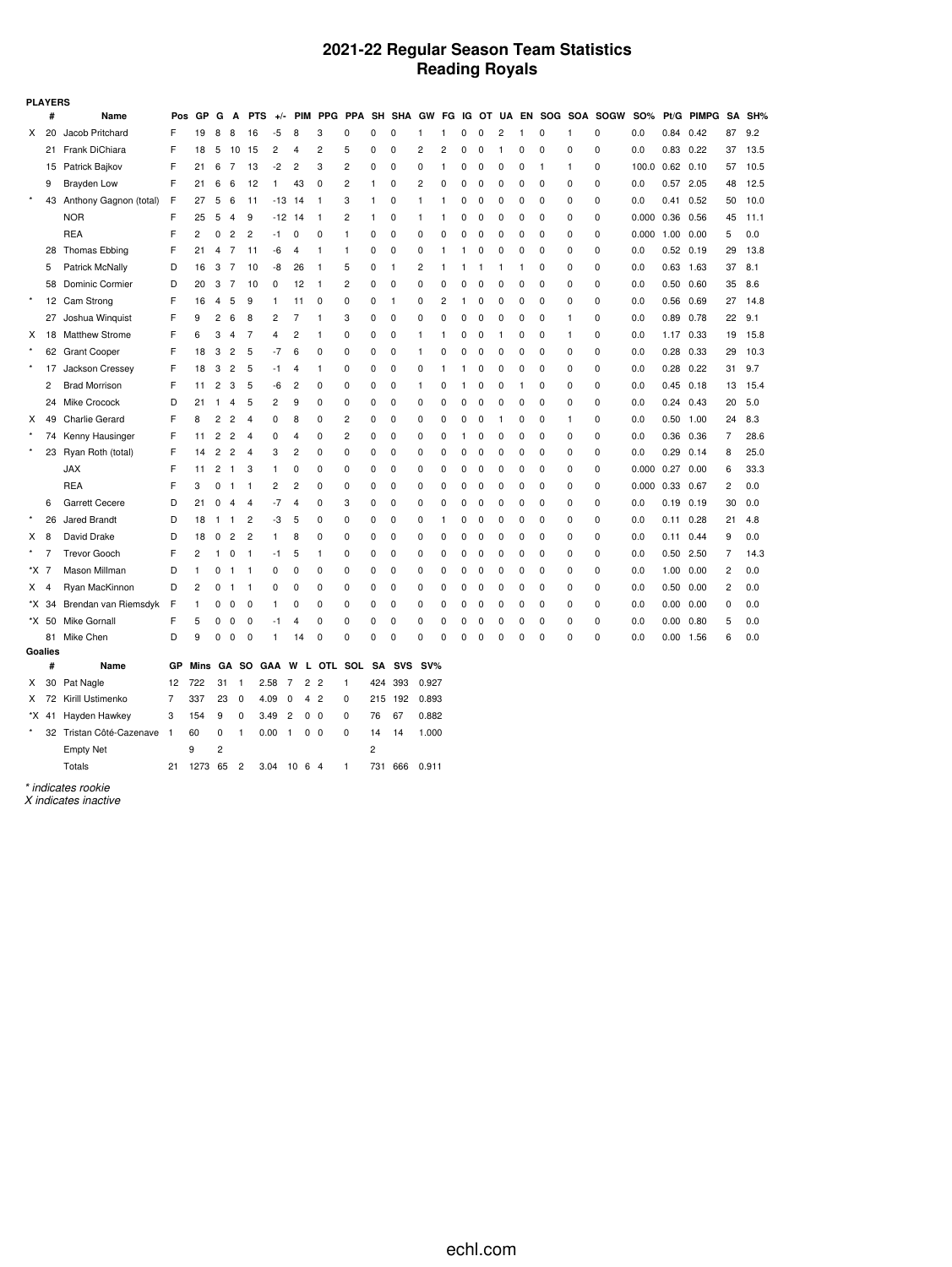## **2021-22 Regular Season Team Statistics Worcester Railers**

|         | <b>PLAYERS</b> |                           |                    |                |              |                |                         |                         |                               |                                   |    |             |          |          |              |   |          |              |          |              |          |                          |                       |                   |            |          |        |
|---------|----------------|---------------------------|--------------------|----------------|--------------|----------------|-------------------------|-------------------------|-------------------------------|-----------------------------------|----|-------------|----------|----------|--------------|---|----------|--------------|----------|--------------|----------|--------------------------|-----------------------|-------------------|------------|----------|--------|
|         | #              | Name                      | Pos                | GP             | G            | А              | <b>PTS</b>              | $+/-$                   |                               | PIM PPG PPA                       |    | SH          |          | SHA GW   | FG           |   |          |              |          |              |          | IG OT UA EN SOG SOA SOGW | <b>SO%</b>            |                   | Pt/G PIMPG |          | SA SH% |
|         | 14             | Jordan Smotherman         | F                  | 21             | 10           | 9              | 19                      | -3                      | 12                            | 2                                 | 1  | 0           | 0        | 1        | 1            | 1 | 0        | $\mathbf{1}$ | 1        | 0            | 1        | 0                        | 0.0                   | 0.90              | 0.57       | 71       | 14.1   |
| $\star$ | 16             | Jacob Hayhurst            | F                  | 21             | 5            | 9              | 14                      | -7                      | 12                            | 1                                 | 5  | 1           | 0        | 0        | 0            | 0 | 0        | -1           | 0        | $\mathbf{1}$ | 2        | 0                        | 50.0                  | 0.67 0.57         |            | 66       | 7.6    |
| X       | 72             | <b>Drew Callin</b>        | F                  | 16             | 5            | 8              | 13                      | -4                      | 8                             | 0                                 | 1  | 0           | 0        | 1        | 1            | 1 | 0        | 2            | 0        | 0            | 0        | 0                        | 0.0                   | 0.81              | 0.50       | 46       | 10.9   |
|         | 7              | Liam Coughlin             | F                  | 14             | 5            | 6              | 11                      | 4                       | 5                             | 1                                 | 0  | 0           | 0        | 0        | 0            | 0 | 0        | 0            | 0        | $\mathbf{1}$ | 1        | 1                        | 100.0                 | 0.79              | 0.36       | 24       | 20.8   |
|         | 81             | Anthony Repaci            | F                  | 15             | 4            | 7              | 11                      | 2                       | 4                             | 1                                 | 2  | 0           | 0        | 1        | 1            | 1 | 1        | 0            | 0        | $\mathbf{1}$ | 1        | 0                        | 100.0                 | 0.73              | 0.27       | 48       | 8.3    |
|         | 23             | Ross Olsson               | F                  | 14             | 6            | $\overline{4}$ | 10                      | -5                      | 45                            | 3                                 | 2  | $\mathbf 0$ | 0        | 2        | 0            | 0 | 0        | 0            | 0        | 0            | $\Omega$ | 0                        | 0.0                   | 0.71              | 3.21       | 36       | 16.7   |
| *X.     | 10             | <b>Blake Christensen</b>  | F                  | 13             | 4            | 5              | 9                       | -2                      | 12                            | 1                                 | 3  | 0           | 0        | 0        | $\mathbf{1}$ | 2 | 0        | 0            | 0        | $\mathbf{1}$ | 1        | 0                        | 100.0                 | 0.69              | 0.92       | 39       | 10.3   |
| $\star$ |                | 12 Brent Beaudoin         | F                  | 13             | 3            | 6              | 9                       | -2                      | 0                             | 0                                 | 1  | 0           | 0        | 0        | $\mathbf{1}$ | 0 | 0        | 0            | 0        | 0            | 0        | 0                        | 0.0                   | 0.69              | 0.00       | 39       | 7.7    |
|         |                | 11 Nolan Vesey            | F                  | 18             | 3            | 5              | 8                       | -3                      | 14                            | 0                                 | 2  | 0           | 0        | 0        | 0            | 0 | 0        | $\mathbf{1}$ | 0        | $\mathbf{1}$ | 2        | 0                        | 50.0                  | 0.44              | 0.78       | 42       | 7.1    |
| *X      | 19             | Felix Bibeau              | F                  | 9              | 3            | $\overline{4}$ | $\overline{7}$          | -1                      | 6                             | 1                                 | 0  | 1           | 0        | 0        | 0            | 0 | 0        | 0            | 1        | 0            | $\Omega$ | 0                        | 0.0                   | 0.78              | 0.67       | 21       | 14.3   |
| $\star$ | 20             | Chris Ordoobadi (total)   | F                  | 21             | 2            | 5              | 7                       | -2                      | 52                            | 0                                 | 0  | 0           | 0        | 1        | 0            | 0 | 0        | 0            | 0        | 0            | 0        | 0                        | 0.0                   | 0.33 2.48         |            | 15       | 13.3   |
|         |                | <b>NOR</b>                | F                  | 18             | 1            | 4              | 5                       | -3                      | 43                            | 0                                 | 0  | 0           | 0        | 1        | 0            | 0 | 0        | 0            | 0        | 0            | $\Omega$ | 0                        | 0.000                 | 0.28 2.39         |            | 9        | 11.1   |
|         |                | <b>WOR</b>                | F                  | 3              | -1           | 1              | 2                       | 1                       | 9                             | 0                                 | 0  | 0           | 0        | 0        | 0            | 0 | 0        | 0            | 0        | 0            | 0        | 0                        | 0.000                 | 0.67 3.00         |            | 6        | 16.7   |
|         | 21             | John Furgele              | D                  | 16             | -1           | 6              | 7                       | 6                       | 10                            | 0                                 | 1  | 0           | 0        | 0        | 0            | 0 | 0        | 0            | 0        | 0            | $\Omega$ | 0                        | 0.0                   | 0.44              | 0.63       | 26       | 3.8    |
|         |                | Karl Boudrias             | D                  |                |              | 7              | 7                       |                         | 7                             | 0                                 | 2  |             |          |          |              |   |          |              |          |              | 0        |                          |                       |                   | 0.44       | 16       | 0.0    |
|         | 86             |                           |                    | 16             | 0            |                |                         | 3                       |                               |                                   |    | 0           | 0        | 0        | 0            | 0 | 0        | 0            | 0        | 0            | $\Omega$ | 0                        | 0.0                   | 0.44              |            |          |        |
| х       | 4              | Zach Malatesta            | D                  | 21             | 2            | 4              | 6                       | -5                      | 31                            | 0                                 | 1  | 0           | 0        | 0        | 0            | 0 | 0        | 0            | 0        | 0            |          | 0                        | 0.0                   | $0.29$ 1.48       |            | 37       | 5.4    |
|         | 5              | Nick Albano               | D                  | $\overline{7}$ | 3            | 2              | 5                       | 0                       | 10                            | 2                                 | 0  | 0           | 0        | 0        | 0            | 0 | 0        | 0            | 0        | 0            | 0        | 0                        | 0.0                   | $0.71$ 1.43       |            | 17       | 17.6   |
| Х       | 15             | Paul Thompson             | F                  | 10             | 2            | 3              | 5                       | -1                      | 12                            | 0                                 | 1  | 0           | 1        | 0        | 2            | 0 | 0        | 0            | 0        | 0            | 1        | 0                        | 0.0                   | $0.50$ 1.20       |            | 34       | 5.9    |
| х       | 61             | Nic Pierog                | F                  | 5              | 2            | 2              | $\overline{4}$          | -2                      | 4                             | 0                                 | 0  | 0           | 0        | 1        | 0            | 0 | 0        | 0            | 0        | 0            | 0        | 0                        | 0.0                   | 0.80              | 0.80       | 17       | 11.8   |
|         | 19             | Devon Paliani (total)     | F                  | 18             | 2            | 2              | $\overline{4}$          | -5                      | 9                             | 0                                 | 0  | 0           | 0        | 0        | 0            | 0 | 0        | 0            | 0        | 0            | 0        | 0                        | 0.0                   | $0.22 \quad 0.50$ |            | 21       | 9.5    |
|         |                | <b>MNE</b>                | F                  | 16             | 0            | 2              | $\overline{c}$          | -4                      | 9                             | 0                                 | 0  | 0           | 0        | 0        | 0            | 0 | 0        | 0            | 0        | 0            | 0        | 0                        | 0.000                 | $0.13$ 0.56       |            | 14       | 0.0    |
|         |                | <b>WOR</b>                | F                  | 2              | 2            | 0              | $\overline{c}$          | -1                      | 0                             | 0                                 | 0  | $\mathbf 0$ | 0        | 0        | 0            | 0 | 0        | 0            | 0        | 0            | 0        | 0                        | 0.000                 | 1.00              | 0.00       | 7        | 28.6   |
| *X      | 8              | Collin Adams              | F                  | 8              | $\mathbf{1}$ | 3              | $\overline{4}$          | -3                      | 0                             | 0                                 | 0  | 0           | 0        | 1        | 0            | 0 | 0        | 0            | 0        | 0            | 0        | 0                        | 0.0                   | 0.50              | 0.00       | 14       | 7.1    |
|         | 25             | Grant Jozefek             | F                  | 14             | 1            | 3              | $\overline{4}$          | -6                      | $\overline{4}$                | 0                                 | 1  | 0           | 0        | 0        | 0            | 0 | 0        | -1           | 0        | $\mathbf{1}$ | 1        | 0                        | 100.0                 | $0.29$ 0.29       |            | 21       | 4.8    |
|         | 9              | <b>Charlie Spetz</b>      | D                  | 18             | 1            | 2              | 3                       | -7                      | 9                             | 0                                 | 0  | 0           | 0        | 0        | 0            | 0 | 0        | 0            | 0        | 0            | 0        | 0                        | 0.0                   | $0.17$ $0.50$     |            | 20       | 5.0    |
|         | 18             | <b>Reece Newkirk</b>      | F                  | $\mathbf{1}$   | 0            | 3              | 3                       | 2                       | 0                             | 0                                 | 0  | 0           | 0        | 0        | 0            | 0 | 0        | 0            | 0        | 0            | 0        | 0                        | 0.0                   | 3.00              | 0.00       | 2        | 0.0    |
| *X      | 44             | Will Cullen               | D                  | 5              | -1           | 1              | $\overline{\mathbf{c}}$ | -3                      | 0                             | 0                                 | 0  | 0           | 0        | 0        | 0            | 0 | 0        | 0            | 0        | 0            | 0        | 0                        | 0.0                   | 0.40              | 0.00       | 7        | 14.3   |
| Χ       | 6              | Mike Cornell              | D                  | 9              | -1           | 1              | $\overline{\mathbf{c}}$ | -3                      | 16                            | 0                                 | 0  | 0           | 0        | 0        | 0            | 0 | 0        | 0            | 0        | 0            | 0        | 0                        | 0.0                   | $0.22$ 1.78       |            | 18       | 5.6    |
|         |                | 17 Tommy Besinger (total) | F                  | 12             | 1            | 1              | 2                       | -4                      | 0                             | 0                                 | 1  | 0           | 0        | 0        | 0            | 1 | 0        | 0            | 0        | 0            | 0        | 0                        | 0.0                   | $0.17$ $0.00$     |            | 16       | 6.3    |
|         |                | <b>GRN</b>                | F                  | 7              | 1            | 1              | 2                       | -1                      | 0                             | 0                                 | 1  | 0           | 0        | 0        | 0            | 1 | 0        | 0            | 0        | 0            | 0        | 0                        | 0.000                 | 0.29              | 0.00       | 8        | 12.5   |
|         |                | <b>WOR</b>                | F                  | 5              | 0            | $\pmb{0}$      | 0                       | -3                      | 0                             | 0                                 | 0  | 0           | 0        | 0        | 0            | 0 | 0        | 0            | 0        | 0            | 0        | 0                        | 0.000                 | 0.00              | 0.00       | 8        | 0.0    |
|         | *X 13          | Connor McCarthy           | D                  | 10             | 0            | 2              | $\overline{c}$          | 5                       | 4                             | 0                                 | 0  | 0           | 0        | 0        | 0            | 0 | 0        | 0            | 0        | 0            | 0        | 0                        | 0.0                   | $0.20$ $0.40$     |            | 3        | 0.0    |
| X       | 8              | <b>Brian Hart</b>         | F                  | 1              | 0            | 1              | 1                       | 2                       | $\overline{\mathbf{c}}$       | 0                                 | 0  | 0           | 0        | 0        | 0            | 0 | 0        | 0            | 0        | 0            | 0        | 0                        | 0.0                   |                   | 1.00 2.00  | 0        | 0.0    |
|         | 27             | Myles McGurty             | D                  | 18             | 0            | 1              | 1                       | -6                      | 6                             | 0                                 | 1  | 0           | 0        | 0        | 0            | 0 | 0        | 0            | 0        | 0            | 0        | $\mathbf 0$              | 0.0                   | 0.06              | 0.33       | 21       | 0.0    |
| *X .    | 44             | <b>RJ</b> Burns           | D                  | 1              | 0            | 0              | 0                       | 0                       | 0                             | 0                                 | 0  | 0           | 0        | 0        | 0            | 0 | 0        | 0            | 0        | 0            | 0        | 0                        | 0.0                   | 0.00              | 0.00       | 0        | 0.0    |
|         | *X 20          | Ryan Cloonan              | F                  | 1              | 0            | 0              | 0                       | 0                       | 0                             | 0                                 | 0  | 0           | 0        | 0        | 0            | 0 | 0        | 0            | 0        | 0            | 0        | 0                        | 0.0                   | 0.00 0.00         |            | 0        | 0.0    |
| X       | 22             | JD Dudek                  | C                  | 1              | 0            | 0              | 0                       | -2                      | 0                             | 0                                 | 0  | 0           | 0        | 0        | 0            | 0 | 0        | 0            | 0        | 0            | 0        | 0                        | 0.0                   | 0.00              | 0.00       | 2        | 0.0    |
| *X      | 13             | Garrett Gallagher         | D                  | 1              |              | $\pmb{0}$      |                         |                         | 0                             | 0                                 | 0  | 0           | 0        | 0        | 0            | 0 | 0        | 0            |          | 0            | 0        | 0                        |                       |                   |            | 1        |        |
|         |                |                           |                    |                | 0            |                | 0                       | -1                      |                               |                                   |    |             |          |          |              |   |          |              | 0        |              |          |                          | 0.0                   | $0.00 \quad 0.00$ |            |          | 0.0    |
| Χ       | 8              | Matthew Gaudreau          | F                  | 1              | 0            | 0              | 0                       | 0                       | 0                             | 0                                 | 0  | 0           | 0        | 0        | 0            | 0 | 0        | 0            | 0        | 0            | 0        | 0                        | 0.0                   | 0.00              | 0.00       | 1        | 0.0    |
|         | *X 20          | Mathias LaFerriere        | F                  | 1              | 0            | 0              | 0                       | -1                      | 0                             | 0                                 | 0  | 0           | 0        | 0        | 0            | 0 | 0        | 0            | 0        | 0            | 0        | 0                        | 0.0                   | 0.00              | 0.00       | 1        | 0.0    |
| X       |                | 61 Connor Leen            | F                  | 1              | $\mathbf 0$  | 0              | $\Omega$                | $\Omega$                | 0                             | 0                                 | 0  | $\Omega$    | $\Omega$ | $\Omega$ | $\Omega$     | 0 | $\Omega$ | $\Omega$     | $\Omega$ | $\Omega$     | $\Omega$ | $\Omega$                 | 0.0                   | 0.00              | 0.00       | $\Omega$ | 0.0    |
|         | *X 20          | Robert Roche              | D                  | 1              | 0            | $\pmb{0}$      | $\mathbf 0$             | 0                       | 0                             | 0                                 | 0  | 0           | 0        | 0        | 0            | 0 | 0        | 0            | 0        | 0            | 0        | 0                        | 0.0                   | $0.00 \quad 0.00$ |            | 0        | 0.0    |
| Х       | 22             | Jason Salvaggio           | F                  | 1              | 0            | 0              | 0                       | 0                       | 0                             | 0                                 | 0  | 0           | 0        | 0        | 0            | 0 | 0        | 0            | 0        | 0            | 0        | 0                        | 0.0                   | 0.00 0.00         |            | 2        | 0.0    |
| Χ       | 4              | Justin Selman             | F                  | 1              | 0            | 0              | $\mathbf 0$             | 0                       | 2                             | 0                                 | 0  | 0           | 0        | 0        | 0            | 0 | 0        | 0            | 0        | 0            | 0        | 0                        | 0.0                   | $0.00$ 2.00       |            | 3        | 0.0    |
| Χ       |                | 24 Beau Starrett          | F                  | 1              | 0            | 0              | 0                       | 0                       | 0                             | 0                                 | 0  | 0           | 0        | 0        | $\pmb{0}$    | 0 | 0        | 0            | 0        | 0            | 0        | 0                        | 0.0                   | 0.00 0.00         |            | 0        | 0.0    |
| *X .    | 17             | Keean Washkurak           | F                  | 1              | 0            | 0              | 0                       | -1                      | 0                             | 0                                 | 0  | 0           | 0        | 0        | 0            | 0 | 0        | 0            | 0        | 0            | 0        | $\mathbf 0$              | 0.0                   | 0.00 0.00         |            | 6        | 0.0    |
| Χ       | 18             | <b>Tyler Poulsen</b>      | LW                 | 2              | 0            | 0              | 0                       | -2                      | 0                             | 0                                 | 0  | 0           | 0        | 0        | $\pmb{0}$    | 0 | 0        | 0            | 0        | 0            | 0        | 0                        | 0.0                   | 0.00 0.00         |            | 0        | 0.0    |
|         |                | X 13 Ted Hart (total)     | F                  | 3              | 0            | 0              | $\mathbf 0$             | 0                       | 0                             | 0                                 | 0  | 0           | 0        | 0        | $\pmb{0}$    | 0 | 0        | 0            | 0        | 0            | 0        | 0                        | 0.0                   | 0.00 0.00         |            | 4        | 0.0    |
|         |                | <b>MNE</b>                | F                  | 2              | 0            | 0              | 0                       | 0                       | 0                             | 0                                 | 0  | 0           | 0        | 0        | $\pmb{0}$    | 0 | 0        | 0            | 0        | 0            | 0        | 0                        | 0.000                 | $0.00 \quad 0.00$ |            | 2        | 0.0    |
|         |                | <b>WOR</b>                | F                  | 1              | 0            | 0              | 0                       | 0                       | 0                             | 0                                 | 0  | 0           | 0        | 0        | $\pmb{0}$    | 0 | 0        | 0            | 0        | 0            | 0        | 0                        | $0.000$ $0.00$ $0.00$ |                   |            | 2        | 0.0    |
|         |                | *X 18 Dom Procopio        | D                  | 3              | 0            | $\pmb{0}$      | 0                       | -1                      | 0                             | 0                                 | 0  | 0           | 0        | 0        | 0            | 0 | 0        | 0            | 0        | 0            | 0        | 0                        | 0.0                   |                   | 0.00 0.00  | 2        | 0.0    |
|         |                | *X 22 Carlos Fornaris     | F                  | 5              | 0            | $\mathbf 0$    | 0                       | $-2$                    | $\overline{7}$                | 0                                 | 0  | 0           | 0        | 0        | 0            | 0 | 0        | 0            | 0        | 0            | 0        | 0                        | 0.0                   | $0.00$ 1.40       |            | 4        | 0.0    |
|         | Goalies        |                           |                    |                |              |                |                         |                         |                               |                                   |    |             |          |          |              |   |          |              |          |              |          |                          |                       |                   |            |          |        |
|         | #              | Name                      | GP                 |                |              |                |                         |                         |                               | Mins GA SO GAA W L OTL SOL SA SVS |    |             |          | SV%      |              |   |          |              |          |              |          |                          |                       |                   |            |          |        |
| X       |                | 35 Ken Appleby            | 524<br>9           | 25             | $\mathbf 0$  |                | 2.86                    | $\overline{3}$          | 5<br>0                        | 1                                 |    |             | 297 272  | 0.916    |              |   |          |              |          |              |          |                          |                       |                   |            |          |        |
|         |                | *X 92 Colten Ellis        | 8<br>450           | 25             | 0            |                | 3.34                    | $\overline{4}$          | 3<br>0                        | 0                                 |    | 247         | 222      | 0.899    |              |   |          |              |          |              |          |                          |                       |                   |            |          |        |
| *X      | 30             | Jimmy Poreda              | 3<br>177           | 10             | 0            |                | 3.38                    | $\overline{1}$          | $\overline{c}$<br>0           | 0                                 | 99 |             | 89       | 0.899    |              |   |          |              |          |              |          |                          |                       |                   |            |          |        |
| $\star$ | 30             | <b>Brody Claeys</b>       | $\mathbf{1}$<br>59 | 2              | 0            |                | $2.03 \t 0 \t 1$        |                         | $\mathbf 0$                   | 0                                 | 44 |             | 42       | 0.955    |              |   |          |              |          |              |          |                          |                       |                   |            |          |        |
| *X .    | 31             | Justin Kapelmaster 1      | 60                 | 6              | 0            |                | 6.00                    | $\overline{\mathbf{0}}$ | $\mathbf{1}$<br>0             | 0                                 | 34 |             | 28       | 0.824    |              |   |          |              |          |              |          |                          |                       |                   |            |          |        |
| $\star$ | 31             | Jason Pawloski            | $\mathbf{1}$<br>59 | 8              | 0            |                | 8.14                    | $\overline{\mathbf{0}}$ | $\overline{1}$<br>$\mathbf 0$ | 0                                 | 42 |             | 34       | 0.810    |              |   |          |              |          |              |          |                          |                       |                   |            |          |        |
|         |                | <b>Empty Net</b>          | 10                 | 6              |              |                |                         |                         |                               |                                   | 6  |             |          |          |              |   |          |              |          |              |          |                          |                       |                   |            |          |        |
|         |                | Totals                    | 22 1329 82 0       |                |              |                | 3.67 8 13 0             |                         |                               | 1                                 |    |             | 769 687  | 0.893    |              |   |          |              |          |              |          |                          |                       |                   |            |          |        |
|         |                |                           |                    |                |              |                |                         |                         |                               |                                   |    |             |          |          |              |   |          |              |          |              |          |                          |                       |                   |            |          |        |

*\* indicates rookie*

*X indicates inactive*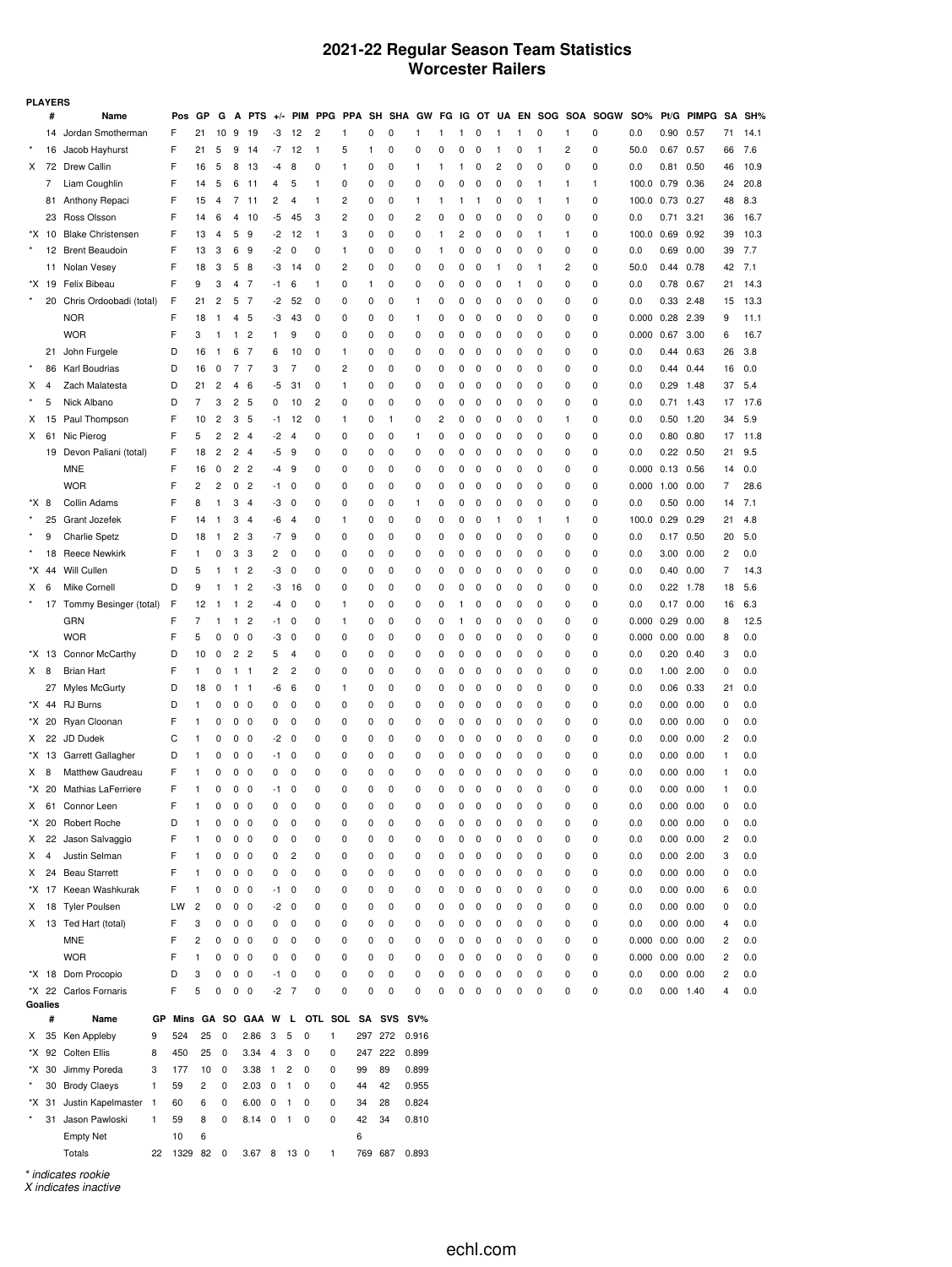## **Worcester Railers 2021-22 Regular Season Game Schedule**

| Date               | Opponent                            | Result                     |
|--------------------|-------------------------------------|----------------------------|
| Oct. 22            | at Maine                            | Г                          |
| Oct. 23            | Maine                               | W                          |
| Oct. 27            | at Adirondack                       | L                          |
| Nov. 6             | Florida                             | Г                          |
| Nov. 7             | Florida                             | L                          |
| Nov. 12            | at Newfoundland                     | SOL                        |
| Nov. 13            | at Newfoundland                     | W                          |
| Nov. 14            | at Newfoundland                     | L<br>W                     |
| Nov. 17<br>Nov. 19 | at Trois-Rivières<br>Trois-Rivières | Г                          |
| Nov. 20            | <b>Trois-Rivières</b>               | W                          |
| Nov. 24            | at Maine                            | L                          |
| Nov. 26            | at Adirondack                       | W                          |
| Nov. 28            | Newfoundland                        | L                          |
| Dec. 1             | Maine                               | W                          |
| Dec. 3             | Adirondack                          | L.                         |
| Dec. 8             | Maine                               | W                          |
| Dec. 10            | at Maine                            | Г                          |
| Dec. 11            | Maine                               | W                          |
| Dec. 26            | Adirondack                          | L                          |
| Dec. 29            | at Maine                            | L                          |
| Dec. 31            | at Reading                          | L                          |
| Jan. 2             | Reading                             | 3:05 pm EST                |
| Jan. 7<br>Jan. 8   | at Reading                          | 7:00 pm EST                |
| Jan. 12            | at Reading<br><b>Trois-Rivières</b> | 7:00 pm EST<br>7:05 pm EST |
| Jan. 14            | Reading                             | 7:05 pm EST                |
| Jan. 15            | Reading                             | 7:05 pm EST                |
| Jan. 17            | at Reading                          | 1:00 pm EST                |
| Jan. 21            | <b>Trois-Rivières</b>               | 7:05 pm EST                |
| Jan. 22            | Adirondack                          | 7:05 pm EST                |
| Jan. 23            | Adirondack                          | 3:05 pm EST                |
| Jan. 28            | at Maine                            | 7:15 pm EST                |
| Jan. 29            | Fort Wayne                          | 7:05 pm EST                |
| Jan. 30            | Fort Wayne                          | 3:05 pm EST                |
| Feb. 4             | Kalamazoo                           | 7:05 pm EST                |
| Feb. 5             | Kalamazoo                           | 7:05 pm EST                |
| Feb. 6             | Kalamazoo                           | 3:05 pm EST                |
| Feb. 12            | Adirondack                          | 7:05 pm EST                |
| Feb. 13            | Adirondack                          | 1:05 pm EST                |
| Feb. 18<br>Feb. 20 | at Utah<br>at Utah                  | 7:10 pm MST<br>1:10 pm MST |
| Feb. 21            | at Utah                             | 1:10 pm MST                |
| Feb. 23            | at Idaho                            | 7:10 pm MST                |
| Feb. 25            | at Idaho                            | 7:10 pm MST                |
| Feb. 26            | at Idaho                            | 7:10 pm MST                |
| Mar. 2             | at Reading                          | 7:00 pm EST                |
| Mar. 4             | Reading                             | 7:05 pm EST                |
| Mar. 5             | Maine                               | 7:05 pm EST                |
| Mar. 6             | Maine                               | 3:05 pm EST                |
| Mar. 9             | at Maine                            | 7:00 pm EST                |
| Mar. 11            | Adirondack                          | 7:05 pm EST                |
| Mar. 12            | at Adirondack                       | 7:00 pm EST                |
| Mar. 16            | at Trois-Rivières                   | 7:00 pm EDT                |
| Mar. 18            | South Carolina                      | 7:05 pm EDT                |
| Mar. 19            | Newfoundland                        | 7:05 pm EDT                |
| Mar. 20            | Newfoundland                        | 3:05 pm EDT                |
| Mar. 22<br>Mar. 23 | at Reading                          | 7:00 pm EDT<br>7:00 pm EDT |
| Mar. 25            | at Reading<br>at Adirondack         | 7:00 pm EDT                |
| Mar. 26            | at Adirondack                       | 7:00 pm EDT                |
| Mar. 27            | at Reading                          | 3:00 pm EDT                |
| Apr. 1             | at Newfoundland                     | 7:00 pm NDT                |
| Apr. 2             | at Newfoundland                     | 7:00 pm NDT                |
| Apr. 3             | at Newfoundland                     | 4:00 pm NDT                |
| Apr. 6             | Maine                               | 7:05 pm EDT                |
| Apr. 8             | Trois-Rivières                      | 7:05 pm EDT                |
| Apr. 9             | Trois-Rivières                      | 7:05 pm EDT                |
| Apr. 10            | at Adirondack                       | 3:00 pm EDT                |
| Apr. 15            | at Trois-Rivières                   | 7:00 pm EDT                |
| Apr. 16            | at Trois-Rivières                   | 3:00 pm EDT                |

| * Overtime Game  |  |
|------------------|--|
| ** Shootout Game |  |

| Record                      | Score GWG |                       | Goaltender                                       | <b>Opposing Goaltender</b>         |
|-----------------------------|-----------|-----------------------|--------------------------------------------------|------------------------------------|
| $0 - 1 - 0 - 0$             | $3-6$     |                       | Justin Kapelmaster (6 GA, 28 SVS)                | Jeremy Brodeur (3 GA, 51 SVS)      |
| $1 - 1 - 0 - 0$             | $4 - 3$   | Nic Pierog            | Colten Ellis (3 GA, 42 SVS)                      | Zachary Bouthillier (4 GA, 26 SVS) |
| $1 - 2 - 0 - 0$             | $2 - 6$   |                       | Colten Ellis (5 GA, 29 SVS)                      | Mareks Mitens (2 GA, 25 SVS)       |
| $1 - 3 - 0 - 0$             | $2 - 4$   |                       | Ken Appleby (3 GA, 29 SVS)                       | Tomas Vomacka (2 GA, 33 SVS)       |
| $1 - 4 - 0 - 0$             | $1 - 4$   |                       | Ken Appleby (3 GA, 17 SVS)                       | Cam Johnson (1 GA, 11 SVS)         |
| $1 - 4 - 0 - 1$             | 2-3 SO    |                       | Ken Appleby (2 GA, 29 SVS)                       | Evan Cormier (2 GA, 29 SVS)        |
| $2 - 4 - 0 - 1$             | $5 - 2$   | Ross Olsson           | Ken Appleby (2 GA, 30 SVS)                       | Keith Petruzzelli (5 GA, 35 SVS)   |
| $2 - 5 - 0 - 1$             | $3-5$     |                       | Ken Appleby (4 GA, 28 SVS)                       | Evan Cormier (3 GA, 23 SVS)        |
| $3 - 5 - 0 - 1$             | $6 - 2$   | Drew Callin           | Ken Appleby (2 GA, 47 SVS)                       | Philippe Desrosiers (4 GA, 14 SVS) |
| $3 - 6 - 0 - 1$             | $1 - 4$   |                       | Colten Ellis (4 GA, 26 SVS)                      | Philippe Desrosiers (1 GA, 28 SVS) |
| $4 - 6 - 0 - 1$             | $3 - 1$   | Collin Adams          | Ken Appleby (1 GA, 35 SVS)                       | Philippe Desrosiers (3 GA, 30 SVS) |
| $4 - 7 - 0 - 1$             | $2 - 4$   |                       | Ken Appleby (3 GA, 39 SVS)                       | Jeremy Brodeur (2 GA, 27 SVS)      |
| $5 - 7 - 0 - 1$             | $8 - 1$   | Ross Olsson           | Colten Ellis (1 GA, 31 SVS)                      | Alex Sakellaropoulos (4 GA, 27 SVS |
| $5 - 8 - 0 - 1$             | $0-6$     |                       | Ken Appleby (5 GA, 18 SVS)                       | Evan Cormier (0 GA, 14 SVS)        |
| $6 - 8 - 0 - 1$             | 3-2 SO    |                       | Colten Ellis (2 GA, 38 SVS)                      | Jeremy Brodeur (2 GA, 33 SVS)      |
| $6 - 9 - 0 - 1$             | $2 - 3$   |                       | Colten Ellis (3 GA, 20 SVS)                      | Mareks Mitens (2 GA, 38 SVS)       |
| $7 - 9 - 0 - 1$             |           | 7-6 OT Anthony Repaci | Colten Ellis (6 GA, 26 SVS)                      | Callum Booth (1 GA, 16 SVS)        |
| $7 - 10 - 0 - 1$            | $2 - 3$   |                       | Jimmy Poreda (3 GA, 40 SVS)                      | Callum Booth (2 GA, 35 SVS)        |
| $8 - 10 - 0 - 1$            | $4 - 2$   | Jordan Smotherman     | Jimmy Poreda (2 GA, 15 SVS)                      | Callum Booth (3 GA, 20 SVS)        |
| $8 - 11 - 0 - 1$            | $0 - 5$   |                       | Jimmy Poreda (5 GA, 34 SVS)                      | Brandon Kasel (0 GA, 33 SVS)       |
| $8 - 12 - 0 - 1$            | $7-9$     |                       | Jason Pawloski (8 GA, 34 SVS)                    | Jeremy Brodeur (7 GA, 44 SVS)      |
| $\sim$ $\sim$ $\sim$ $\sim$ |           |                       | $\sim$ $\sim$ $\sim$ $\sim$ $\sim$ $\sim$ $\sim$ |                                    |

5-7-0-1 8-1 Ross Olsson Colten Ellis (1 GA, 31 SVS) Alex Sakellaropoulos (4 GA, 27 SVS) 8-13-0-1 0-2 Brody Claeys (2 GA, 42 SVS) Tristan Côté-Cazenave (0 GA, 14 SVS)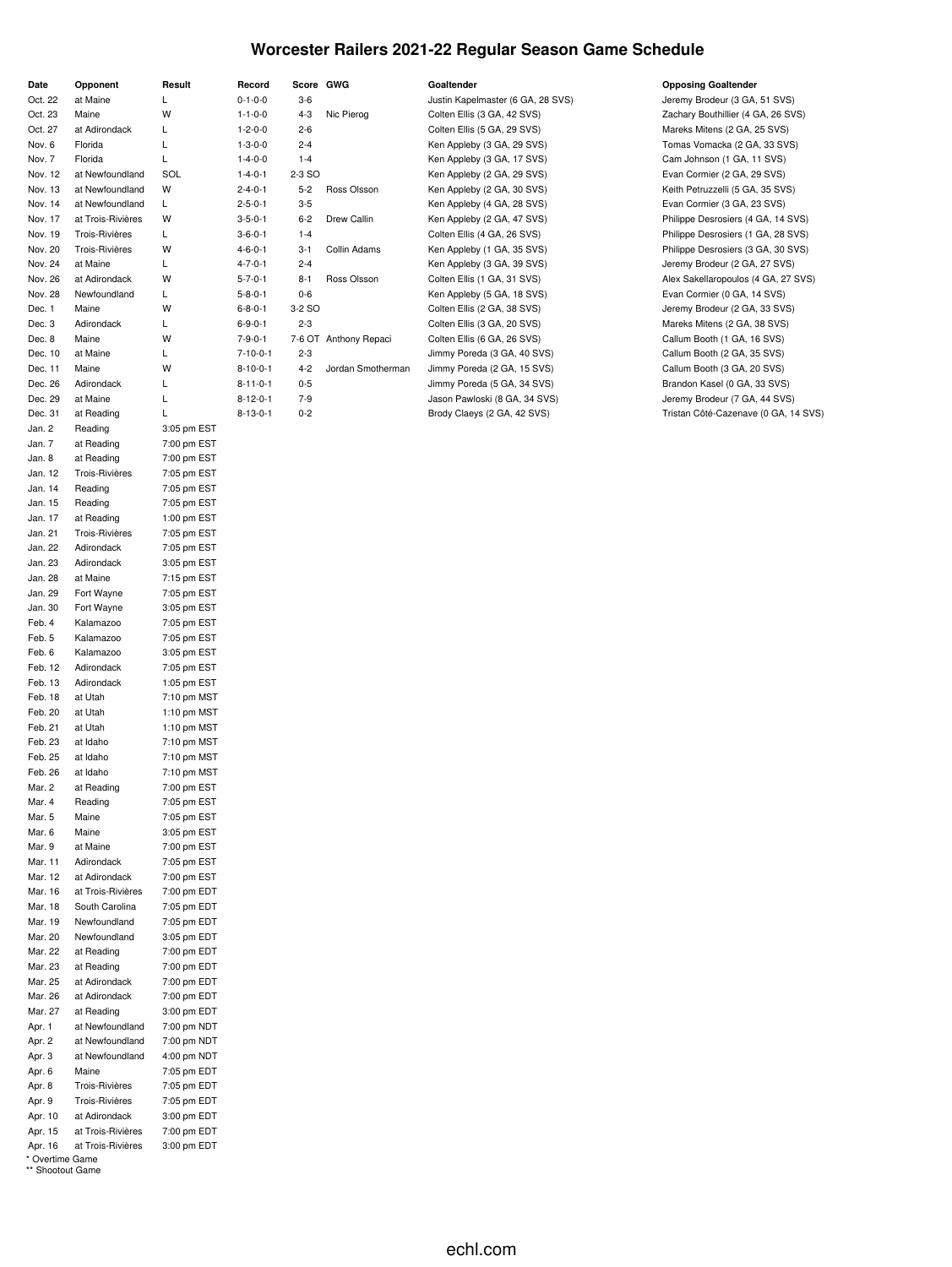## **Reading Royals 2021-22 Regular Season Game Schedule**

| Date               | Opponent                            | Result                     |
|--------------------|-------------------------------------|----------------------------|
| Oct. 22            | at Norfolk                          | OTL                        |
| Oct. 23            | Norfolk                             | W<br>W                     |
| Oct. 30<br>Oct. 31 | at Adirondack<br>at Maine           | Г                          |
| Nov. 5             | at Trois-Rivières                   | W                          |
| Nov. 6             | at Trois-Rivières                   | SOL                        |
| Nov. 10            | Norfolk                             | OTL                        |
| Nov. 12            | Norfolk                             | W                          |
| Nov. 13            | Norfolk                             | W                          |
| Nov. 19            | Newfoundland                        | Г                          |
| Nov. 20            | Newfoundland                        | OTL                        |
| Nov. 21            | Norfolk                             | W                          |
| Nov. 24            | at Trois-Rivières                   | L                          |
| Nov. 26            | at Trois-Rivières                   | L                          |
| Nov. 27            | at Trois-Rivières                   | OTL                        |
| Dec. 1             | at Newfoundland                     | L                          |
| Dec. 3             | at Newfoundland                     | W                          |
| Dec. 4             | at Newfoundland                     | W                          |
| Dec. 10            | at Adirondack                       | Г                          |
| Dec. 29            | Adirondack                          | W                          |
| Dec. 31            | Worcester                           | W                          |
| Jan. 2             | at Worcester                        | 3:05 pm EST                |
| Jan. 5             | at Wheeling                         | 7:10 pm EST                |
| Jan. 7             | Worcester                           | 7:00 pm EST                |
| Jan. 8             | Worcester                           | 7:00 pm EST                |
| Jan. 12            | Adirondack                          | 7:00 pm EST                |
| Jan. 14            | at Worcester                        | 7:05 pm EST                |
| Jan. 15            | at Worcester                        | 7:05 pm EST                |
| Jan. 17            | Worcester                           | 1:00 pm EST                |
| Jan. 21            | at Adirondack                       | 7:00 pm EST                |
| Jan. 22            | <b>Trois-Rivières</b>               | 4:00 pm EST                |
| Jan. 23            | <b>Trois-Rivières</b>               | 3:00 pm EST                |
| Jan. 28            | at Adirondack                       | 7:00 pm EST                |
| Jan. 29            | at Maine                            | 6:00 pm EST                |
| Feb. 2             | at Newfoundland                     | 7:00 pm NST                |
| Feb. 4             | at Newfoundland                     | 7:00 pm NST                |
| Feb. 5             | at Newfoundland                     | 7:00 pm NST                |
| Feb. 8             | Adirondack<br><b>Trois-Rivières</b> | 10:30 am EST               |
| Feb. 11<br>Feb. 12 | <b>Trois-Rivières</b>               | 7:00 pm EST<br>7:00 pm EST |
| Feb. 19            | Wheeling                            | 4:00 pm EST                |
| Feb. 20            | Newfoundland                        | 3:00 pm EST                |
| Feb. 23            | at Wheeling                         | 7:10 pm EST                |
| Feb. 25            | at Indy                             | 7:00 pm EST                |
| Feb. 26            | at Toledo                           | 7:15 pm EST                |
| Feb. 27            | at Toledo                           | 5:15 pm EST                |
| Mar. 2             | Worcester                           | 7:00 pm EST                |
| Mar. 4             | at Worcester                        | 7:05 pm EST                |
| Mar. 5             | Wheeling                            | 7:00 pm EST                |
| Mar. 9             | Adirondack                          | 7:00 pm EST                |
| Mar. 12            | at Wheeling                         | 7:10 pm EST                |
| Mar. 13            | at Wheeling                         | 4:10 pm EDT                |
| Mar. 16            | at Norfolk                          | 7:30 pm EDT                |
| Mar. 18            | Adirondack                          | 7:00 pm EDT                |
| Mar. 19            | Adirondack                          | 7:00 pm EDT                |
| Mar. 20            | Adirondack                          | 3:00 pm EDT                |
| Mar. 22            | Worcester                           | 7:00 pm EDT                |
| Mar. 23            | Worcester                           | 7:00 pm EDT                |
| Mar. 25            | Norfolk                             | 7:00 pm EDT                |
| Mar. 26            | Norfolk                             | 4:00 pm EDT                |
| Mar. 27            | Worcester                           | 3:00 pm EDT                |
| Apr. 1             | at Trois-Rivières                   | 7:00 pm EDT                |
| Apr. 2             | at Trois-Rivières                   | 3:00 pm EDT                |
| Apr. 3             | at Trois-Rivières                   | 12:00 am EDT               |
| Apr. 6             | Adirondack                          | 7:00 pm EDT                |
| Apr. 8             | Maine                               | 7:00 pm EDT                |
| Apr. 9             | Maine                               | 7:00 pm EDT                |
| Apr. 10            | Maine                               | 3:00 pm EDT                |
| Apr. 13            | at Maine                            | 7:00 pm EDT                |
| Apr. 15            | at Adirondack                       | 7:00 pm EDT                |
| Apr. 16            | Adirondack                          | 7:00 pm EDT                |

| * Overtime Game  |  |
|------------------|--|
| ** Shootout Game |  |

| ord:    | Score GWG |                  |
|---------|-----------|------------------|
| $1 - 0$ | 4-5 OT    |                  |
| $1 - 0$ |           | 6-4 Matthew      |
| $1 - 0$ |           | 3-2 OT Patrick M |
| $1 - 0$ | $1 - 4$   |                  |
| $1 - 0$ | $4 - 3$   | Brayden          |
| $1 - 1$ | 3-4 SO    |                  |
| $2 - 1$ | 3-4 OT    |                  |
| $2 - 1$ |           | 5-2 Frank Di     |
| $2 - 1$ |           | 4-0 Frank Di     |
| $2 - 1$ | $2 - 3$   |                  |
| $3-1$   | 1-2 OT    |                  |
| $3-1$   | $2 - 1$   | Jacob Pr         |
| 3-1     | $1 - 5$   |                  |
| 3-1     | $1 - 9$   |                  |
| $4 - 1$ | 2-3 OT    |                  |
| $4 - 1$ | $2 - 4$   |                  |
| $4 - 1$ | $3 - 1$   | Grant Co         |
| 4-1     | 4-2       | Brad Mo          |
| $4 - 1$ | $1 - 4$   |                  |
| $4 - 1$ | 5-4       | Brayden          |
|         |           |                  |

| $0 - 0 - 1 - 0$ | 4-5 OT  |                        | Pat Nagle (5 GA, 40 SVS)             | Beck Warm (4 GA, 30 SVS)            |
|-----------------|---------|------------------------|--------------------------------------|-------------------------------------|
| $1 - 0 - 1 - 0$ | $6 - 4$ | <b>Matthew Strome</b>  | Pat Nagle (1 GA, 18 SVS)             | Dylan Wells (5 GA, 37 SVS)          |
| $2 - 0 - 1 - 0$ |         | 3-2 OT Patrick McNally | Pat Nagle (2 GA, 31 SVS)             | Mareks Mitens (3 GA, 23 SVS)        |
| $2 - 1 - 1 - 0$ | $1 - 4$ |                        | Pat Nagle (4 GA, 35 SVS)             | Jeremy Brodeur (1 GA, 29 SVS)       |
| $3 - 1 - 1 - 0$ | $4 - 3$ | Brayden Low            | Pat Nagle (3 GA, 33 SVS)             | Kevin Poulin (4 GA, 20 SVS)         |
| $3 - 1 - 1 - 1$ | 3-4 SO  |                        | Pat Nagle (3 GA, 42 SVS)             | Kevin Poulin (3 GA, 24 SVS)         |
| $3 - 1 - 2 - 1$ | 3-4 OT  |                        | Pat Nagle (4 GA, 29 SVS)             | Dylan Wells (3 GA, 28 SVS)          |
| $4 - 1 - 2 - 1$ | $5 - 2$ | Frank DiChiara         | Pat Nagle (2 GA, 36 SVS)             | Dylan Wells (5 GA, 36 SVS)          |
| $5 - 1 - 2 - 1$ | $4 - 0$ | Frank DiChiara         | Pat Nagle (0 GA, 38 SVS)             | Jake Theut (3 GA, 19 SVS)           |
| $5 - 2 - 2 - 1$ | $2 - 3$ |                        | Kirill Ustimenko (3 GA, 24 SVS)      | Evan Cormier (2 GA, 20 SVS)         |
| $5 - 2 - 3 - 1$ | 1-2 OT  |                        | Kirill Ustimenko (2 GA, 34 SVS)      | Evan Cormier (1 GA, 35 SVS)         |
| $6 - 2 - 3 - 1$ | $2 - 1$ | Jacob Pritchard        | Hayden Hawkey (1 GA, 23 SVS)         | Beck Warm (2 GA, 21 SVS)            |
| $6 - 3 - 3 - 1$ | $1 - 5$ |                        | Kirill Ustimenko (4 GA, 32 SVS)      | Philippe Desrosiers (1 GA, 22 SVS)  |
| $6 - 4 - 3 - 1$ | $1-9$   |                        | Kirill Ustimenko (5 GA, 16 SVS)      | Kevin Poulin (1 GA, 25 SVS)         |
| $6 - 4 - 4 - 1$ | 2-3 OT  |                        | Kirill Ustimenko (3 GA, 39 SVS)      | Philippe Desrosiers (2 GA, 28 SVS)  |
| $6 - 5 - 4 - 1$ | $2 - 4$ |                        | Pat Nagle (4 GA, 27 SVS)             | Evan Cormier (2 GA, 20 SVS)         |
| $7 - 5 - 4 - 1$ | $3 - 1$ | <b>Grant Cooper</b>    | Pat Nagle (1 GA, 30 SVS)             | Keith Petruzzelli (3 GA, 23 SVS)    |
| $8 - 5 - 4 - 1$ | $4 - 2$ | <b>Brad Morrison</b>   | Pat Nagle (2 GA, 34 SVS)             | Evan Cormier (3 GA, 20 SVS)         |
| $8 - 6 - 4 - 1$ | $1 - 4$ |                        | Kirill Ustimenko (3 GA, 42 SVS)      | Brandon Kasel (1 GA, 26 SVS)        |
| $9 - 6 - 4 - 1$ | $5 - 4$ | Brayden Low            | Hayden Hawkey (4 GA, 29 SVS)         | Alex Sakellaropoulos (5 GA, 24 SVS) |
| $10-6-4-1$      | $2 - 0$ | Patrick McNally        | Tristan Côté-Cazenave (0 GA, 14 SVS) | Brody Claeys (2 GA, 42 SVS)         |

### **Date Opponent Result Record Score GWG Goaltender Opposing Goaltender**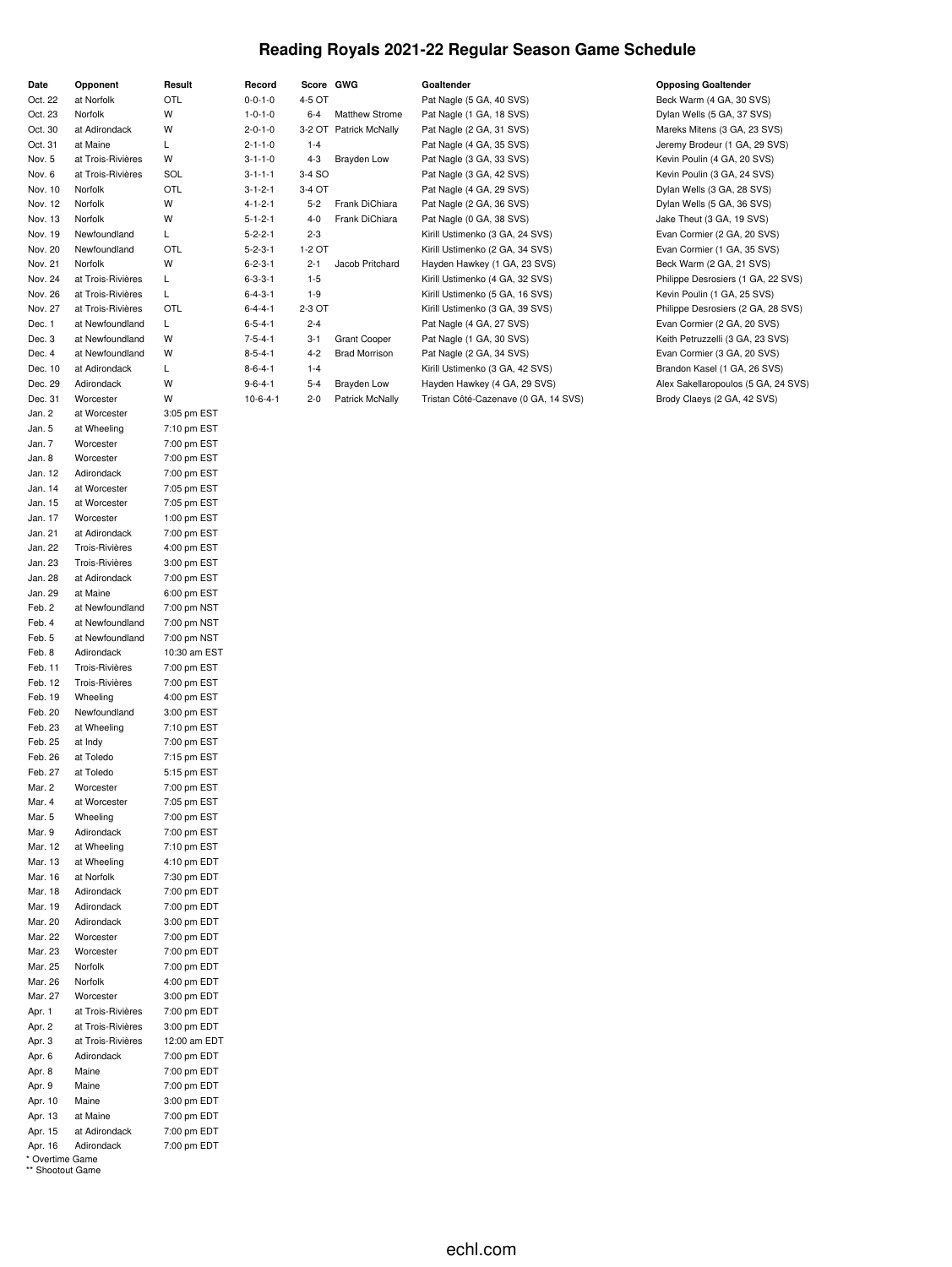# **Reading Royals vs Worcester Railers Head to Head**

## **Summary**

| Description                                            | Result                                      |                   |
|--------------------------------------------------------|---------------------------------------------|-------------------|
| Head to Head Record 2021-22 Regular Season             | Worcester 0-1-0-0                           | Reading 1-0-0-0   |
| Head to Head Record 2020-21 Regular Season             | Worcester 0-0-0-0                           | Reading 0-0-0-0   |
| Last 5 Years record between teams                      | Worcester 16-16-1-0                         | Reading 17-11-4-1 |
| Worcester vs. Reading Last 5 Years record at Worcester | Worcester 9-6-1-0                           | Reading 7-7-1-1   |
| Worcester vs. Reading Last 5 Years record at Reading   | Worcester 7-10-0-0                          | Reading 10-4-3-0  |
| Previous Meetings This Season                          | Worcester 0 @ Reading 2 (Dec 31 2021) Final |                   |

## **Match Up**

|                           | Reading                                 | <b>Worcester</b>       |
|---------------------------|-----------------------------------------|------------------------|
| <b>Team Record</b>        | 10-6-4-1 -- 25 points                   | 8-13-0-1 -- 17 points  |
| Division Ranking          | 5th North                               | 6th North              |
| <b>Conference Ranking</b> | 9th Eastern                             | 13th Eastern           |
| League Ranking            | 19th                                    | 27th                   |
| Past 10 Games             | $5 - 4 - 1 - 0$                         | $4 - 6 - 0 - 0$        |
| <b>Streak</b>             | $2 - 0 - 0 - 0$                         | $0 - 3 - 0 - 0$        |
| Last Game                 | 2-0 W vs Worcester (Dec 31 2021) Final  | 2-0 L @ Reading (Dec   |
| Home Record               | $6 - 1 - 2 - 0$                         | $5 - 6 - 0 - 0$        |
| Away Record               | $4 - 5 - 2 - 1$                         | $3 - 7 - 0 - 1$        |
| GF                        | 59                                      | 67                     |
| GA                        | 66                                      | 83                     |
| PP (Overall)              | (15/69) 21.7%                           | (12/79) 15.2%          |
| PP (Home)                 | $(9/34)$ 26.5%                          | $(3/38)$ 7.9%          |
| PP (Away)                 | $(6/35)$ 17.1%                          | $(9/41)$ 22.0%         |
| PK (Overall)              | $(14/56)$ 75.0%                         | (20/70) 71.4%          |
| PK (Home)                 | (2/22) 90.9%                            | $(9/28)$ 67.9%         |
| PK (Away)                 | $(12/34)$ 64.7%                         | $(11/42)$ 73.8%        |
| PP vs. Opp.               | $(1/3)$ 33.3%                           | $(0/1)$ 0%             |
| PK vs. Opp.               | $(0/1)$ 100%                            | $(1/3)$ 66.7%          |
| Leading Rookie            | Gagnon (5-6-11)                         | Hayhurst (5-9-14)      |
| Most PIM                  | Low - 43                                | Ordoobadi - 52         |
| Team PIM/GM               | 9.2/Game                                | 11.7/Game              |
| <b>Leading Scorers</b>    | Pritchard (8-8-16)                      | Smotherman (10-9-19)   |
|                           | DiChiara (5-10-15)                      | Hayhurst (5-9-14)      |
|                           | Bajkov (6-7-13)                         | Callin (5-8-13)        |
|                           | Low (6-6-12)                            | Coughlin (5-6-11)      |
|                           | Gagnon (5-6-11)                         | Repaci (4-7-11)        |
| Last 5 Games              | 2-0 W vs Worcester (Dec 31 2021) Final  | 2-0 L @ Reading (Dec   |
|                           | 5-4 W vs Adirondack (Dec 29 2021) Final | 9-7 L @ Maine (Dec 29  |
|                           | 4-1 L @ Adirondack (Dec 10 2021) Final  | 5-0 L vs Adirondack (D |
|                           | 4-2 W @ Newfoundland (Dec 4 2021) Final | 4-2 W vs Maine (Dec 1  |
|                           | 3-1 W @ Newfoundland (Dec 3 2021) Final | 3-2 L @ Maine (Dec 10  |
| Leading After 1st         | $5 - 0 - 2 - 0$                         | $2 - 3 - 0 - 1$        |
| Leading After 2nd         | $6 - 0 - 1 - 1$                         | $6 - 0 - 0 - 1$        |
| <b>Tied After 1st</b>     | $4 - 1 - 0 - 1$                         | $3 - 3 - 0 - 0$        |
| Tied After 2nd            | $4 - 0 - 2 - 0$                         | $2 - 4 - 0 - 0$        |
| <b>Trailing After 1st</b> | $1 - 5 - 2 - 0$                         | $3 - 7 - 0 - 0$        |
| Trailing After 2nd        | $0 - 6 - 1 - 0$                         | $0 - 9 - 0 - 0$        |
| Out Shooting Opponents    | $3 - 0 - 0 - 0$                         | $4 - 4 - 0 - 0$        |
| Out Shot by Opponents     | $7 - 6 - 3 - 1$                         | $4 - 9 - 0 - 1$        |
| 1 Goal Games              | $4 - 1 - 4 - 1$                         | $3 - 2 - 0 - 1$        |
| 2 Goal Games              | $4 - 1 - 0 - 0$                         | $2 - 5 - 0 - 0$        |
| 3 Goal Games              | $1 - 2 - 0 - 0$                         | $1 - 3 - 0 - 0$        |
|                           |                                         |                        |

Dec 31 2021) Final Dec 31 2021) Final ec 29 2021) Final k (Dec 26 2021) Final ec 11 2021) Final  $\text{ec } 10$  2021) Final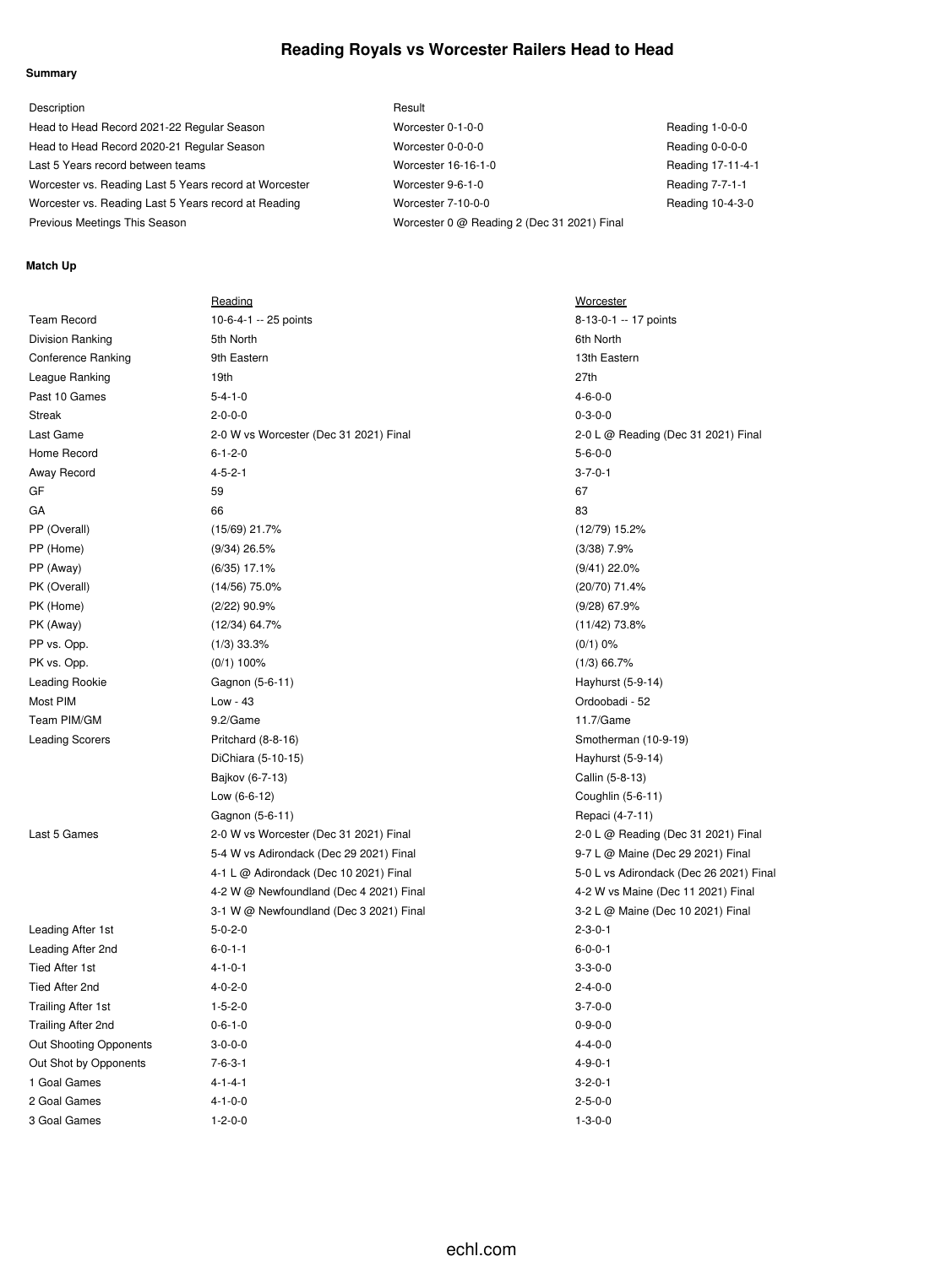# **Reading Royals vs Worcester Railers Head to Head**

|    | <b>Worcester Railers</b> |                |   |   |         |         |          |    |      |         |
|----|--------------------------|----------------|---|---|---------|---------|----------|----|------|---------|
| #  | <b>Name</b>              | GP             | G | A | PTS PIM |         | $+/-$    |    |      |         |
| 10 | Chris Ordoobadi (total)  | $\overline{4}$ | 0 | 1 | 1       | 0       | 0        |    |      |         |
|    | <b>NOR</b>               | 3              | 0 | 1 | 1       | 20      | $\Omega$ |    |      |         |
|    | <b>WOR</b>               | 1              | 0 | 0 | 0       | 0       | 0        |    |      |         |
| 5  | Nick Albano              | 1              | 0 | 0 | 0       | 0       | 0        |    |      |         |
|    | 12 Brent Beaudoin        | 1              | 0 | 0 | 0       | 0       | $-1$     |    |      |         |
| 17 | <b>Tommy Besinger</b>    | 1              | 0 | 0 | 0       | 0       | $-1$     |    |      |         |
|    | 86 Karl Boudrias         | 1              | 0 | 0 | 0       | 0       | 0        |    |      |         |
| 44 | X RJ Burns               | 1              | 0 | 0 | 0       | 0       | 0        |    |      |         |
| 30 | <b>Brody Claeys</b>      | 1              | 0 | 0 | 0       | 0       | 0        |    |      |         |
| 21 | John Furgele             | 1              | 0 | 0 | 0       | 2       | 0        |    |      |         |
| 13 | X Garrett Gallagher      | 1              | 0 | 0 | 0       | 0       | -1       |    |      |         |
| 8  | X Matthew Gaudreau       | 1              | 0 | 0 | 0       | 0       | 0        |    |      |         |
| 61 | X Connor Leen            | 1              | 0 | 0 | 0       | 0       | 0        |    |      |         |
| 19 | Devon Paliani            | 1              | 0 | 0 | 0       | 0       | 0        |    |      |         |
| 81 | Anthony Repaci           | 1              | 0 | 0 | 0       | 0       | 0        |    |      |         |
| 4  | X Justin Selman          | 1              | 0 | 0 | 0       | 2       | 0        |    |      |         |
|    | 14 Jordan Smotherman     | 1              | 0 | 0 | 0       | 0       | $-1$     |    |      |         |
| 9  | <b>Charlie Spetz</b>     | 1              | 0 | 0 | 0       | 2       | $-1$     |    |      |         |
|    | 24 X Beau Starrett       | 1              | 0 | 0 | 0       | 0       | 0        |    |      |         |
| #  | <b>Name</b>              | GP             | W | L |         | OTL SOL | Mins     | GA |      | GAA SV% |
| 30 | <b>Brody Claeys</b>      | 1              | 0 | 1 | 0       | 0       | 59:09    | 2  | 2.03 | 0.955   |

|    | <b>Reading Royals</b>  |    |   |   |         |     |             |    |      |         |
|----|------------------------|----|---|---|---------|-----|-------------|----|------|---------|
| #  | Name                   | GP | G | A | PTS PIM |     | +/-         |    |      |         |
| 28 | <b>Thomas Ebbing</b>   | 1  | 1 | 0 | 1       | 0   | 1           |    |      |         |
| 5  | <b>Patrick McNally</b> | 1  | 1 | 0 | 1       | 0   | $\Omega$    |    |      |         |
| 15 | Patrick Bajkov         | 1  | 0 | 1 | 1       | 0   | $\Omega$    |    |      |         |
| 21 | Frank DiChiara         | 1  | 0 | 1 | 1       | 0   | 1           |    |      |         |
| 43 | Anthony Gagnon         | 1  | 0 | 1 | 1       | 0   | 0           |    |      |         |
| 2  | <b>Brad Morrison</b>   | 1  | 0 | 1 | 1       | 0   | 1           |    |      |         |
| 26 | <b>Jared Brandt</b>    | 1  | 0 | 0 | 0       | 0   | 0           |    |      |         |
| 6  | <b>Garrett Cecere</b>  | 1  | 0 | 0 | 0       | 0   | 1           |    |      |         |
| 62 | <b>Grant Cooper</b>    | 1  | 0 | 0 | 0       | 0   | 0           |    |      |         |
| 58 | Dominic Cormier        | 1  | 0 | 0 | 0       | 2   | $\Omega$    |    |      |         |
| 32 | Tristan Côté-Cazenave  | 1  | 0 | 0 | 0       | 0   | $\Omega$    |    |      |         |
| 17 | Jackson Cressey        | 1  | 0 | 0 | 0       | 0   | 0           |    |      |         |
| 24 | <b>Mike Crocock</b>    | 1  | 0 | 0 | 0       | 0   | 1           |    |      |         |
| 7  | Trevor Gooch           | 1  | 0 | 0 | 0       | 0   | $\Omega$    |    |      |         |
| 74 | Kenny Hausinger        | 1  | 0 | 0 | 0       | 0   | $\Omega$    |    |      |         |
| 9  | <b>Brayden Low</b>     | 1  | 0 | 0 | 0       | 0   | $\Omega$    |    |      |         |
| 12 | Cam Strong             | 1  | 0 | 0 | 0       | 0   | 0           |    |      |         |
|    |                        |    |   |   |         |     |             |    |      |         |
| #  | Name                   | GP | W |   | OTL     | SOL | <b>Mins</b> | GΑ |      | GAA SV% |
| 32 | Tristan Côté-Cazenave  | 1  | 1 | 0 | 0       | 0   | 59:54       | 0  | 0.00 | 1.000   |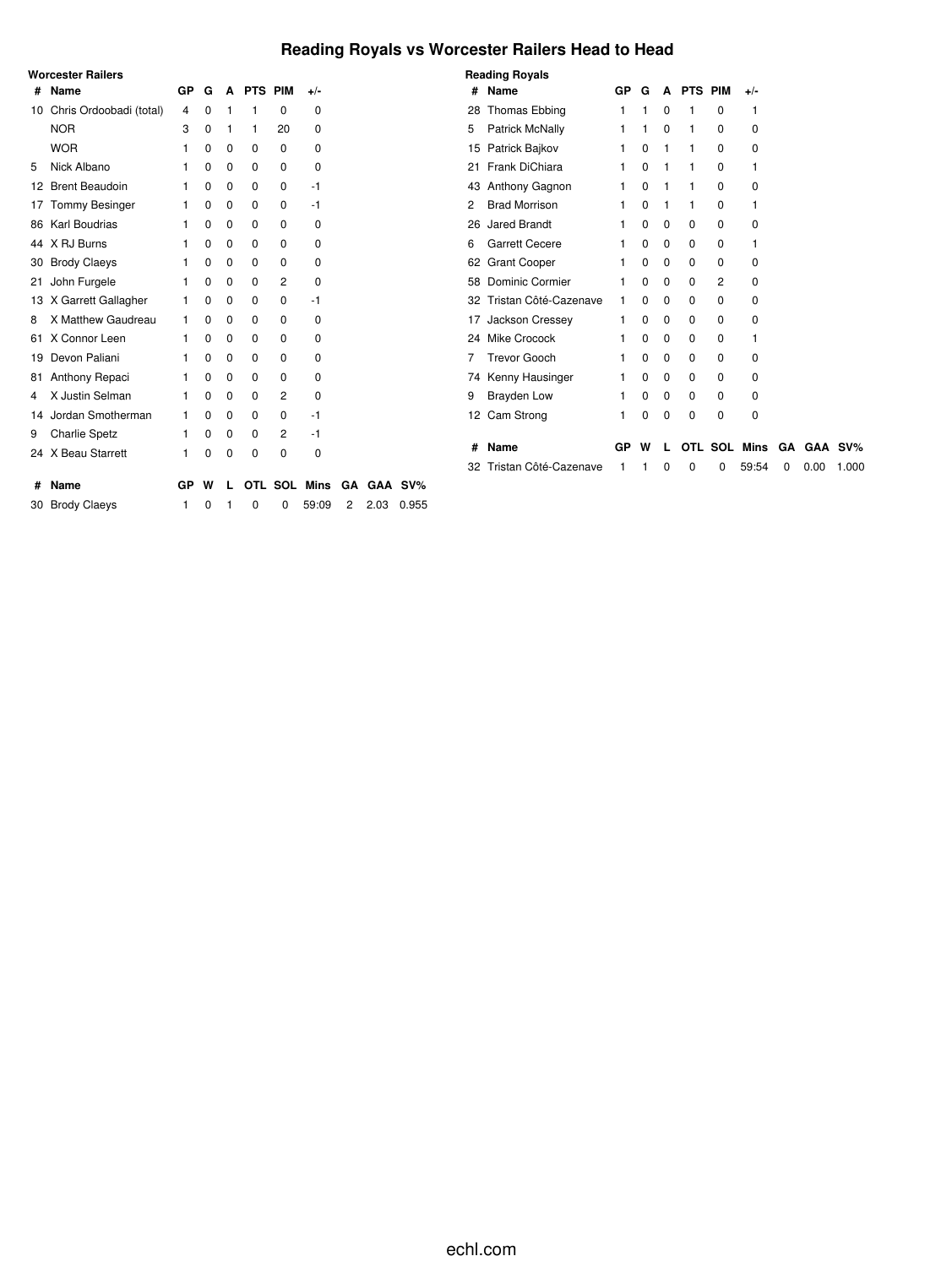# **Reading Royals vs Worcester Railers Head to Head**

| <b>Team Game Highs and Lows</b> |                    |                          |          |         |                          |    |
|---------------------------------|--------------------|--------------------------|----------|---------|--------------------------|----|
|                                 |                    | <b>Reading Royals</b>    |          |         | <b>Worcester Railers</b> |    |
| Goals                           | Oct. 23            | <b>NOR</b>               | 6        | Nov. 26 | at ADK                   | 8  |
| Assists                         | Dec. 29            | ADK                      | 10       | Dec. 29 | at MNE                   | 13 |
| <b>Points</b>                   | Dec. 29            | ADK                      | 15       | Nov. 26 | at ADK                   | 20 |
|                                 |                    |                          |          | Dec. 29 | at MNE                   | 20 |
| <b>Penalty Minutes</b>          | Nov. 13            | <b>NOR</b>               | 31       | Oct. 27 | at ADK                   | 26 |
| <b>Minors</b>                   | Oct. 23            | <b>NOR</b>               | 5        | Oct. 27 | at ADK                   | 8  |
| <b>Majors</b>                   | Nov. 13            | <b>NOR</b>               | 3        | Nov. 26 | at ADK                   | 3  |
| <b>Shots</b>                    | Dec. 31            | <b>WOR</b>               | 44       | Oct. 22 | at MNE                   | 54 |
| <b>Power Play Goals</b>         | Dec. 29            | ADK                      | 2        | Nov. 26 | at ADK                   | 3  |
| <b>Goals By Both Teams</b>      | Oct. 23            | <b>NOR</b>               | 10       | Dec. 29 | at MNE                   | 16 |
|                                 | Nov. 26            | at TR                    | 10       |         |                          |    |
| Goals in 1st                    | Dec. 29            | ADK                      | 3        | Dec. 8  | MNE                      | 3  |
|                                 |                    |                          |          | Dec. 11 | MNE                      | 3  |
| Goals in 2nd                    | Oct. 23            | <b>NOR</b>               | 2        | Nov. 26 | at ADK                   | 5  |
|                                 | Nov. 12            | <b>NOR</b>               | 2        |         |                          |    |
|                                 | Nov. 13            | <b>NOR</b>               | 2        |         |                          |    |
|                                 | Dec. 4             | at NFL                   | 2        |         |                          |    |
|                                 | Dec. 29            | ADK                      | 2        |         |                          |    |
| Goals in 3rd                    | Oct. 22            | at NOR                   | 2        | Nov. 13 | at NFL                   | 3  |
|                                 | Oct. 23            | <b>NOR</b>               | 2        | Nov. 26 | at ADK                   | 3  |
|                                 | Nov. 13<br>Nov. 19 | <b>NOR</b><br><b>NFL</b> | 2<br>2   |         |                          |    |
|                                 | Dec. 4             | at NFL                   | 2        |         |                          |    |
|                                 | Dec. 31            | <b>WOR</b>               | 2        |         |                          |    |
| <b>Short Handed Goals</b>       | Dec. 29            | ADK                      | 1        | Nov. 17 | at TR                    | 1  |
|                                 |                    |                          |          | Nov. 26 | at ADK                   | 1  |
| <b>Winning Margin</b>           | Nov. 13            | <b>NOR</b>               | 4        | Nov. 26 | at ADK                   | 7  |
| <b>Most PIM</b>                 | Nov. 13            | <b>NOR</b>               | 48       | Nov. 7  | FLA                      | 35 |
| <b>Most Shots</b>               | Dec. 31            | <b>WOR</b>               | 44       | Oct. 22 | at MNE                   | 54 |
| <b>Most Shots in 1st</b>        | Nov. 20            | <b>NFL</b>               | 16       | Oct. 22 | at MNE                   | 26 |
| <b>Most Shots in 2nd</b>        | Oct. 23            | <b>NOR</b>               | 19       | Dec. 29 | at MNE                   | 23 |
|                                 | Nov. 12            | <b>NOR</b>               | 19       |         |                          |    |
| <b>Most Shots in 3rd</b>        | Dec. 31            | <b>WOR</b>               | 18       | Dec. 8  | MNE                      | 20 |
| <b>Fewest Shots</b>             |                    |                          |          |         |                          |    |
|                                 | Nov. 19<br>Dec. 1  | <b>NFL</b><br>at NFL     | 22<br>22 | Nov. 7  | <b>FLA</b>               | 12 |
| <b>Fewest Shots in 1st</b>      | Nov. 6             | at TR                    | 1        | Nov. 7  | FLA                      | 3  |
| <b>Fewest Shots in 2nd</b>      | Nov. 19            | <b>NFL</b>               | 3        | Nov. 12 | at NFL                   | 4  |
| <b>Fewest Shots in 3rd</b>      | Nov. 21            | <b>NOR</b>               | 4        | Oct. 27 | at ADK                   | 3  |
|                                 | Nov. 26            | at TR                    | 4        | Nov. 7  | FLA                      | 3  |
| <b>Most Saves</b>               | Nov. 6             | at TR                    | 42       | Nov. 17 | at TR                    | 47 |
|                                 | Dec. 10            | at ADK                   | 42       |         |                          |    |
| <b>Most Saves in 1st</b>        | Nov. 6             | at TR                    | 17       | Dec. 29 | at MNE                   | 18 |
|                                 | Nov. 27            | at TR                    | 17       |         |                          |    |
| <b>Most Saves in 2nd</b>        | Nov. 19            | NFL                      | 16       | Oct. 23 | MNE                      | 19 |
| <b>Most Saves in 3rd</b>        | Nov. 12            | <b>NOR</b>               | 22       | Dec. 1  | MNE                      | 21 |
| Schedule                        |                    |                          |          |         |                          |    |

| Dec. 31 | 357 Worcester 0 | at Reading 2 | Final       |
|---------|-----------------|--------------|-------------|
| Jan. 2  | 374 Reading     | at Worcester | 3:05 pm EST |
| Jan. 7  | 394 Worcester   | at Reading   | 7:00 pm EST |
| Jan. 8  | 405 Worcester   | at Reading   | 7:00 pm EST |
| Jan. 14 | 436 Reading     | at Worcester | 7:05 pm EST |
| Jan. 15 | 448 Reading     | at Worcester | 7:05 pm EST |
| Jan. 17 | 456 Worcester   | at Reading   | 1:00 pm EST |

**Date Game #**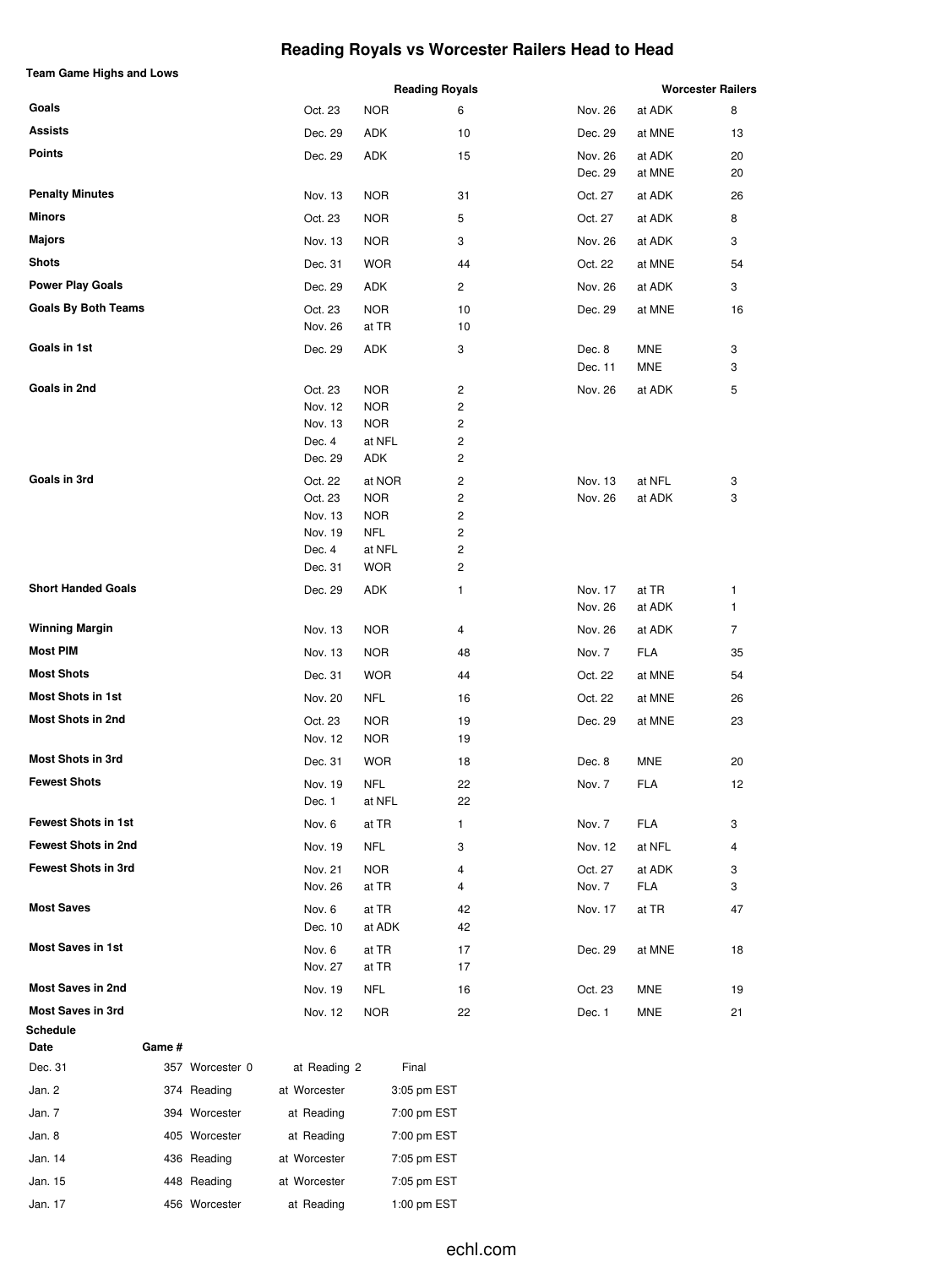| Mar. 2  | 295 Worcester | at Reading   | 7:00 pm EST |
|---------|---------------|--------------|-------------|
| Mar. 4  | 709 Reading   | at Worcester | 7:05 pm EST |
| Mar. 22 | 307 Worcester | at Reading   | 7:00 pm EDT |
| Mar. 23 | 316 Worcester | at Reading   | 7:00 pm EDT |
| Mar. 27 | 848 Worcester | at Reading   | 3:00 pm EDT |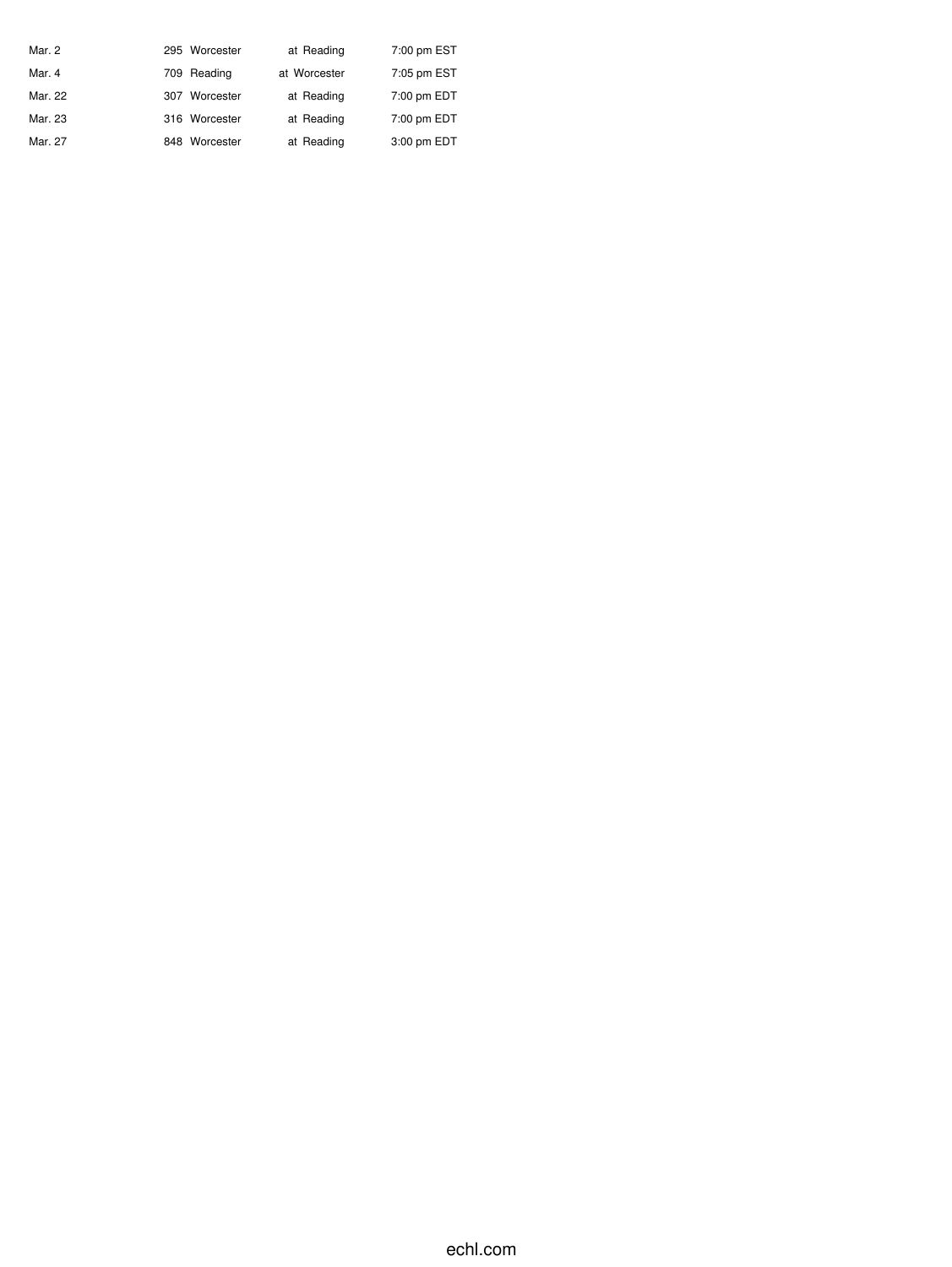# **Reading Royals Player Game By Game (1/3)**

|                 | <b>Player Game by Game Report</b> |                          |                                                                                                          |                          |           |                          |        |                          |           |                          |           |                          |
|-----------------|-----------------------------------|--------------------------|----------------------------------------------------------------------------------------------------------|--------------------------|-----------|--------------------------|--------|--------------------------|-----------|--------------------------|-----------|--------------------------|
| <b>Date</b>     | Opp.                              |                          | 2 Morrison 4 MacKinnon 5 McNally 6 Cecere 7 Gooch 7 Millman 8 Drake 9 Low 12 Strong 15 Bajkov 17 Cressey |                          |           |                          |        |                          |           |                          |           |                          |
| Oct. 22         | at Norfolk                        |                          |                                                                                                          | 0240                     | $001 - 1$ |                          |        | 0002                     | 0030      |                          | 1030      | $\overline{\phantom{a}}$ |
| Oct. 23         | Norfolk                           | $\blacksquare$           |                                                                                                          | 1034                     | 0002      |                          |        | $002 - 2$                | 0030      | $\sim$                   | 3054      | $001 - 2$                |
| Oct. 30         | at Adirondack                     | $\overline{\phantom{a}}$ |                                                                                                          | 1031                     | 0000      |                          | $\sim$ | 0000                     | 1031      | $\sim$                   | 0120      | 0011                     |
| Oct. 31         | at Maine                          |                          |                                                                                                          | 0020                     | 0021      |                          |        | $000 - 1$                | 0020      | $\overline{\phantom{a}}$ | $003 - 1$ | 0020                     |
| Nov. 5          | at Trois-Rivières                 | $\overline{\phantom{a}}$ |                                                                                                          | $\overline{\phantom{a}}$ | 0011      |                          |        | 0011                     | 1122      | 1212                     | 0040      | 1011                     |
| Nov. 6          | at Trois-Rivières                 | $\overline{\phantom{a}}$ | $\overline{\phantom{a}}$                                                                                 | $\overline{\phantom{a}}$ | 0111      | $\overline{\phantom{a}}$ | $\sim$ | 0000                     | 1020      | 0020                     | 1020      | 0001                     |
| Nov. 10 Norfolk |                                   |                          |                                                                                                          | $\sim$                   | 0021      |                          |        | 0011                     | 0120      | 0030                     | 1121      | $\overline{\phantom{a}}$ |
| Nov. 12 Norfolk |                                   | $\overline{\phantom{a}}$ | $\overline{\phantom{a}}$                                                                                 | $\sim$                   | $002 - 1$ | $\overline{\phantom{a}}$ | ٠      | 0010                     | 1131      | 1021                     | 0071      | $\blacksquare$           |
| Nov. 13 Norfolk |                                   | $\overline{\phantom{a}}$ |                                                                                                          | $\overline{\phantom{a}}$ | 0011      |                          | $\sim$ | 0000                     | 0000      |                          | 0010      | 0021                     |
| Nov. 19         | Newfoundland                      | $002 - 2$                |                                                                                                          | $000 - 2$                | $001 - 2$ | $\sim$                   |        | $001 - 1$                | $000 - 1$ | 0020                     | 0030      | 0010                     |
| Nov. 20         | Newfoundland                      | $002 - 1$                |                                                                                                          | 0110                     | $001 - 1$ | $\overline{\phantom{a}}$ | ٠      | 0010                     | $013 - 1$ | 0000                     | 0060      | 0020                     |
| Nov. 21 Norfolk |                                   |                          |                                                                                                          | $002 - 1$                | $001 - 1$ | $\sim$                   | $\sim$ | 0111                     | 0111      | $002 - 1$                | 0011      | 0030                     |
|                 | Nov. 24 at Trois-Rivières         | 000-3                    |                                                                                                          | $000 - 3$                | $011 - 3$ | $\sim$                   | ٠      | $001 - 1$                | $004 - 2$ | 0010                     | $001 - 3$ | $002 - 1$                |
| Nov. 26         | at Trois-Rivières                 | $001 - 3$                |                                                                                                          | $002 -4$                 | $000-3$   | $\sim$                   | $\sim$ | 0000                     | $003 - 2$ | 0111                     | $001 - 3$ | $003 - 1$                |
| Nov. 27         | at Trois-Rivières                 | $000 - 1$                | $\sim$                                                                                                   | $014 - 1$                | 0110      |                          | $\sim$ | 0000                     | $001 - 1$ | 1010                     | 0030      | 0131                     |
| Dec. 1          | at Newfoundland 002-1             |                          |                                                                                                          | $014 - 2$                | $003 - 2$ |                          |        | 0000                     | 0021      | 0000                     | $010 - 1$ | 0000                     |
| Dec. 3          | at Newfoundland 0020              |                          |                                                                                                          | 0022                     | 0021      |                          |        | 0000                     | 0130      | 0130                     | 0030      | 2131                     |
| Dec. 4          | at Newfoundland 2022              |                          | $\overline{\phantom{a}}$                                                                                 | 0021                     | 0021      |                          | $\sim$ | 0101                     | 1032      | 0020                     | 0232      | 0020                     |
| Dec. 10         | at Adirondack                     | 0101                     | 0010                                                                                                     | $003 - 3$                | $004 - 2$ | $\sim$                   | 0120   | $\sim$                   | $001 - 2$ | $001 - 2$                | $002 - 2$ | $001 - 2$                |
| Dec. 29         | Adirondack                        | 0111                     | 0110                                                                                                     | 0210                     | $011 - 1$ | $106 - 1$                | $\sim$ | $\overline{\phantom{a}}$ | 1012      | 1120                     | $012 - 1$ | $001 - 1$                |
|                 | Dec. 31 Worcester                 | 0111                     |                                                                                                          | 1040                     | 0031      | 0010                     |        | $\overline{\phantom{a}}$ | 0060      | 0040                     | 0130      | 0030                     |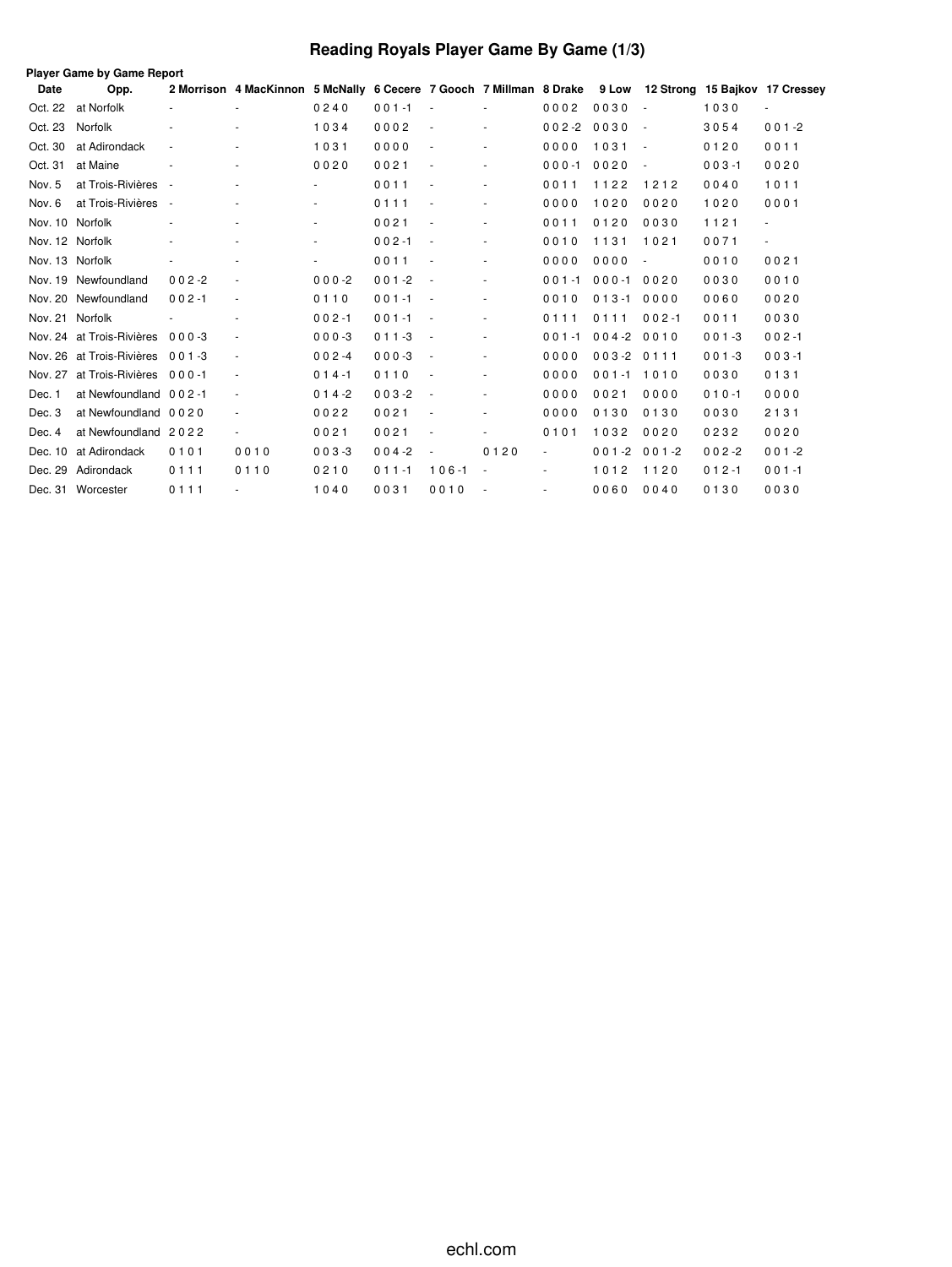# **Reading Royals Player Game By Game (2/3)**

|                 | Player Game by Game Report  |                          |                        |           |                          |           |           |                                                                                               |           |                          |                          |                          |
|-----------------|-----------------------------|--------------------------|------------------------|-----------|--------------------------|-----------|-----------|-----------------------------------------------------------------------------------------------|-----------|--------------------------|--------------------------|--------------------------|
| Date            | Opp.                        |                          | 18 Strome 20 Pritchard |           |                          |           |           | 21 DiChiara 23 Roth 24 Crocock 26 Brandt 27 Winguist 28 Ebbing 43 Gagnon 49 Gerard 58 Cormier |           |                          |                          |                          |
| Oct. 22         | at Norfolk                  | 1140                     | 1041                   | 0131      |                          | 0122      | $000 - 1$ | $023 - 1$                                                                                     | $003 - 1$ | $\sim$                   | 0010                     | $\overline{\phantom{a}}$ |
| Oct. 23         | Norfolk                     | 1365                     | $015 - 2$              | 0131      | $\overline{\phantom{a}}$ | $001 - 2$ | 0000      | 1254                                                                                          | $002 - 1$ | $\blacksquare$           | $003 - 1$                | 0010                     |
| Oct. 30         | at Adirondack               | 1020                     | 0141                   | 0000      | $\sim$                   | 0000      | 0001      | 0030                                                                                          | 0101      | $\blacksquare$           | 0051                     | 0121                     |
| Oct. 31         | at Maine                    | $004 - 1$                | 0061                   |           | $\sim$                   | $000 - 2$ | 0020      | $001 - 1$                                                                                     | 0010      | $\sim$                   | 1040                     | 0000                     |
| Nov. 5          | at Trois-Rivières           | 0020                     | 0120                   |           | $\sim$                   | 0111      | $001 - 1$ | $002 - 1$                                                                                     | 0200      | $\blacksquare$           | 1031                     | 0020                     |
| Nov. 6          | at Trois-Rivières           | 0010                     | 0130                   |           | $\sim$                   | $003 - 1$ | 0121      | $003 - 1$                                                                                     | 1051      | $\blacksquare$           | $011 - 1$                | $001 - 2$                |
| Nov. 10 Norfolk |                             |                          | 1050                   | 0101      | $\sim$                   | 0000      | $001 - 3$ | 0221                                                                                          | $002 - 3$ | $\overline{\phantom{a}}$ | 0130                     | 1040                     |
| Nov. 12 Norfolk |                             | $\overline{\phantom{a}}$ | 0180                   | 1142      | $\sim$                   | 0214      | $001 - 2$ | 1031                                                                                          | $010 - 1$ | $\sim$                   | $\overline{\phantom{a}}$ | 0113                     |
|                 | Nov. 13 Norfolk             | $\overline{\phantom{a}}$ | 1142                   | 2042      | $\overline{\phantom{a}}$ | 0000      | 0022      | 0000                                                                                          | 0222      | $\overline{\phantom{a}}$ | 0040                     | 0020                     |
|                 | Nov. 19 Newfoundland        | $\overline{\phantom{a}}$ | 0130                   | $010 - 1$ | $\sim$                   | 0021      | $000 - 1$ |                                                                                               | $102 - 1$ | $\overline{\phantom{a}}$ | $\overline{\phantom{a}}$ | 1040                     |
|                 | Nov. 20 Newfoundland        | $\overline{\phantom{a}}$ | $108 - 1$              | $003 - 1$ | $\overline{\phantom{a}}$ | $001 - 1$ | 0030      | ÷.                                                                                            | $002 - 1$ | $\overline{\phantom{a}}$ | $\blacksquare$           | $002 - 1$                |
|                 | Nov. 21 Norfolk             |                          | 1041                   | 0021      | $\sim$                   | 0001      | 1031      | $\sim$                                                                                        | 0010      | $\blacksquare$           | $\blacksquare$           | 0001                     |
|                 | Nov. 24 at Trois-Rivières - |                          | $107 - 2$              | $001 - 1$ | $\overline{\phantom{a}}$ | 0000      | 0000      | $\overline{\phantom{a}}$                                                                      | $000-2$   | $\overline{\phantom{a}}$ |                          | $012 - 3$                |
|                 | Nov. 26 at Trois-Rivières - |                          | $007 - 5$              | $003 - 1$ | $\overline{\phantom{a}}$ | $001 - 1$ |           |                                                                                               | $000-3$   | $\overline{\phantom{a}}$ | $\overline{\phantom{a}}$ | $001 - 1$                |
| Nov. 27         | at Trois-Rivières -         |                          | $005 - 2$              | $105 - 2$ |                          | $000 - 1$ |           |                                                                                               | 0110      | $\overline{\phantom{a}}$ | $\overline{\phantom{a}}$ | $001 - 1$                |
| Dec. 1          | at Newfoundland -           |                          | $204 - 1$              | $012 - 1$ | 0020                     | $000 - 1$ | 0000      | $\sim$                                                                                        | $002 - 2$ | $\overline{\phantom{a}}$ |                          | 0100                     |
| Dec. 3          | at Newfoundland -           |                          | 0030                   | 0000      | 0102                     | $000 - 1$ | $000 - 1$ | $\sim$                                                                                        | 0010      | $\blacksquare$           | $\blacksquare$           | 0111                     |
| Dec. 4          | at Newfoundland -           |                          | 0111                   | 1223      | 0000                     | 0022      | 0011      | $\overline{\phantom{a}}$                                                                      | 0002      | $\overline{\phantom{a}}$ | $\sim$                   | 0102                     |
|                 | Dec. 10 at Adirondack       | $\sim$                   | 0041                   | $002 - 2$ | $\sim$                   | $001 - 1$ | $\sim$    | $\overline{\phantom{a}}$                                                                      | 1011      | $\blacksquare$           |                          | 0040                     |
|                 | Dec. 29 Adirondack          | $\overline{\phantom{a}}$ |                        | $011 - 1$ | $\blacksquare$           | 1021      | 0030      | $\overline{\phantom{a}}$                                                                      | 0021      | $012 - 1$                | $\blacksquare$           | 1120                     |
|                 | Dec. 31 Worcester           |                          |                        | 0121      |                          | 0031      | 0020      |                                                                                               | 1021      | 0130                     |                          | 0050                     |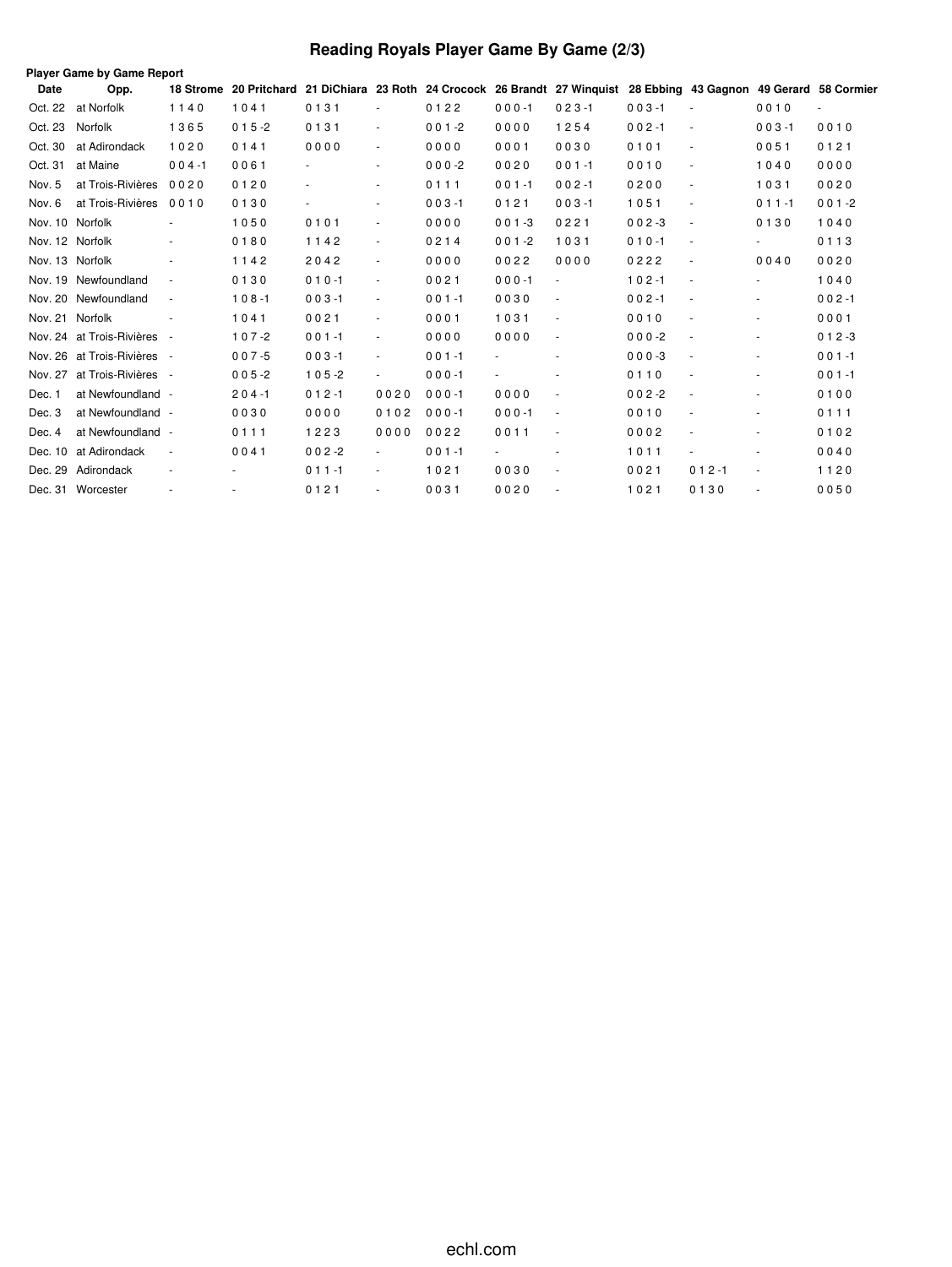# **Reading Royals Player Game By Game (3/3)**

|                 | <b>Player Game by Game Report</b> |                          |               |           |                          |                                                                                 |        |                          |
|-----------------|-----------------------------------|--------------------------|---------------|-----------|--------------------------|---------------------------------------------------------------------------------|--------|--------------------------|
| Date            | Opp.                              |                          |               |           |                          | 62 Cooper 74 Hausinger 81 Chen 30 Nagle 32 Côté-Cazenave 41 Hawkey 72 Ustimenko |        |                          |
| Oct. 22         | at Norfolk                        | 1020                     | 0000          | 0010      | 540 OTL -                |                                                                                 |        |                          |
| Oct. 23         | Norfolk                           | 0030                     |               |           | 118W                     | $\overline{\phantom{a}}$                                                        |        | 35                       |
| Oct. 30         | at Adirondack                     | 0010                     | ۰             |           | 2 31 W                   | $\overline{\phantom{a}}$                                                        |        | $\frac{1}{2}$            |
| Oct. 31         | at Maine                          | $001 - 1$                | 0000          |           | 4 35 L                   | $\overline{\phantom{a}}$                                                        |        |                          |
| Nov. 5          | at Trois-Rivières                 | $\overline{\phantom{a}}$ | $001 - 2$     | 0000      | 3 3 3 W                  | $\sim$                                                                          |        |                          |
| Nov. 6          | at Trois-Rivières                 | 0100                     | $\frac{1}{2}$ | 0011      | 342 SOL -                |                                                                                 |        |                          |
| Nov. 10 Norfolk |                                   | $002 - 3$                | ۰             | $000 - 2$ | 4 29 OTL -               |                                                                                 |        |                          |
| Nov. 12 Norfolk |                                   | 0131                     | 1111          | 0020      | 2 36 W                   | $\overline{\phantom{a}}$                                                        |        |                          |
| Nov. 13 Norfolk |                                   |                          | 1011          | 0003      | 038W                     | $\overline{\phantom{a}}$                                                        |        |                          |
|                 | Nov. 19 Newfoundland              | 0010                     | 0100          |           |                          | $\overline{\phantom{a}}$                                                        |        | 3 24 L                   |
|                 | Nov. 20 Newfoundland              | 0010                     | 0000          |           |                          |                                                                                 |        | 2 34 OTL                 |
| Nov. 21 Norfolk |                                   | $001 - 1$                | 0011          |           |                          |                                                                                 | 1 23 W |                          |
|                 | Nov. 24 at Trois-Rivières         | $002 - 1$                | 0010          |           |                          | $\overline{\phantom{0}}$                                                        |        | 4 3 2 L                  |
|                 | Nov. 26 at Trois-Rivières         | 1021                     |               | $001 - 1$ |                          |                                                                                 | 4 1 5  | 516L                     |
|                 | Nov. 27 at Trois-Rivières 004-1   |                          |               | 0000      |                          |                                                                                 |        | 3 39 OTL                 |
| Dec. 1          | at Newfoundland -                 |                          | ٠             | 0010      | 4 27 L                   | $\overline{\phantom{a}}$                                                        |        | $\overline{\phantom{a}}$ |
| Dec. 3          | at Newfoundland 1030              |                          |               |           | 1 30 W                   | $\overline{\phantom{a}}$                                                        |        |                          |
| Dec. 4          | at Newfoundland 0020              |                          |               |           | 2 34 W                   | $\overline{\phantom{a}}$                                                        |        |                          |
| Dec. 10         | at Adirondack                     | $000 - 2$                | $000 - 1$     |           | $\overline{\phantom{0}}$ | $\overline{\phantom{a}}$                                                        |        | 342L                     |
| Dec. 29         | Adirondack                        | 0010                     |               |           |                          |                                                                                 | 4 29 W |                          |
|                 | Dec. 31 Worcester                 | 0000                     | 0020          |           |                          | 0 14 W                                                                          |        |                          |
|                 |                                   |                          |               |           |                          |                                                                                 |        |                          |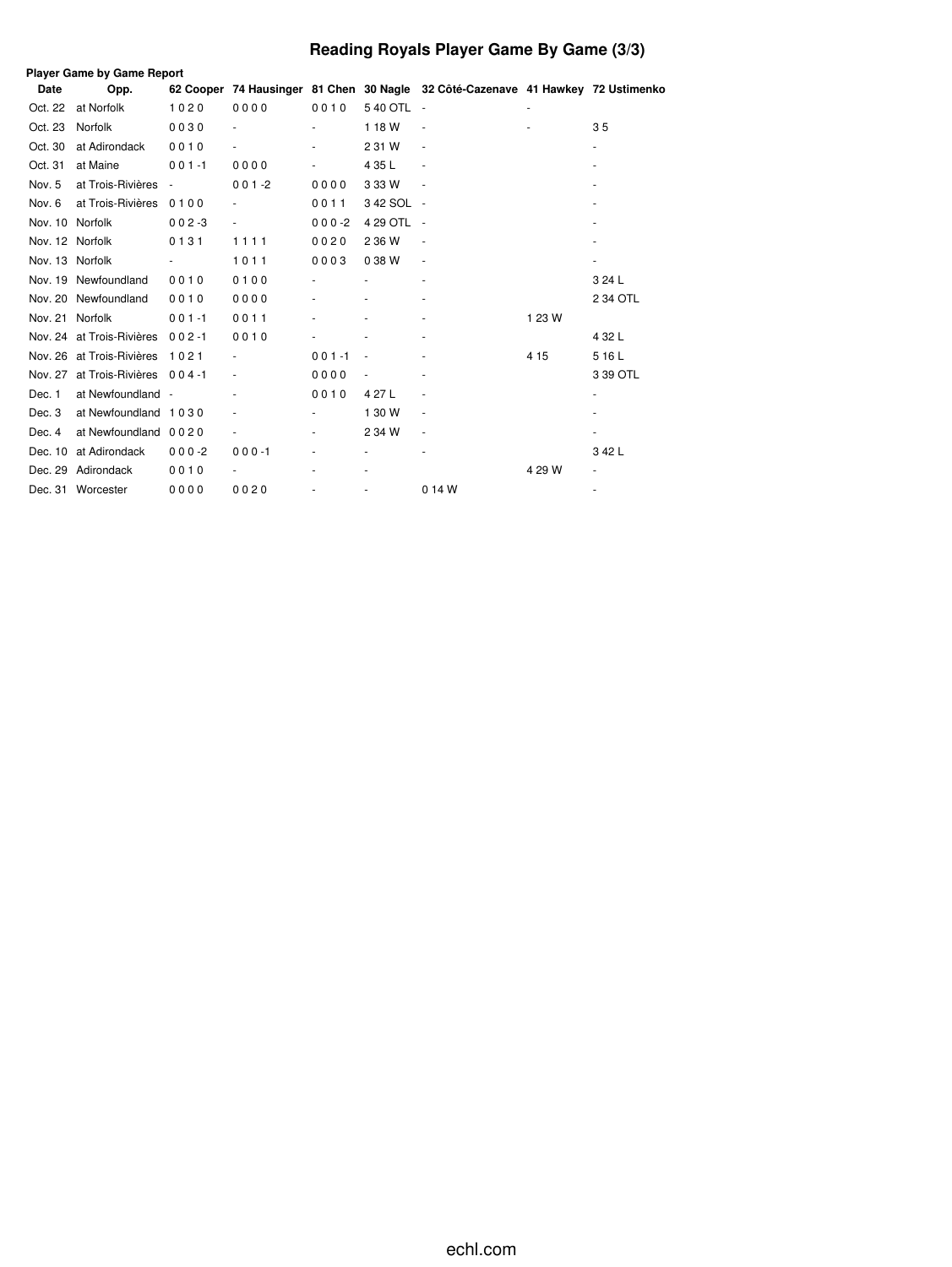# **Worcester Railers Player Game By Game (1/5)**

|             | Player Game by Game Report |                          |                          |                          |           |                          |                                                                  |                          |                  |                                             |           |                          |
|-------------|----------------------------|--------------------------|--------------------------|--------------------------|-----------|--------------------------|------------------------------------------------------------------|--------------------------|------------------|---------------------------------------------|-----------|--------------------------|
| <b>Date</b> | Opp.                       |                          |                          |                          |           |                          | 4 Selman 5 Albano 6 Cornell 7 Coughlin 8 Adams 8 Gaudreau 8 Hart |                          |                  | 9 Spetz 10 Christensen 11 Vesey 12 Beaudoin |           |                          |
| Oct. 22     | at Maine                   | $\overline{\phantom{a}}$ | 1030                     | $105 - 1$                | $\sim$    | $002 - 1$                | $\sim$ $\sim$                                                    |                          |                  |                                             | $003 - 1$ | $\sim$                   |
| Oct. 23     | Maine                      | $\sim$                   | 0021                     | 0011                     |           | $000 -2$                 | $\overline{\phantom{a}}$                                         |                          |                  | 0021                                        | 2042      | 0223                     |
| Oct. 27     | at Adirondack              | $\blacksquare$           | $001 - 3$                | 0130                     |           |                          |                                                                  | $\sim$                   |                  | 0050                                        | 0010      | 1020                     |
| Nov. 6      | Florida                    |                          |                          | $005 - 3$                | $002 - 2$ |                          |                                                                  |                          | $003 - 3$        | $104-2$                                     | $012 - 2$ |                          |
| Nov. 7      | Florida                    |                          |                          | $000 - 1$                | $000 - 1$ |                          |                                                                  |                          | 1010             | $000-2$                                     | $001 - 1$ | $\sim$                   |
| Nov. 12     | at Newfoundland -          |                          |                          | 0001                     |           | 0000                     |                                                                  |                          | 0110             | 0050                                        | 0000      |                          |
|             | Nov. 13 at Newfoundland -  |                          | $\overline{\phantom{a}}$ | $001 - 1$                | 1224      | $004 - 1$                | $\overline{\phantom{a}}$                                         | $\overline{\phantom{a}}$ | 0000             | 1050                                        |           |                          |
|             | Nov. 14 at Newfoundland -  |                          | $\blacksquare$           | 0000                     | $000-2$   | $021 - 1$                | $\overline{\phantom{a}}$                                         | $\sim$                   | 0021             | ÷,                                          | 1232      | $\sim$                   |
| Nov. 17     | at Trois-Rivières -        |                          | $\frac{1}{2}$            | 0031                     |           | 0122                     | $\overline{\phantom{a}}$                                         |                          | 0001             | 1142                                        | $000 - 1$ |                          |
|             | Nov. 19 Trois-Rivières     | $\sim$                   | ٠                        |                          |           | 0030                     | $\overline{\phantom{a}}$                                         | ٠                        | 0010             | $001 - 1$                                   | 0011      | $\overline{\phantom{a}}$ |
|             | Nov. 20 Trois-Rivières     | $\overline{\phantom{a}}$ |                          |                          | 0112      | 1020                     | $\overline{\phantom{a}}$                                         |                          | $001 - 1$        | 1020                                        | 0021      | $\overline{\phantom{a}}$ |
|             | Nov. 24 at Maine           |                          |                          |                          | $011 - 1$ |                          |                                                                  |                          | 0011             | 0030                                        | $002 - 1$ | 0021                     |
| Nov. 26     | at Adirondack              | $\overline{\phantom{a}}$ |                          |                          | 1023      |                          |                                                                  |                          | 0122             | 0242                                        | 0031      | $003 - 1$                |
| Nov. 28     | Newfoundland               | ÷,                       |                          |                          | 0010      |                          |                                                                  | ٠                        | $001 - 1$        | 0000                                        | $005 - 1$ | $000-2$                  |
| Dec. 1      | Maine                      | ٠                        | ٠                        |                          | 1020      | $\sim$                   |                                                                  | ٠                        | 0020             | $\overline{\phantom{a}}$                    | 0010      | 0131                     |
| Dec. 3      | Adirondack                 | $\sim$                   |                          |                          | 1020      | $\overline{\phantom{a}}$ |                                                                  | ٠                        | $001 - 1 -$      |                                             | 0150      | $011 - 1$                |
| Dec. 8      | Maine                      | ä,                       | 0123                     | $\overline{\phantom{a}}$ | 1163      |                          |                                                                  | ٠                        | 0000             | $\sim$                                      |           | $004 - 3$                |
| Dec. 10     | at Maine                   |                          |                          |                          | 0110      |                          |                                                                  | $\frac{1}{2}$            | $000 - 1 -$      |                                             | $014 - 1$ | 1070                     |
| Dec. 11     | Maine                      |                          |                          |                          | 0030      |                          |                                                                  |                          |                  |                                             | 0030      | 1143                     |
| Dec. 26     | Adirondack                 | ÷,                       | $002 - 1$                | ÷,                       | $001 - 2$ | ÷,                       |                                                                  | ٠                        | $003 - 3$        | $\sim$                                      | $002 - 2$ | $005 - 1$                |
| Dec. 29     | at Maine                   | ٠                        | 2160                     | $\overline{\phantom{a}}$ |           | ٠                        |                                                                  | 0102                     | $001 - 1024 - 2$ |                                             |           | $014 - 1$                |
| Dec. 31     | at Reading                 | 0030                     | 0010                     |                          |           |                          | 0010                                                             | $\overline{\phantom{a}}$ | $000 - 1 -$      |                                             |           | $002 - 1$                |
|             |                            |                          |                          |                          |           |                          |                                                                  |                          |                  |                                             |           |                          |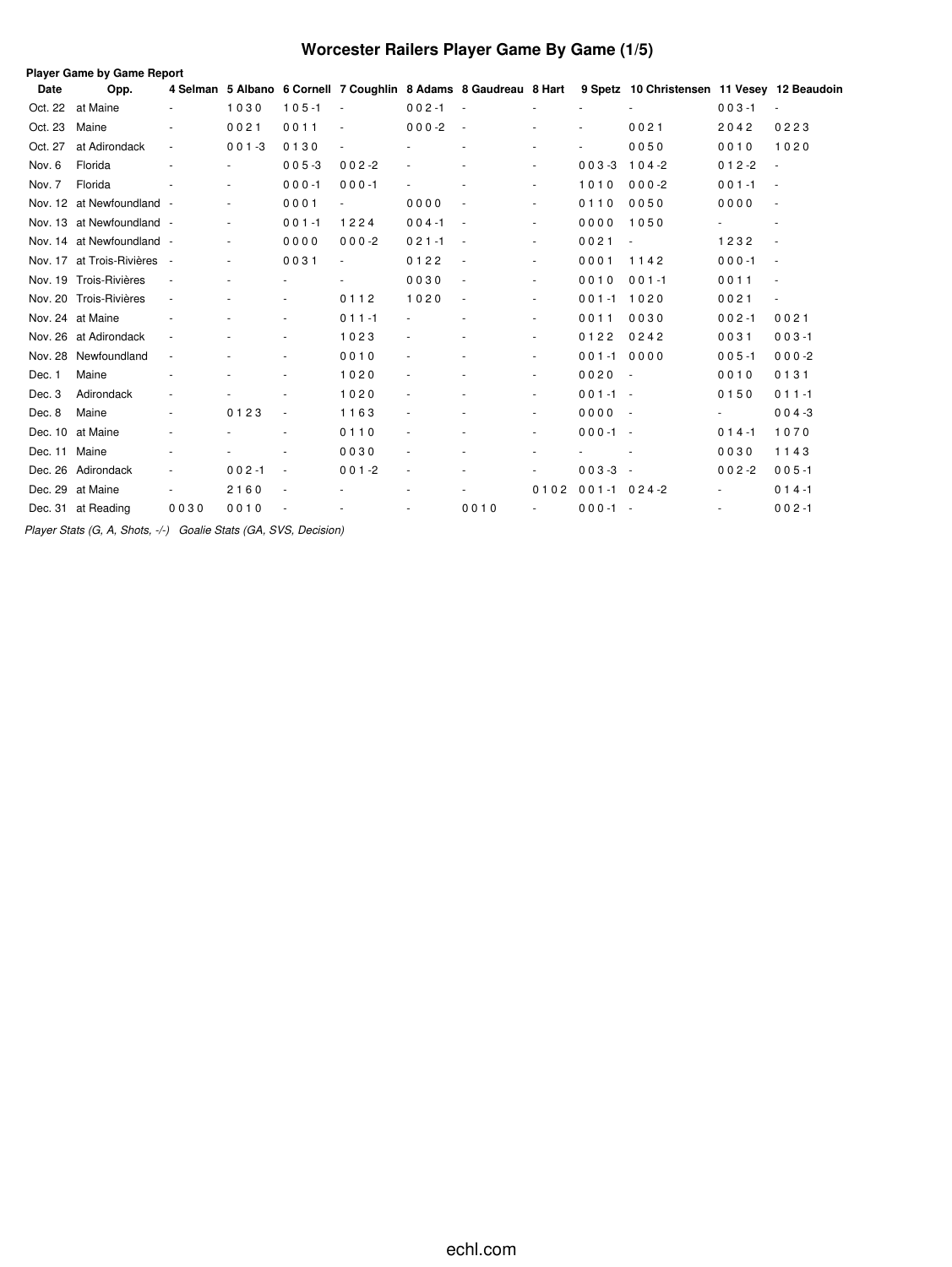# **Worcester Railers Player Game By Game (2/5)**

|         | <b>Player Game by Game Report</b> |                          |          |           |                                                                                    |           |           |                          |                          |                      |                |                     |
|---------|-----------------------------------|--------------------------|----------|-----------|------------------------------------------------------------------------------------|-----------|-----------|--------------------------|--------------------------|----------------------|----------------|---------------------|
| Date    | Opp.                              |                          |          |           | 13 Gallagher 13 Hart 13 McCarthy 14 Smotherman 15 Thompson 16 Hayhurst 17 Besinger |           |           |                          | 17<br>Washkurak          | 18<br><b>Newkirk</b> | 18<br>Procopio | 19<br><b>Bibeau</b> |
| Oct. 22 | at Maine                          |                          | $\sim$   | 0110      | $003 - 2$                                                                          | $015 - 1$ | $103 - 1$ | $\overline{\phantom{a}}$ | $006 - 1$                |                      | ÷.             | $014 - 1$           |
| Oct. 23 | Maine                             |                          | ٠        | 0010      | 0171                                                                               | $002 - 2$ | 0112      |                          |                          |                      |                | 1010                |
| Oct. 27 | at Adirondack                     | $\overline{\phantom{a}}$ | ٠        | $000 - 1$ | 1030                                                                               |           | $003 - 1$ |                          |                          |                      |                | 0010                |
| Nov. 6  | Florida                           |                          | ٠        | 0111      | 0000                                                                               | 0040      | 0220      |                          |                          |                      |                | $005 - 2$           |
| Nov. 7  | Florida                           |                          |          | 0000      | 0100                                                                               | 0021      | $001 - 2$ |                          |                          |                      |                | 0120                |
| Nov. 12 | at<br>Newfoundland                |                          |          | 0000      | 0040                                                                               | 1080      | 1121      |                          |                          |                      |                | 0010                |
| Nov. 13 | at<br>Newfoundland                |                          |          | 0003      |                                                                                    | 0030      | $102 - 1$ |                          |                          |                      |                | 0121                |
| Nov. 14 | at<br>Newfoundland                |                          |          | 0000      | 2051                                                                               |           | 0060      |                          |                          |                      |                |                     |
|         | Nov. 17 at Trois-Rivières -       |                          | ٠        | 0001      | 0121                                                                               | 1122      | 0031      |                          |                          |                      |                | 2141                |
|         | Nov. 19 Trois-Rivières            | $\sim$                   |          | 0001      | 0040                                                                               | $002 - 2$ | 0021      |                          |                          |                      |                | 0010                |
|         | Nov. 20 Trois-Rivières            | $\overline{\phantom{a}}$ |          |           | $002 - 1$                                                                          | 0151      | 0141      |                          |                          |                      |                |                     |
| Nov. 24 | at Maine                          |                          |          |           | 0050                                                                               |           | $001 - 1$ |                          |                          |                      | $001 - 1$      | $\sim$              |
|         | Nov. 26 at Adirondack             | $\sim$                   |          |           | 1342                                                                               |           | 1141      |                          |                          | ٠                    | 0010           | $\sim$              |
| Nov. 28 | Newfoundland                      |                          |          |           | $002 - 3$                                                                          |           | $001 - 2$ |                          |                          |                      | 0000           | ٠                   |
| Dec. 1  | Maine                             |                          |          |           | 0161                                                                               |           | $004 - 1$ |                          |                          |                      |                |                     |
| Dec. 3  | Adirondack                        |                          |          |           | 0020                                                                               |           | 0130      | 0030                     |                          |                      |                |                     |
| Dec. 8  | Maine                             |                          |          |           | 1130                                                                               |           | 1062      | 0010                     |                          |                      |                |                     |
| Dec. 10 | at Maine                          |                          |          |           | 0021                                                                               |           | 0031      | $001 - 2$                | $\overline{\phantom{a}}$ |                      |                |                     |
| Dec. 11 | Maine                             |                          |          |           | 3143                                                                               | 0010      | 0030      | 0020                     |                          | 0322                 |                |                     |
| Dec. 26 | Adirondack                        |                          |          |           | $005 - 2$                                                                          |           | $006 - 3$ |                          |                          |                      |                |                     |
|         | Dec. 29 at Maine                  |                          | $0020 -$ |           | $206 - 4$                                                                          |           | $026 - 5$ |                          |                          |                      |                |                     |
|         | Dec. 31 at Reading                | $001 - 1$                |          |           | $002 - 1$                                                                          |           | ٠         | $001 - 1$                |                          |                      |                |                     |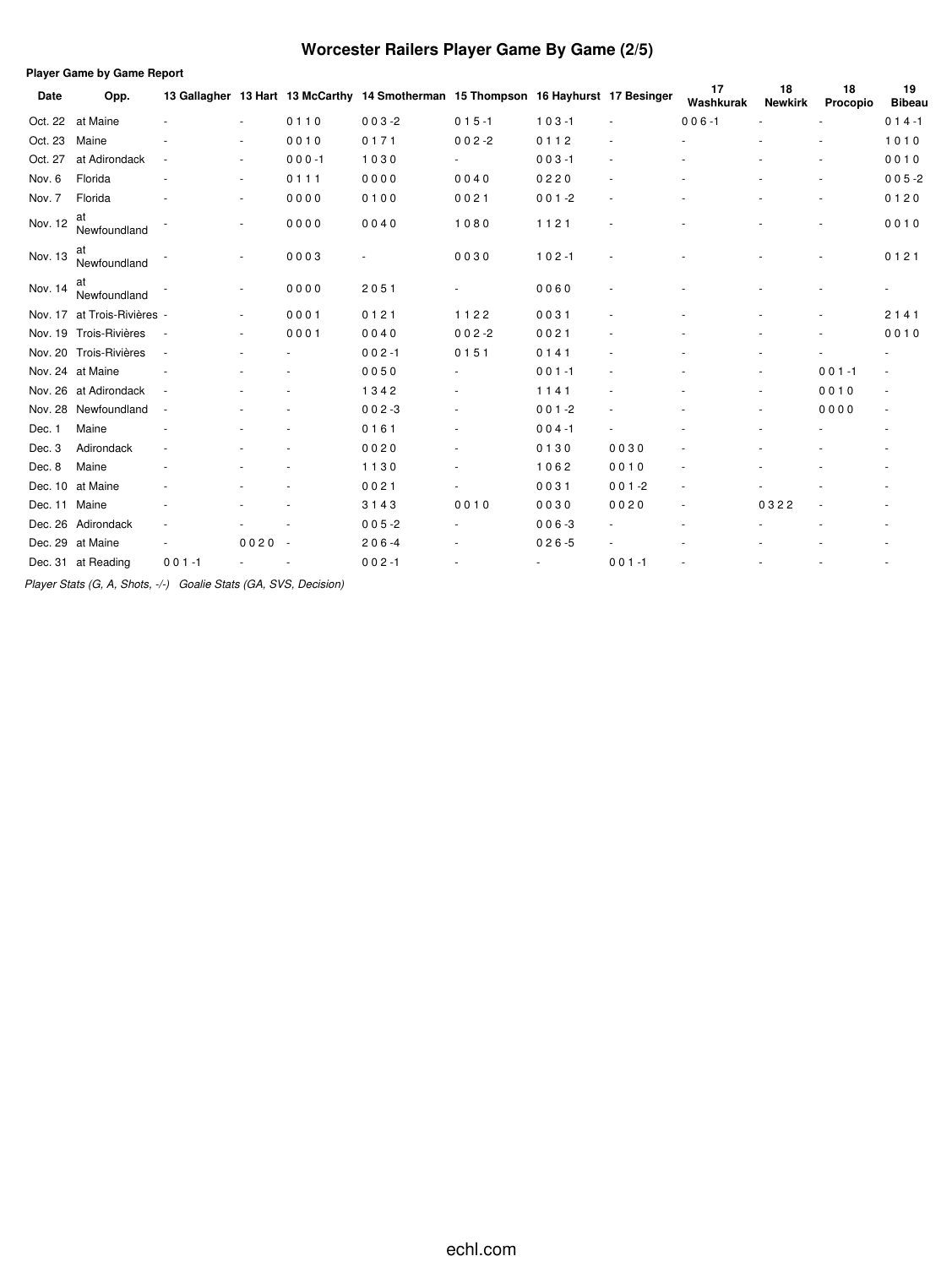# **Worcester Railers Player Game By Game (3/5)**

|         | Player Game by Game Report |           |      |           |                                                                                                                               |                          |           |        |           |                          |                          |                |
|---------|----------------------------|-----------|------|-----------|-------------------------------------------------------------------------------------------------------------------------------|--------------------------|-----------|--------|-----------|--------------------------|--------------------------|----------------|
| Date    | Opp.                       |           |      |           | 19 Paliani 20 Cloonan 20 LaFerriere 20 Ordoobadi 20 Roche 21 Furgele 22 Salvaggio 23 Olsson 24 Starrett 25 Jozefek 27 McGurty |                          |           |        |           |                          |                          |                |
| Oct. 22 | at Maine                   |           |      | $001 - 1$ |                                                                                                                               |                          |           |        |           | $\sim$                   | 0030                     | 0030           |
| Oct. 23 | Maine                      |           |      |           |                                                                                                                               |                          |           |        |           |                          |                          | $001 - 1$      |
| Oct. 27 | at Adirondack              |           |      |           |                                                                                                                               |                          |           |        |           |                          | $000 - 3$                | 0101           |
| Nov. 6  | Florida                    |           |      |           |                                                                                                                               | $\overline{\phantom{a}}$ | 1031      |        | $000-2$   | $\overline{\phantom{a}}$ | $\overline{\phantom{a}}$ | 0010           |
| Nov. 7  | Florida                    |           |      |           |                                                                                                                               | $\overline{\phantom{a}}$ | 0000      | $\sim$ | 0010      | $\sim$                   |                          | $000 - 1$      |
|         | Nov. 12 at Newfoundland -  |           |      |           |                                                                                                                               | $\overline{\phantom{a}}$ | 0021      | $\sim$ |           | $\overline{\phantom{a}}$ | 0110                     | 0010           |
|         | Nov. 13 at Newfoundland -  |           |      |           |                                                                                                                               | $\overline{\phantom{a}}$ | 0043      |        | 1121      | $\sim$                   | $012 - 1$                | 0010           |
|         | Nov. 14 at Newfoundland    |           |      |           |                                                                                                                               | ٠                        | $001 - 1$ |        | $000 -4$  | $\overline{\phantom{a}}$ | 0020                     | 0000           |
|         | Nov. 17 at Trois-Rivières  |           |      |           |                                                                                                                               |                          |           |        |           |                          | 0111                     | 0001           |
|         | Nov. 19 Trois-Rivières     |           |      |           |                                                                                                                               | ٠                        | 0010      |        |           | $\sim$                   | $102 - 2$                | $003 - 2$      |
|         | Nov. 20 Trois-Rivières     | ٠         |      |           |                                                                                                                               | ٠                        | 0000      | $\sim$ | 1051      | $\sim$                   | 0021                     | 0012           |
|         | Nov. 24 at Maine           |           |      |           |                                                                                                                               | ٠                        | 0000      |        | 0121      | $\sim$                   | 0011                     | 0030           |
|         | Nov. 26 at Adirondack      |           |      |           |                                                                                                                               | $\sim$                   | 0241      |        | 3141      | $\overline{\phantom{a}}$ | 0000                     | 0023           |
| Nov. 28 | Newfoundland               | ÷,        |      |           |                                                                                                                               | $\overline{\phantom{a}}$ | $001 - 1$ | $\sim$ | 0000      | $\sim$                   | $000-2$                  | $000 - 3$      |
| Dec. 1  | Maine                      |           |      |           |                                                                                                                               | $\sim$                   | 0020      | $\sim$ | 0031      | $\sim$                   | $002 - 1$                | 0020           |
| Dec. 3  | Adirondack                 |           |      |           |                                                                                                                               | ٠                        | 0010      |        | $106 - 1$ | $\sim$                   | 0030                     | $001 - 1$      |
| Dec. 8  | Maine                      |           |      |           |                                                                                                                               |                          | 0220      |        | $003 - 1$ | $\overline{\phantom{a}}$ | 0020                     | $\blacksquare$ |
| Dec. 10 | at Maine                   |           | 0000 | ٠         |                                                                                                                               | 0000                     | 0020      |        | 0160      | $\overline{\phantom{a}}$ |                          | $\blacksquare$ |
| Dec. 11 | Maine                      |           |      |           |                                                                                                                               | $\overline{\phantom{a}}$ | 0222      |        | 0040      | $\sim$                   |                          | $\blacksquare$ |
|         | Dec. 26 Adirondack         |           |      |           | 0040                                                                                                                          |                          |           | 0020   | $000 -2$  |                          |                          | $001 - 1$      |
|         | Dec. 29 at Maine           | $207 - 1$ |      |           | 1121                                                                                                                          | ٠                        |           |        |           |                          |                          | $001 - 4$      |
|         | Dec. 31 at Reading         | 0000      |      |           | 0000                                                                                                                          | $\sim$                   | 0010      |        |           | 0000                     |                          |                |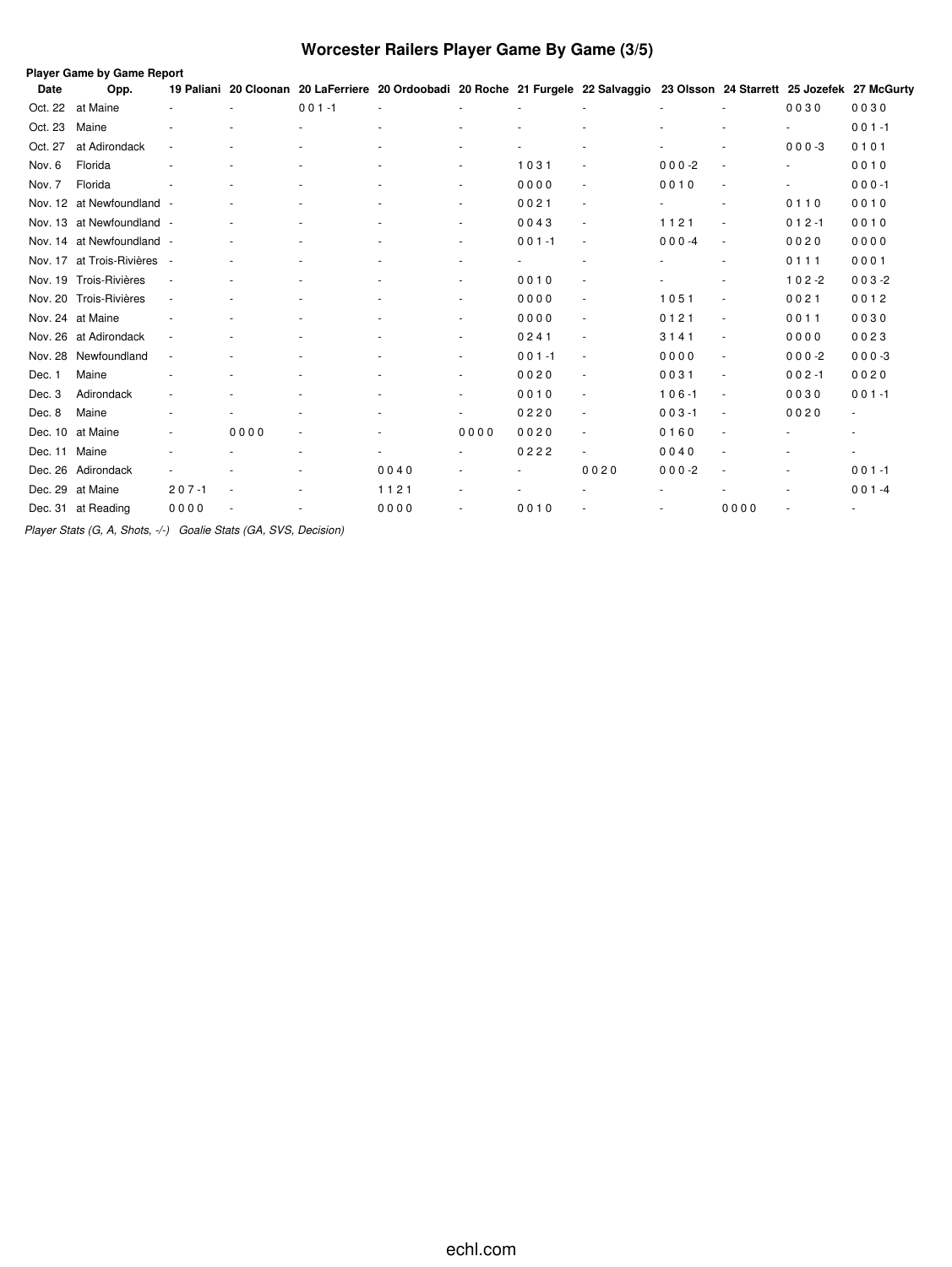# **Worcester Railers Player Game By Game (4/5)**

|             | <b>Player Game by Game Report</b> |                          |           |        |                          |                          |           |                                                                                                                 |      |        |        |                |
|-------------|-----------------------------------|--------------------------|-----------|--------|--------------------------|--------------------------|-----------|-----------------------------------------------------------------------------------------------------------------|------|--------|--------|----------------|
| <b>Date</b> | Opp.                              |                          |           |        |                          |                          |           | 44 Burns 44 Cullen 61 Leen 61 Pierog 72 Callin 81 Repaci 86 Boudrias 30 Claeys 30 Poreda 31 Pawloski 35 Appleby |      |        |        |                |
| Oct. 22     | at Maine                          |                          |           |        |                          | 0020                     | 0270      |                                                                                                                 |      |        |        | $\sim$         |
| Oct. 23     | Maine                             |                          |           |        | 1130                     | $002 - 2$                |           | $010 - 1$                                                                                                       |      |        |        |                |
| Oct. 27     | at Adirondack                     |                          |           |        | $004 - 2$                | 0000                     |           | 0100                                                                                                            |      |        |        | $\blacksquare$ |
| Nov. 6      | Florida                           |                          |           |        |                          | $000 - 1$                | 0020      |                                                                                                                 |      |        |        | 3 29 L         |
| Nov. 7      | Florida                           |                          |           |        |                          |                          | $003 - 2$ |                                                                                                                 |      |        |        | 317L           |
| Nov. 12     | at Newfoundland                   |                          |           |        | ٠                        | 0121                     | 0021      |                                                                                                                 |      |        |        | 2 29 SOL       |
|             | Nov. 13 at Newfoundland           | $\overline{\phantom{a}}$ |           |        | ٠                        | 1292                     | $001 - 1$ |                                                                                                                 |      |        |        | 2 30 W         |
|             | Nov. 14 at Newfoundland           |                          |           |        | ٠                        | 0010                     | 0040      |                                                                                                                 |      |        |        | 4 28 L         |
| Nov. 17     | at Trois-Rivières                 | $\overline{\phantom{a}}$ |           |        | 1131                     | 1041                     |           | 0213                                                                                                            |      |        |        | 247W           |
|             | Nov. 19 Trois-Rivières            |                          |           |        | $004 - 1$                | $002 - 2$                | $\sim$    | 0020                                                                                                            |      |        |        |                |
| Nov. 20     | Trois-Rivières                    | $\overline{\phantom{a}}$ |           |        | 0030                     | 0020                     |           | 0112                                                                                                            |      |        |        | 1 35 W         |
|             | Nov. 24 at Maine                  |                          |           |        |                          | $103 - 1$                | 1031      | $001 - 1$                                                                                                       |      |        |        | 3 39 L         |
|             | Nov. 26 at Adirondack             | $\overline{\phantom{a}}$ |           |        | ÷,                       | 0161                     | 2151      | 0020                                                                                                            |      |        |        |                |
| Nov. 28     | Newfoundland                      | ÷,                       |           |        |                          | 0020                     | $001 - 2$ | 0000                                                                                                            |      |        |        | 5 18 L         |
| Dec. 1      | Maine                             |                          | $010 - 1$ |        |                          | 0130                     | 0021      | $000 - 1$                                                                                                       |      |        |        |                |
| Dec. 3      | Adirondack                        | ä,                       | 0020      |        | ÷,                       |                          | 0040      | 0020                                                                                                            |      |        |        |                |
| Dec. 8      | Maine                             | ٠                        | $002 - 1$ |        | $\bar{\phantom{a}}$      | 2132                     | 1261      | 0011                                                                                                            |      |        |        |                |
| Dec. 10     | at Maine                          | ÷,                       | $102 - 2$ | $\sim$ | $\sim$                   | $\overline{\phantom{0}}$ | 0141      | $000 - 1$                                                                                                       |      | 3 40 L |        |                |
| Dec. 11     | Maine                             |                          | 0011      |        | ٠                        |                          | 0131      | 0021                                                                                                            |      | 2 15 W |        |                |
| Dec. 26     | Adirondack                        |                          |           |        |                          |                          |           | $001 - 1$                                                                                                       |      | 5 34 L |        |                |
| Dec. 29     | at Maine                          |                          |           |        |                          | $025 - 5$                |           | 0221                                                                                                            |      |        | 8 34 L |                |
|             | Dec. 31 at Reading                | 0000                     |           | 0000   | $\overline{\phantom{a}}$ |                          | 0010      | 0010                                                                                                            | 242L |        |        |                |
|             |                                   |                          |           |        |                          |                          |           |                                                                                                                 |      |        |        |                |